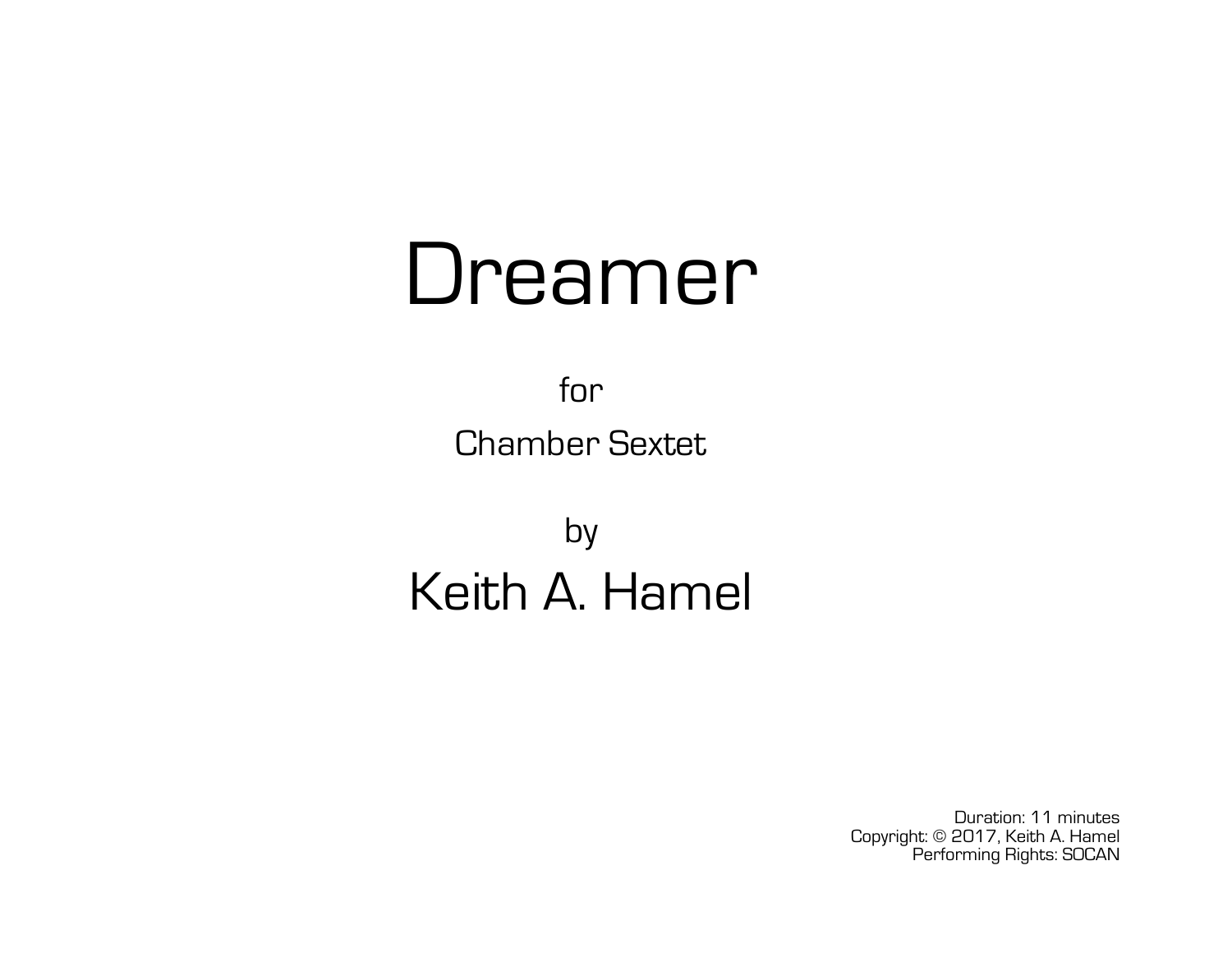## Instrumentation

Flute (doubling on Piccolo)

Bb Clarinet

Percussion

- Brass Wind Chimes
- Glockenspiel
- Vibraphone
- Sizzle Cymbal
- Hi-hat
- 4 tom-toms
- Medium tam-tam (approx. 30")

Piano

Violin

Cello

**Commissioned by New Music Concerts, Toronto Canada Sextet version requested by Standing Wave, Vancouver Canada**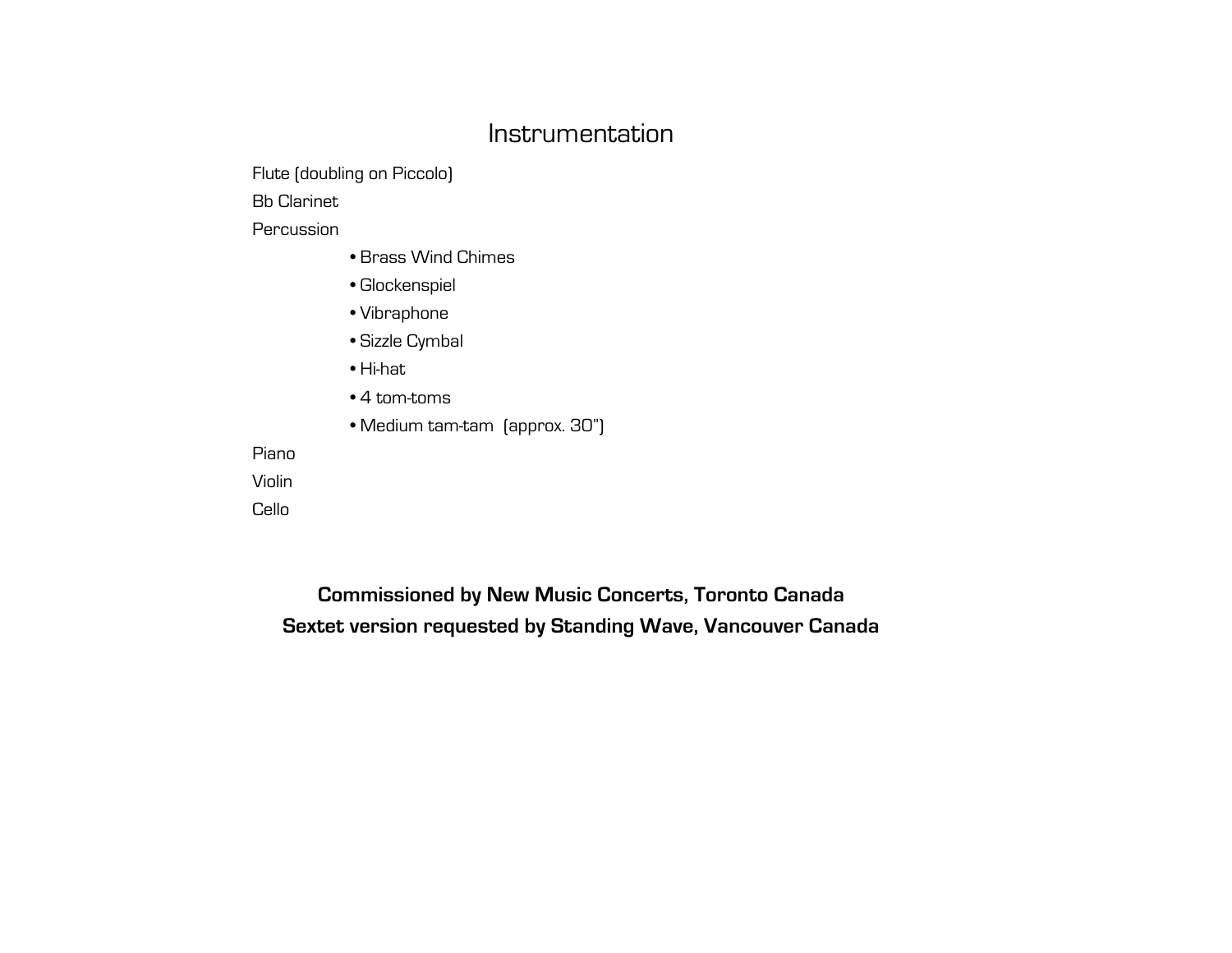## Performance Notes



**WINDS** 

breathe through the wind instrument without making any discernible pitch

play alternate fingerings to create microtonal variations of the specified pitch. In m. 110, the oboe plays a timbral trill by alternating between two fingerings of the same pitch.





rub wire brushes along the surface of the large tom-tom to create a quiet rustling sound.

## **PIANO**



rub the tips of the fingers along the strings inside the piano. Move quickly enough to produce the specified dynamic level. The number of strings rubbed and the pitches are approximate. In m. 57 the nails are used to produce a slightly harsher sound.



**STRINGS** 

dampen string with left hand and move the bow up and down vertically along the string to produce a quiet rustling sound



play with extra bow pressure on the string to produce a scratch tone matching the specified dynamic shape.



while sustaining the open string, rapidly play harmonics on the pitches shown. The number of harmonics played and the length of the gesture is variable.



 $\frac{4}{10}$  time signatures that occur in mm. 83, 85 and 86 should be played as an incomplete quintuplet rhythm (with only 4 notes instead of 5.) There is metric modulation at measure 87 where the quintuplet eighth note becomes the eighth note in the new tempo.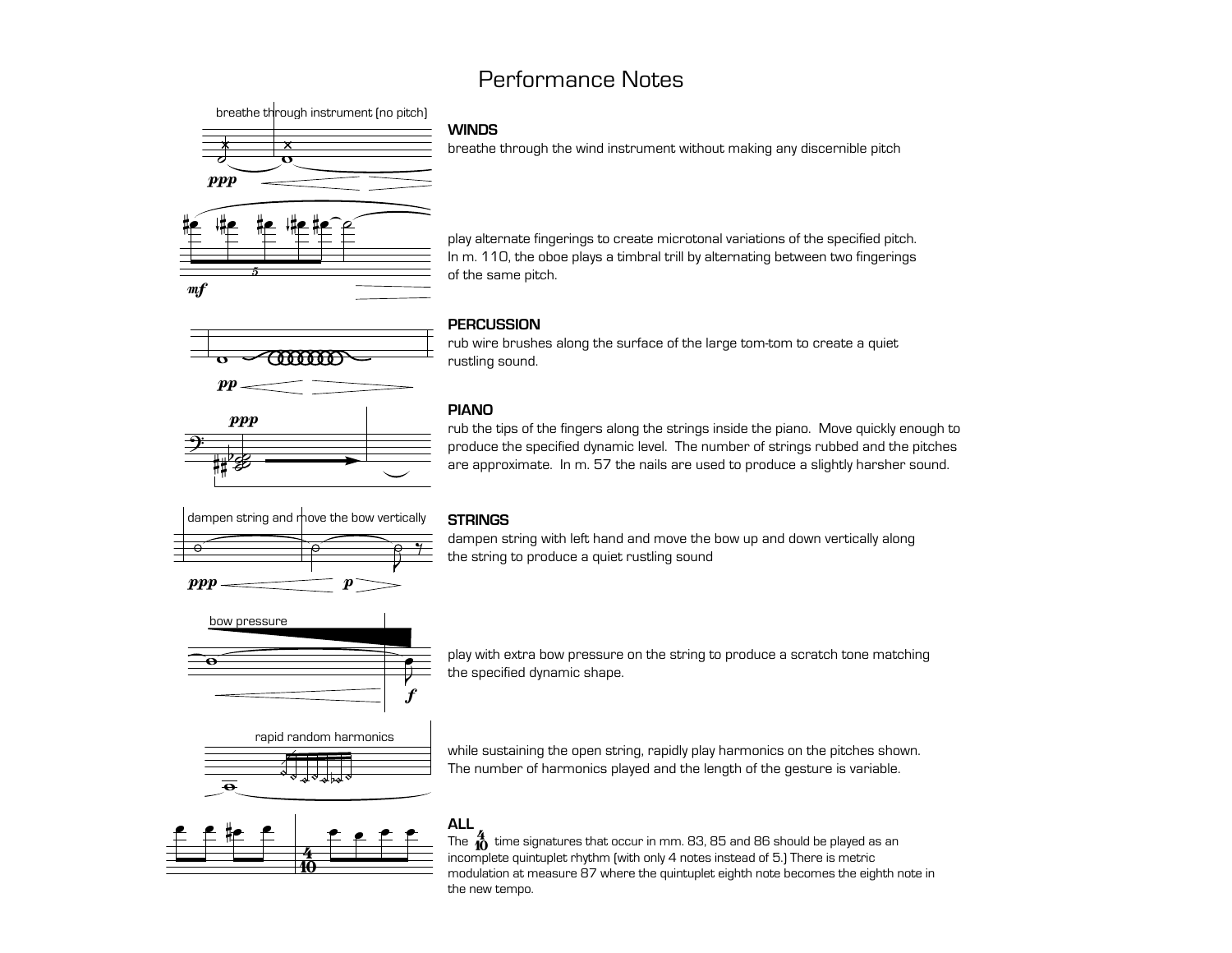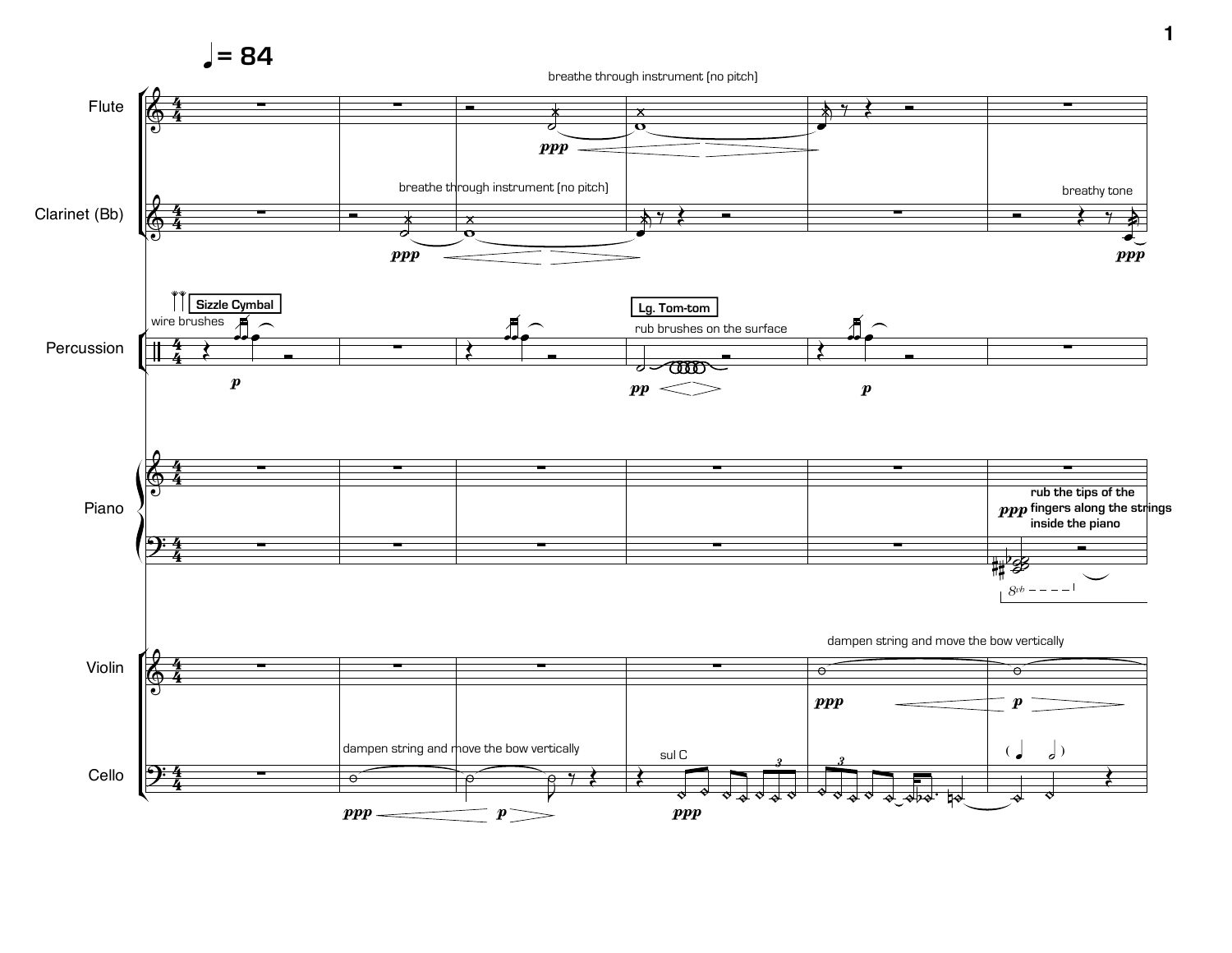$\overline{\mathbf{2}}$ 

alternate fingerings

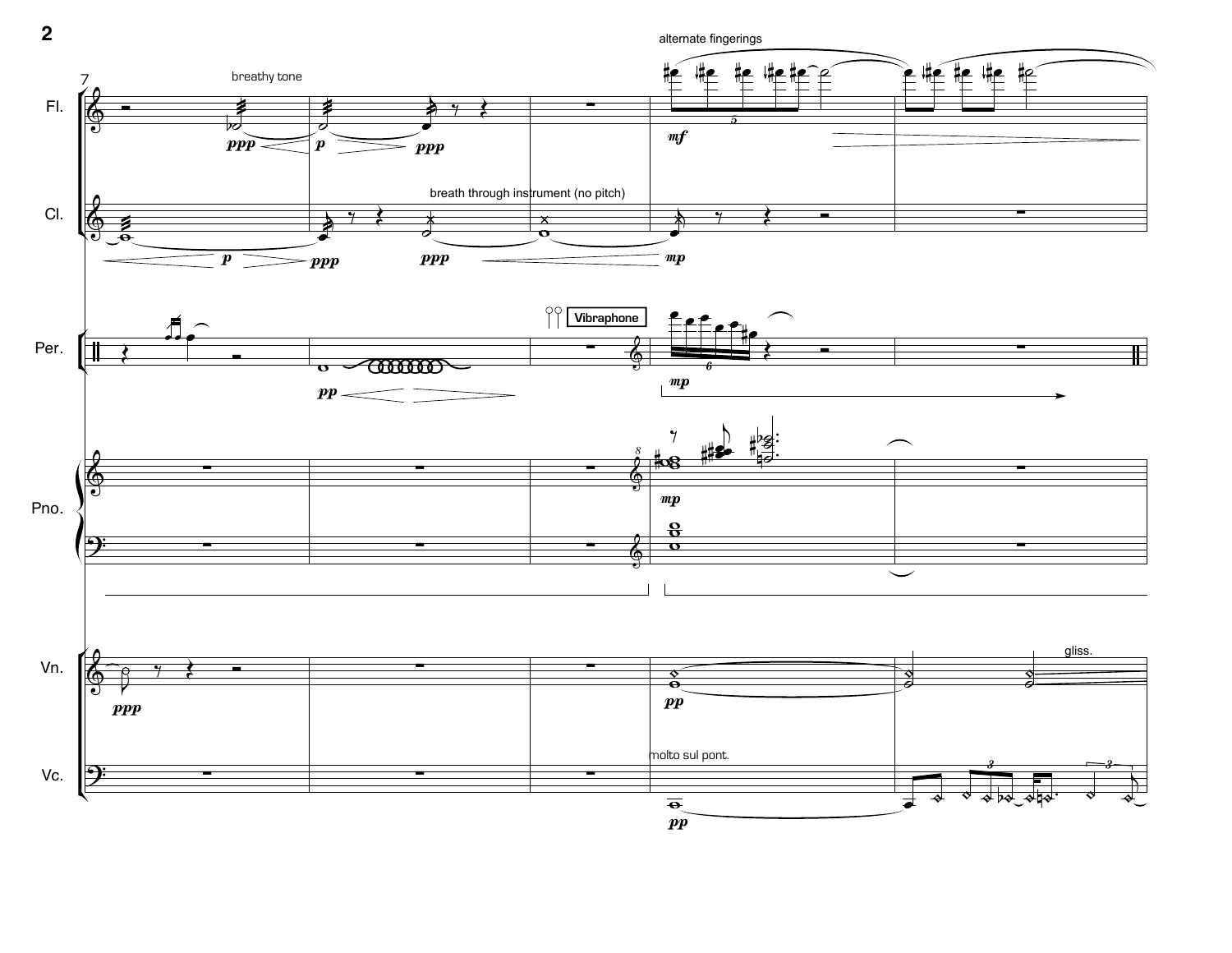

 $\mathbf{3}$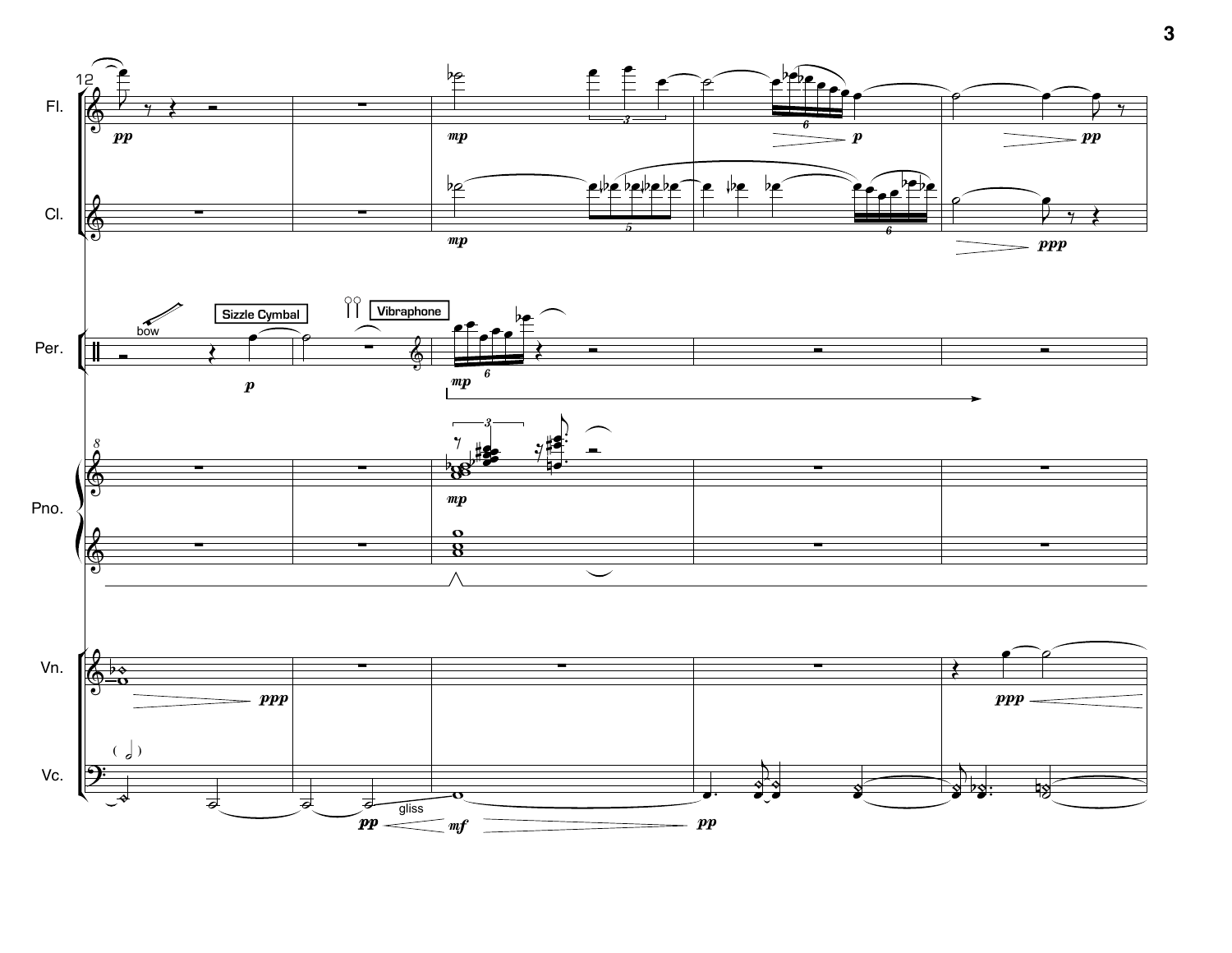

 $\boldsymbol{ppp}$ 

 $\overline{\mathbf{4}}$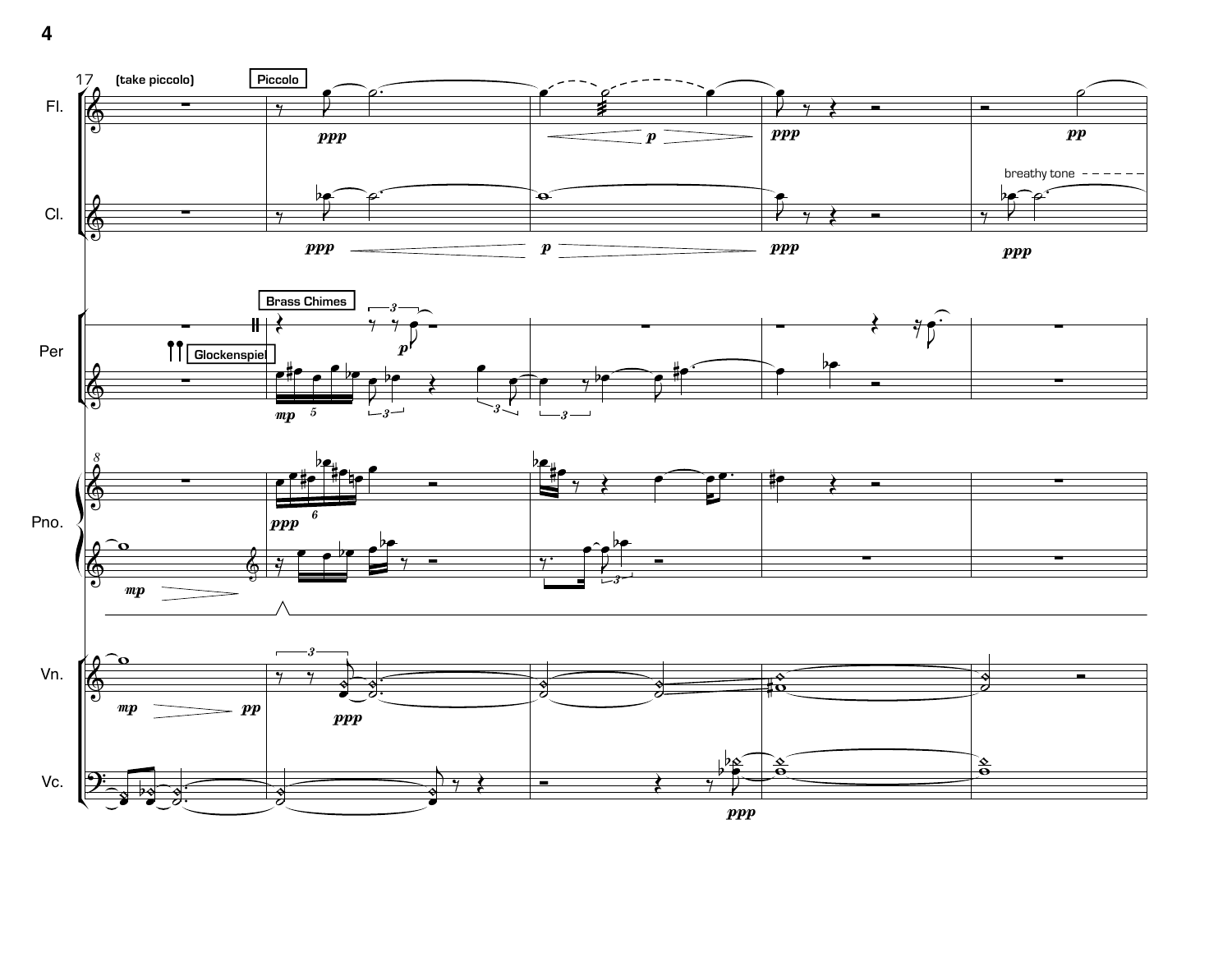

 $\overline{\mathbf{5}}$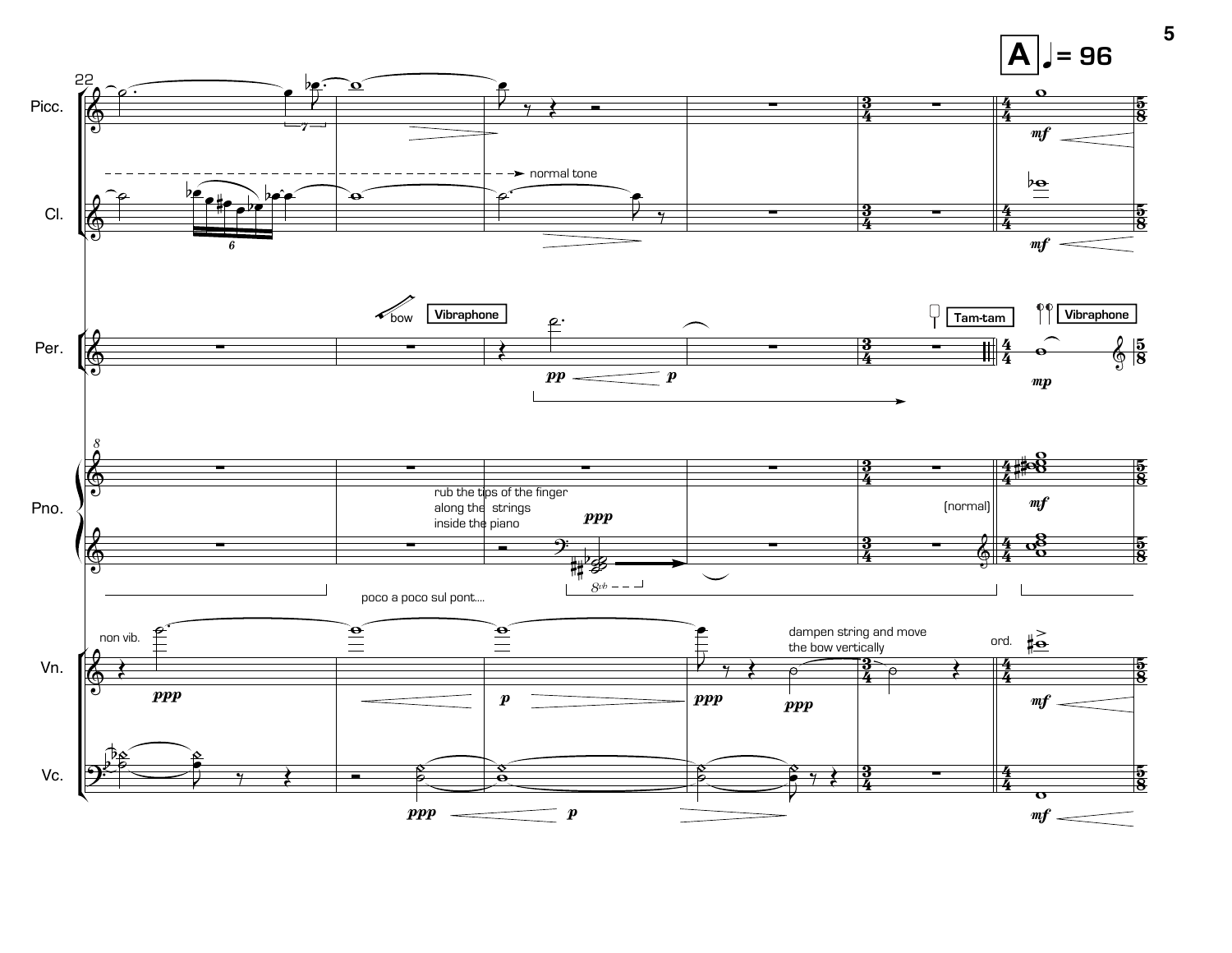

 $6\phantom{1}$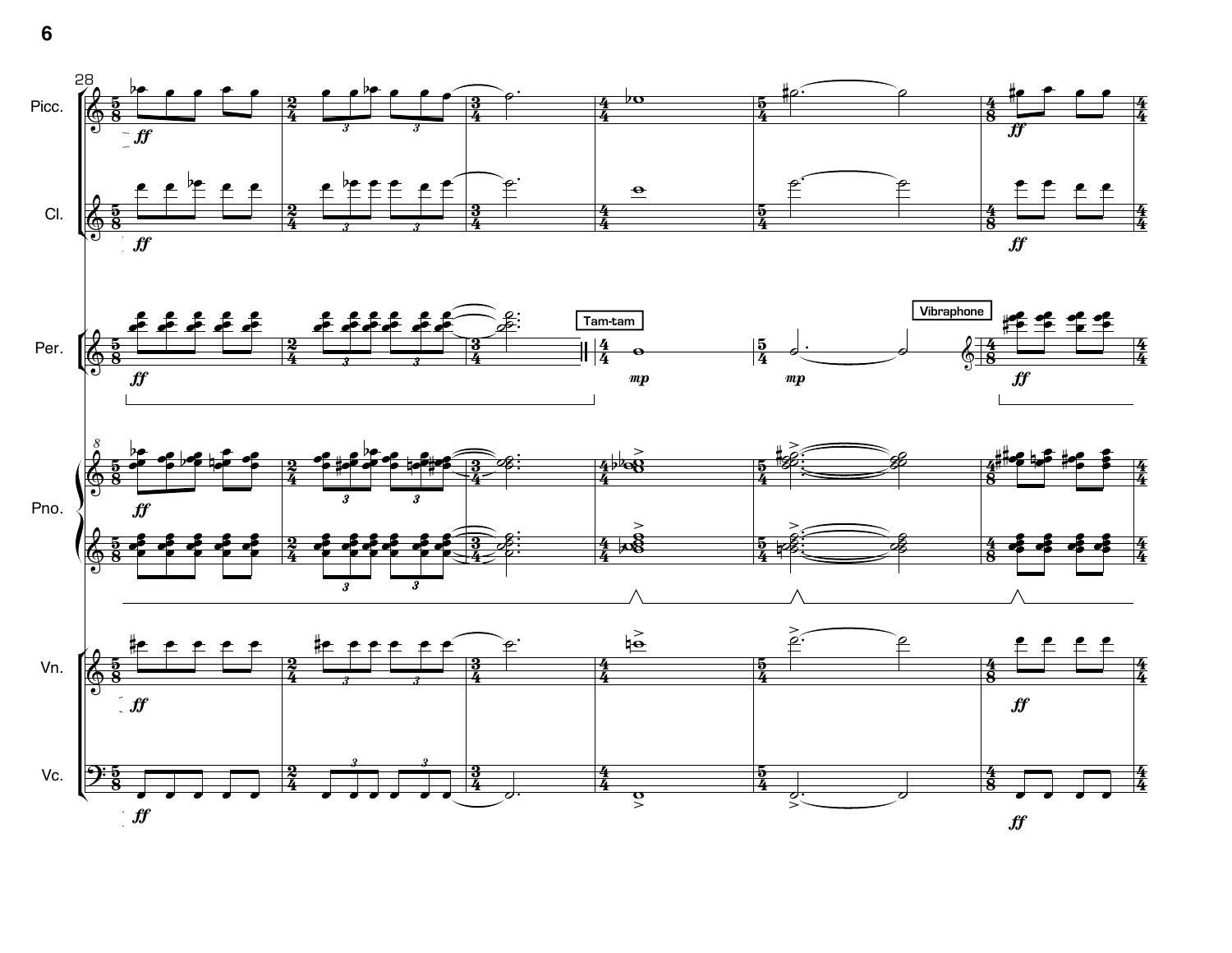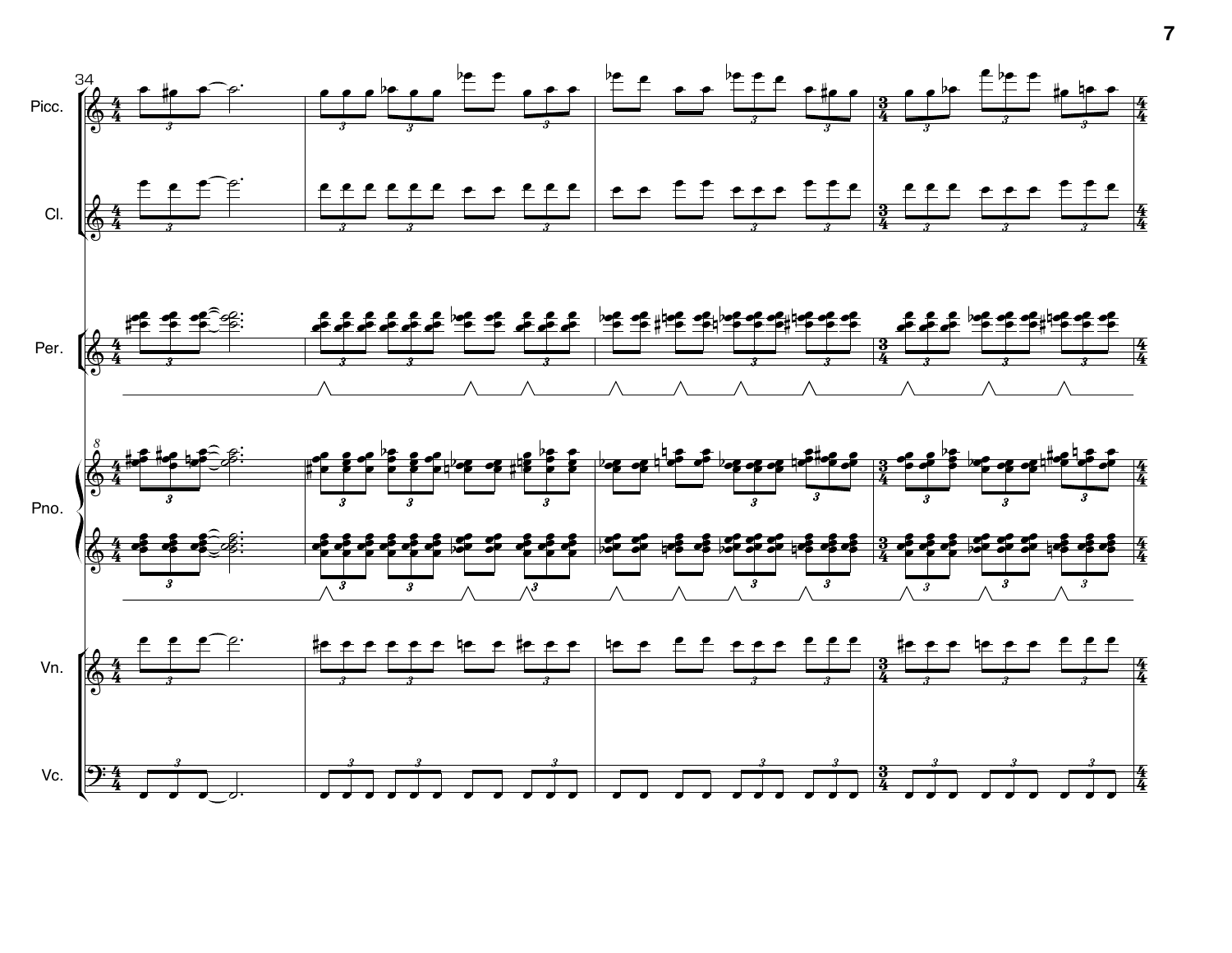$\bf{8}$ 

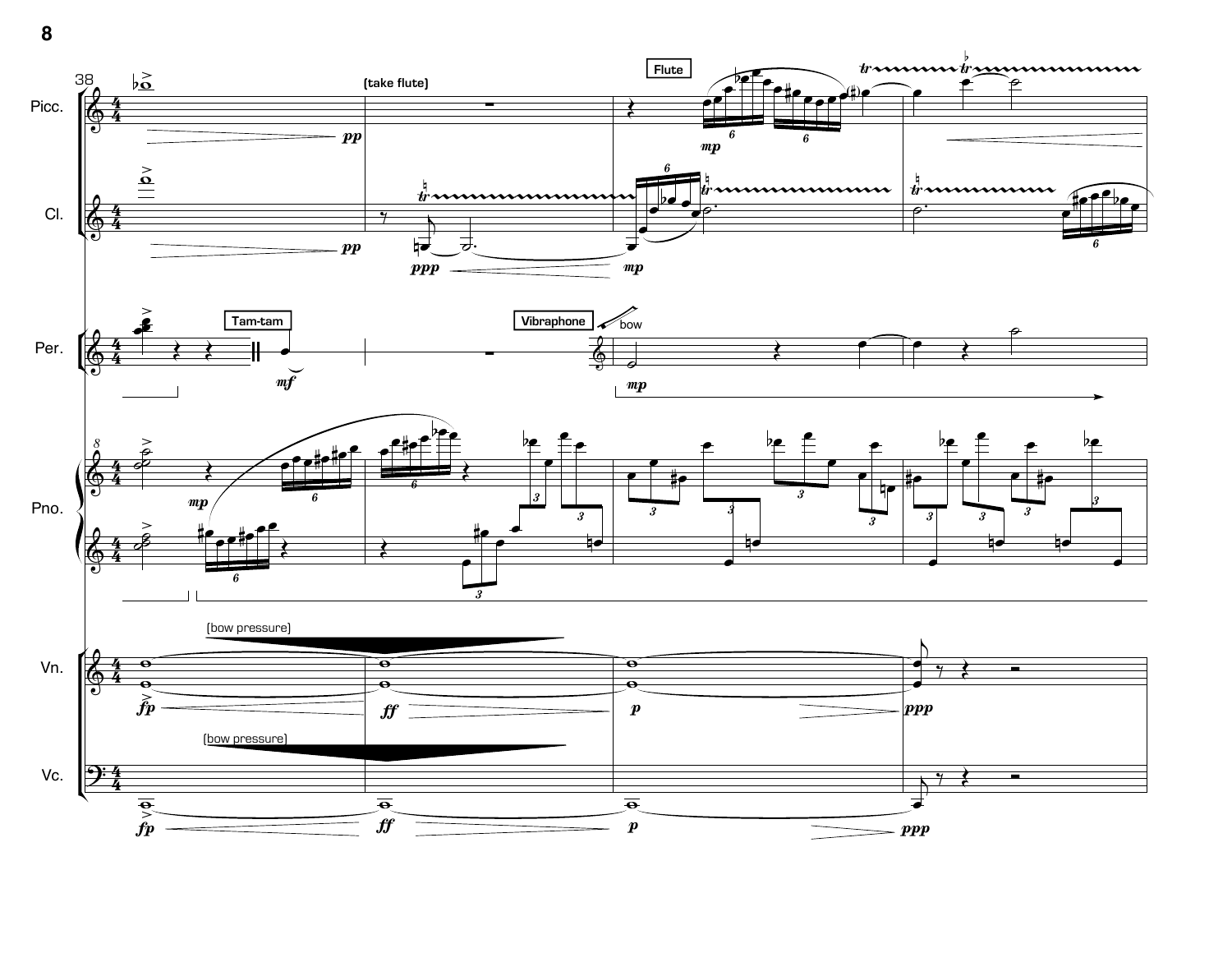

 $\boldsymbol{9}$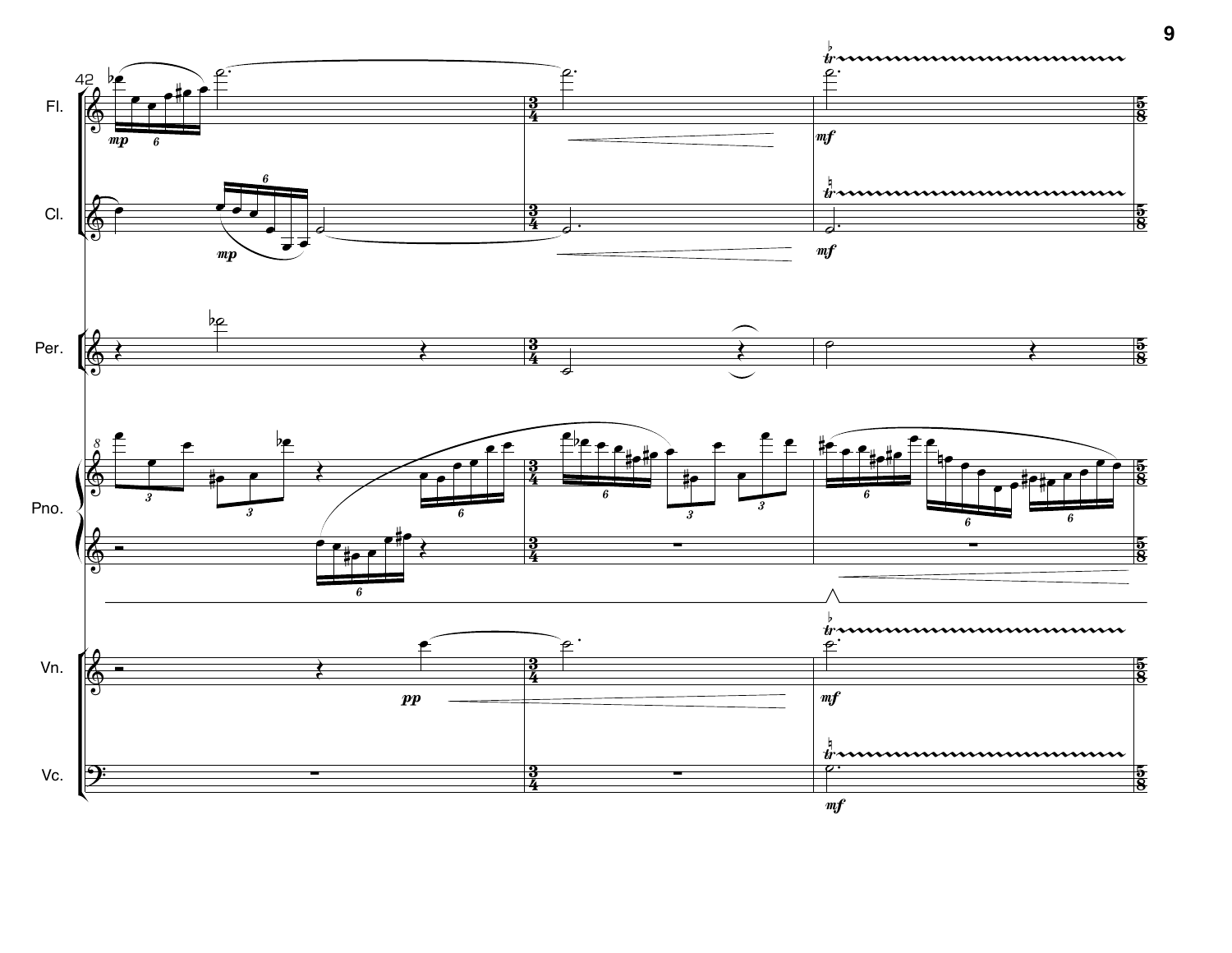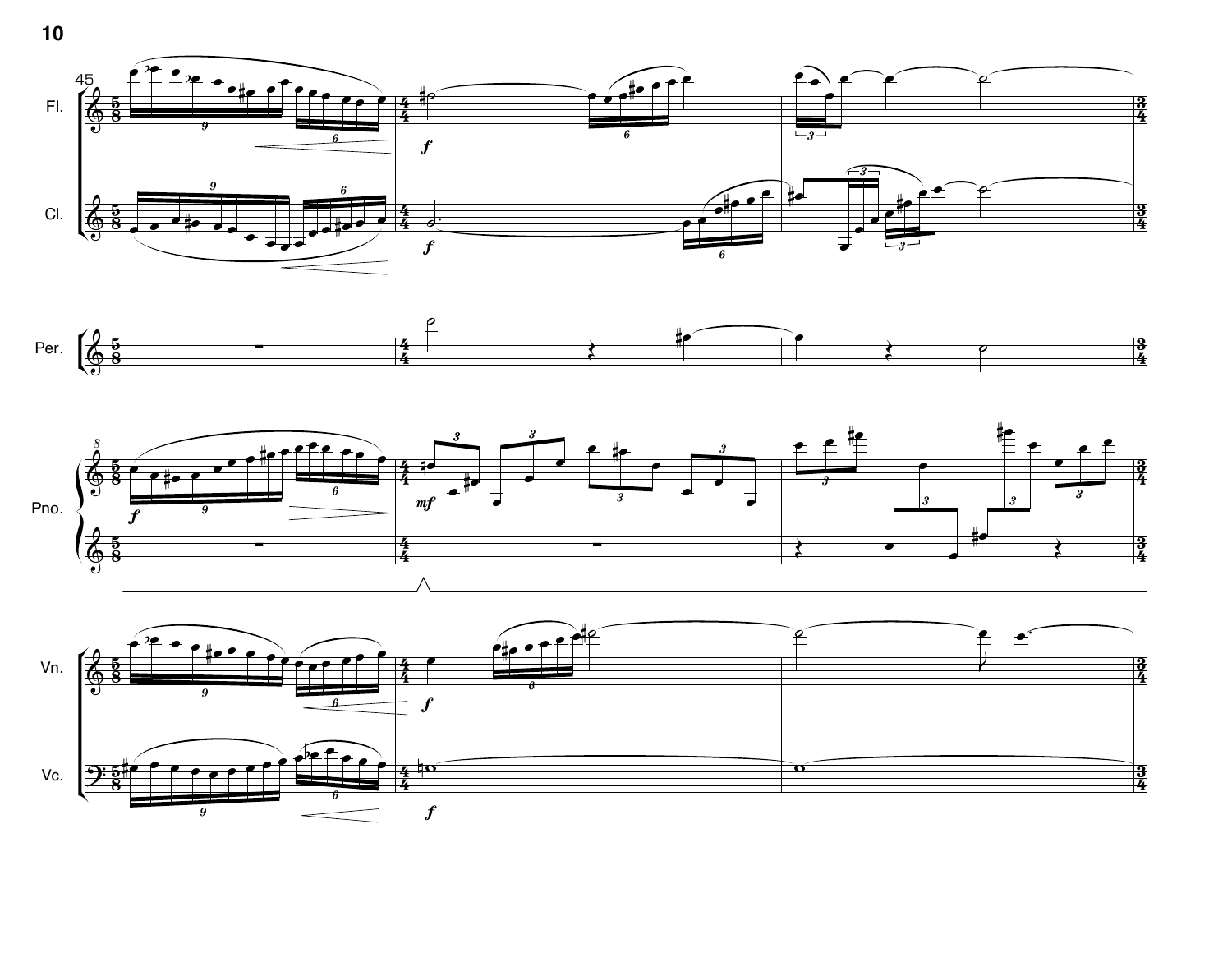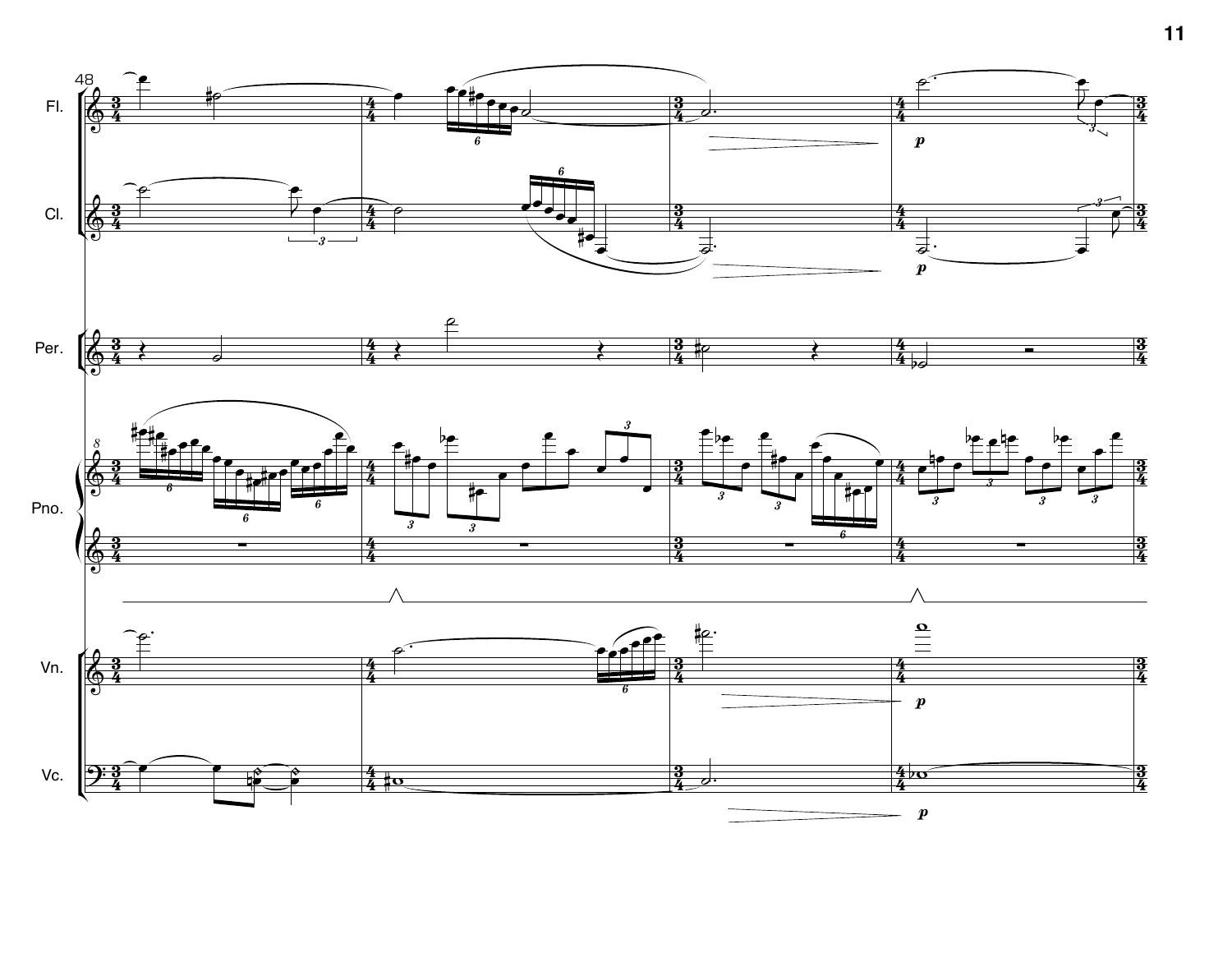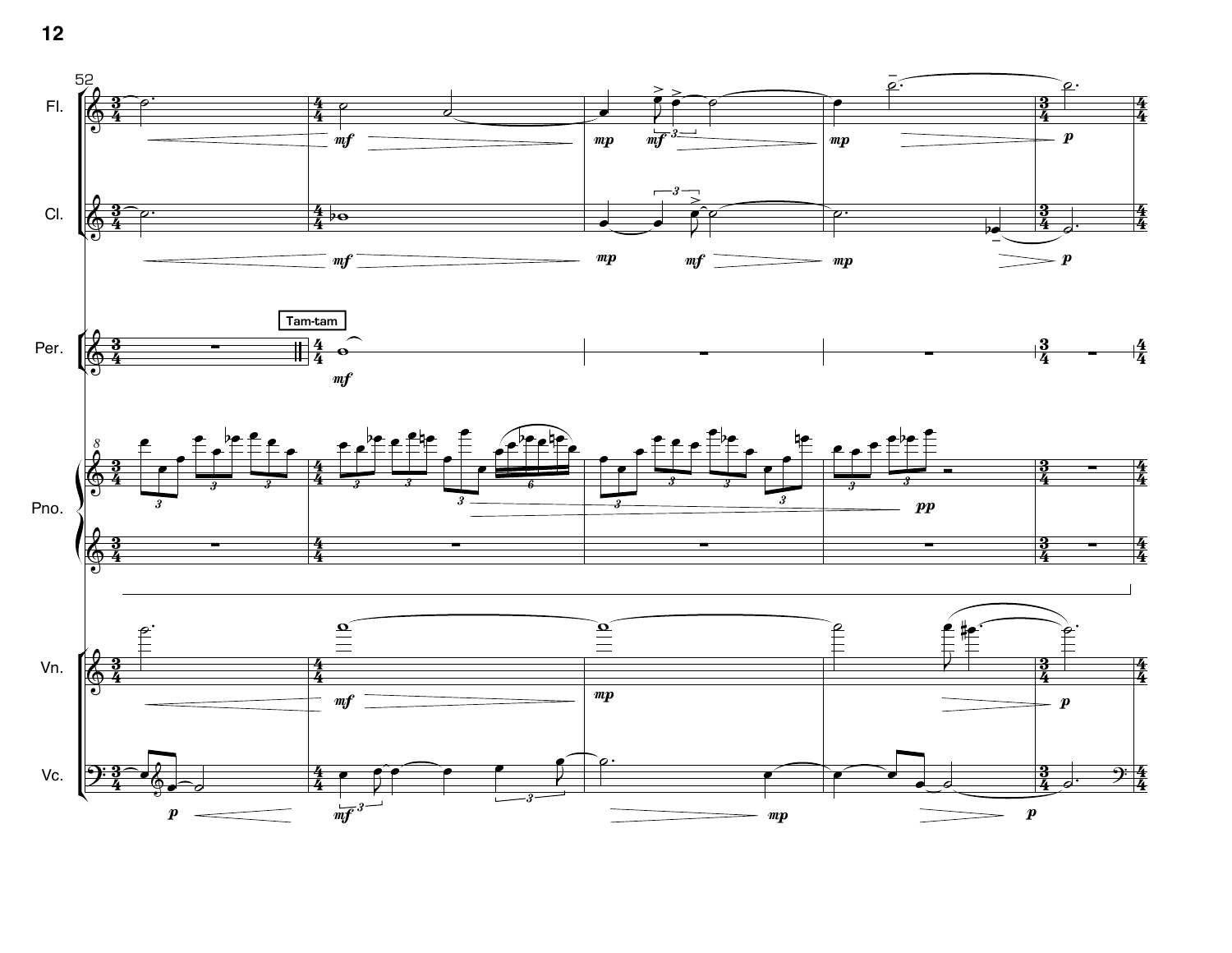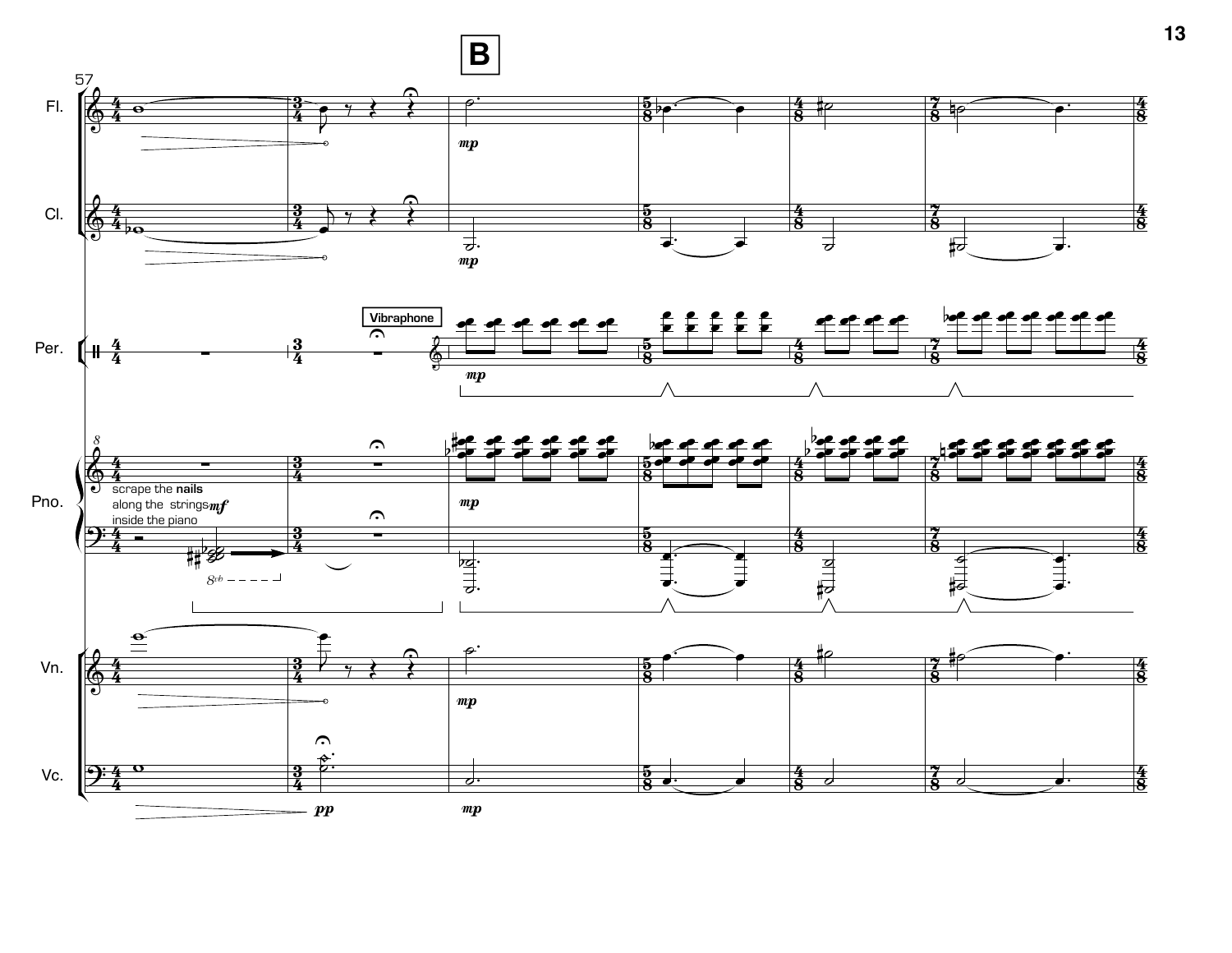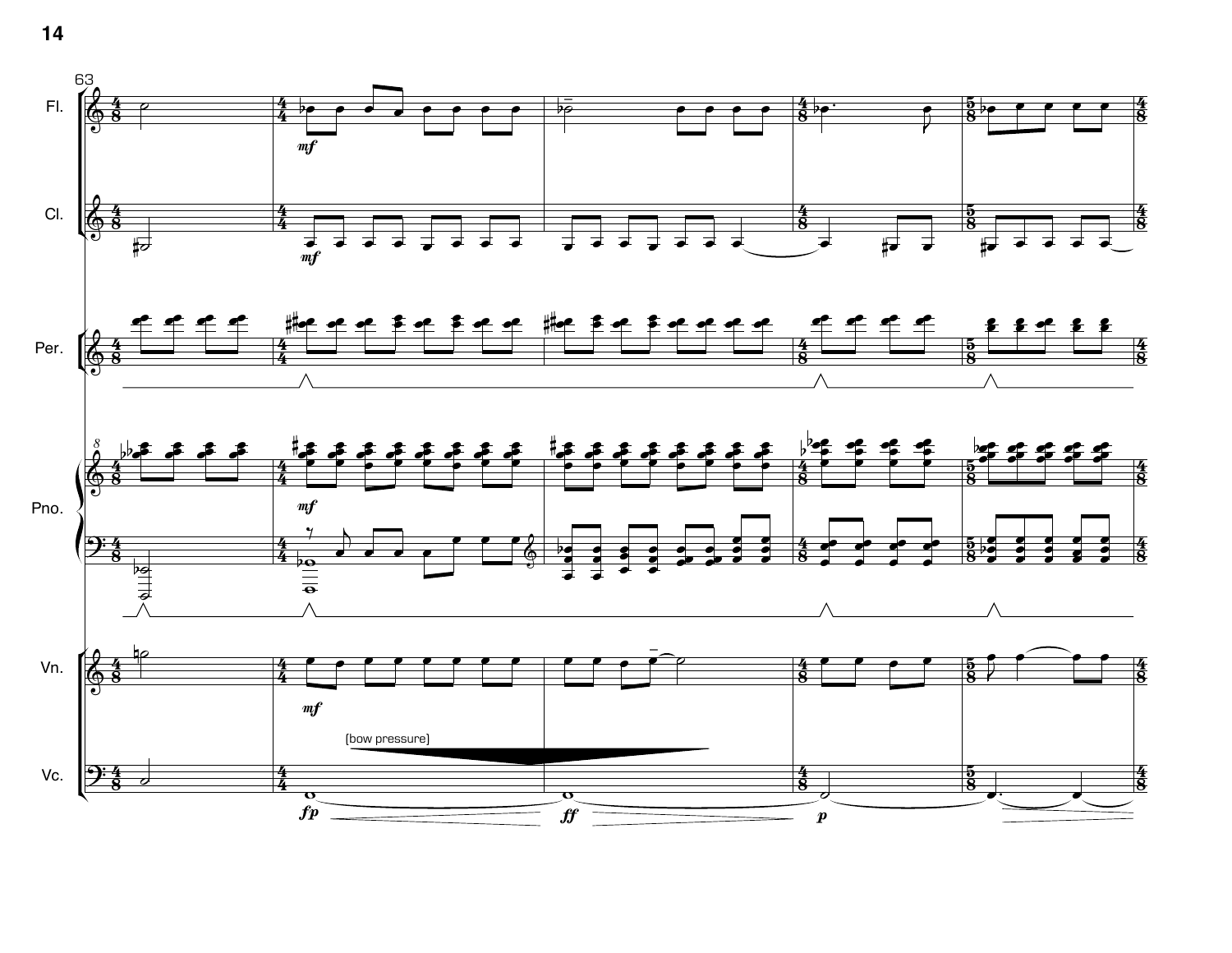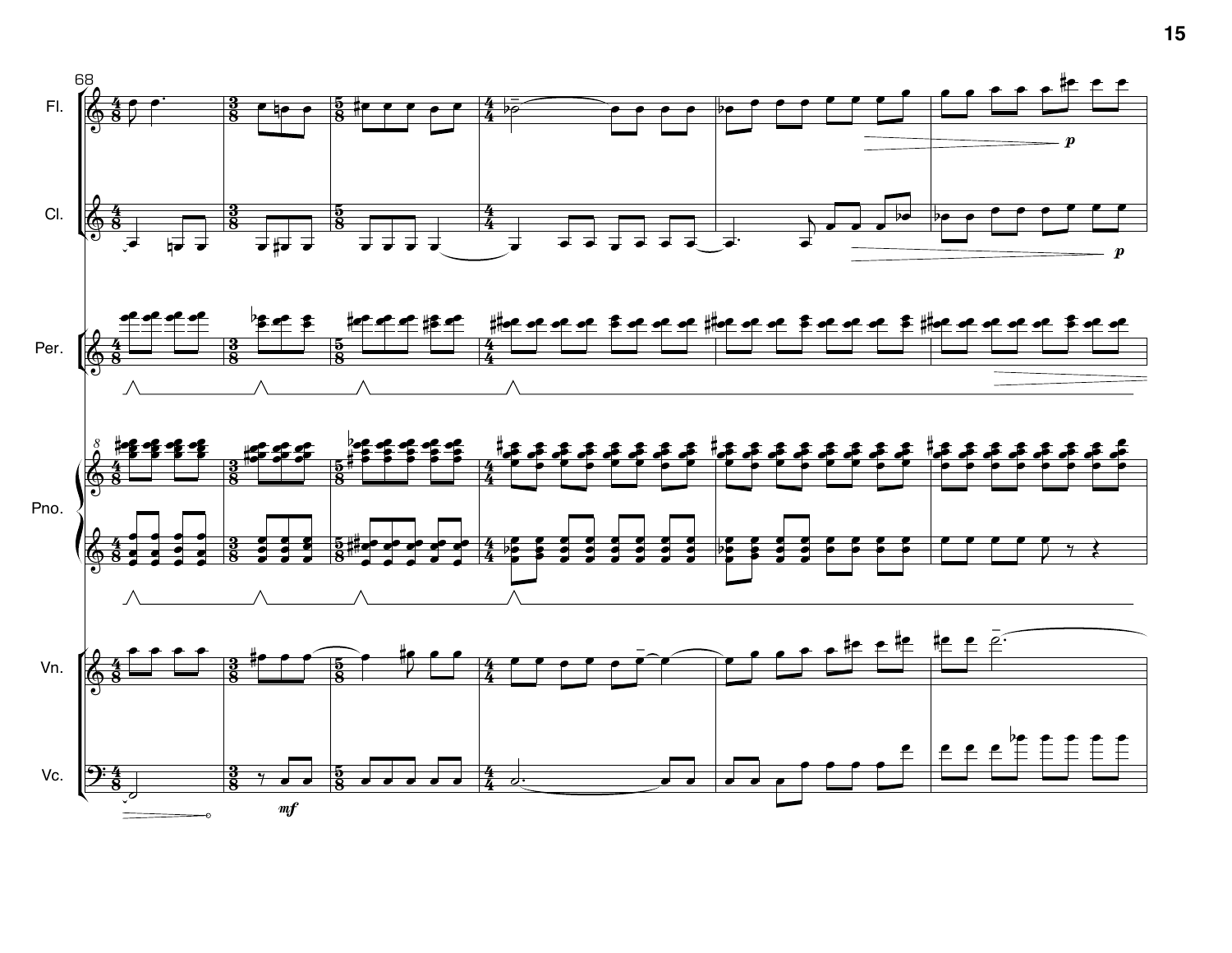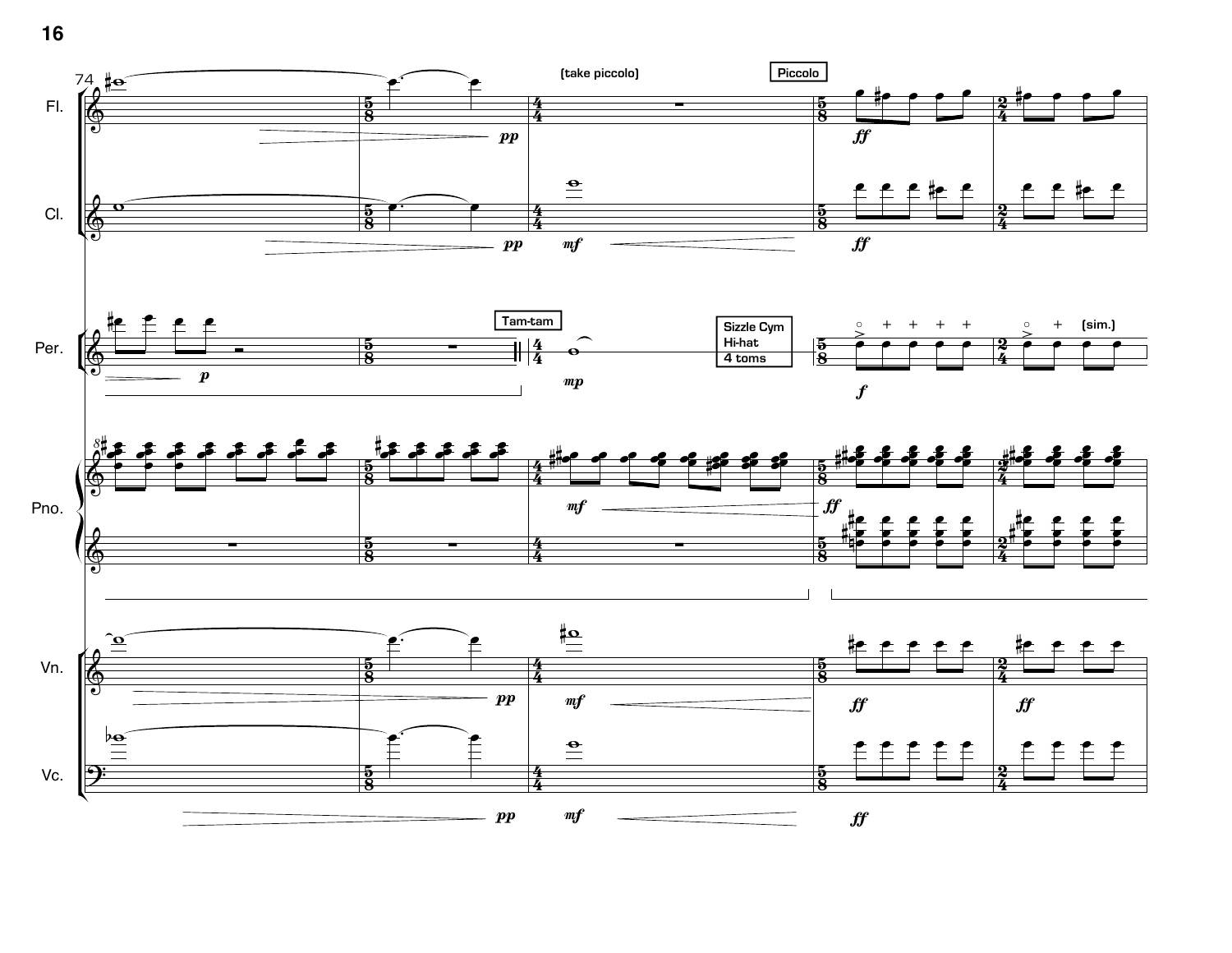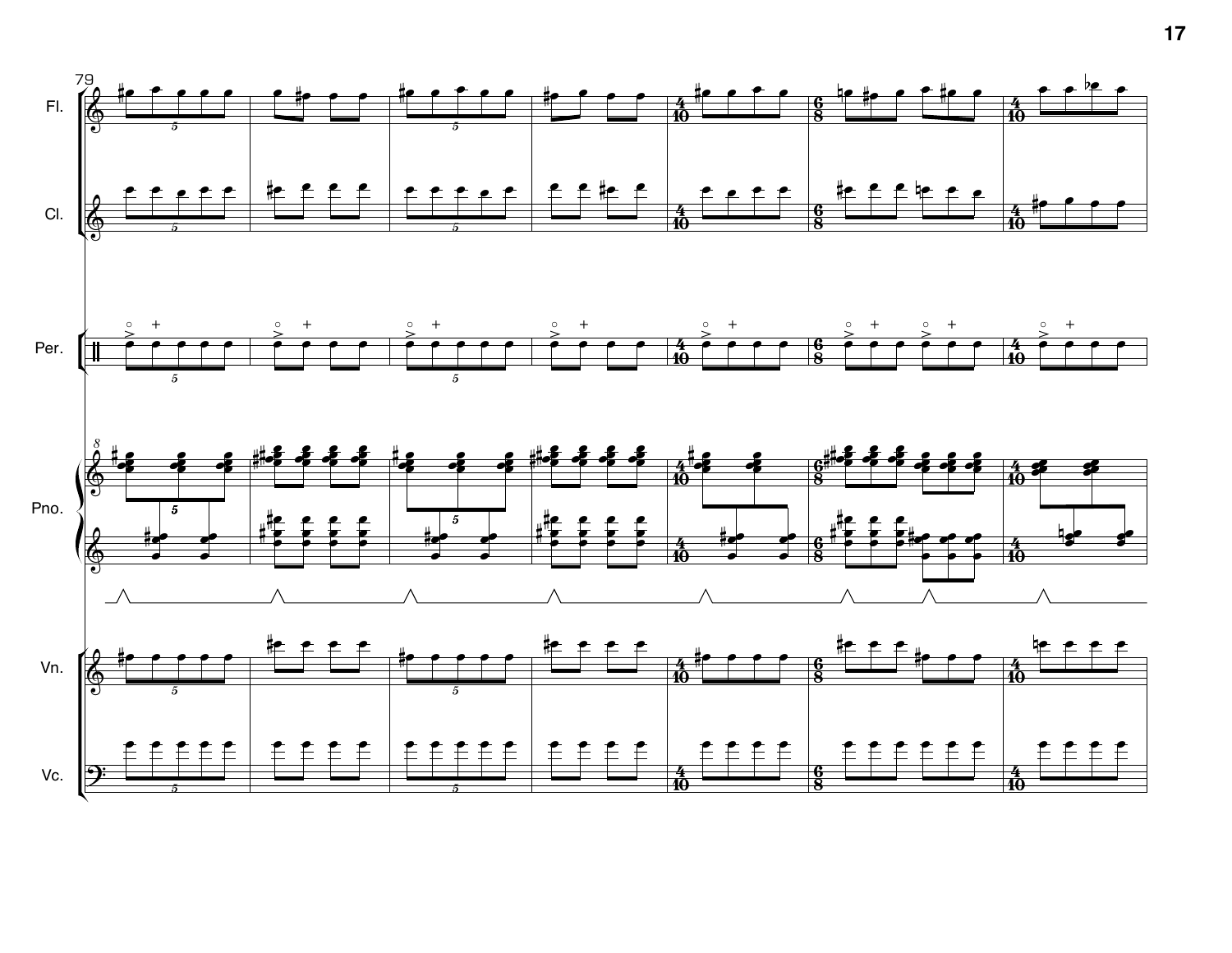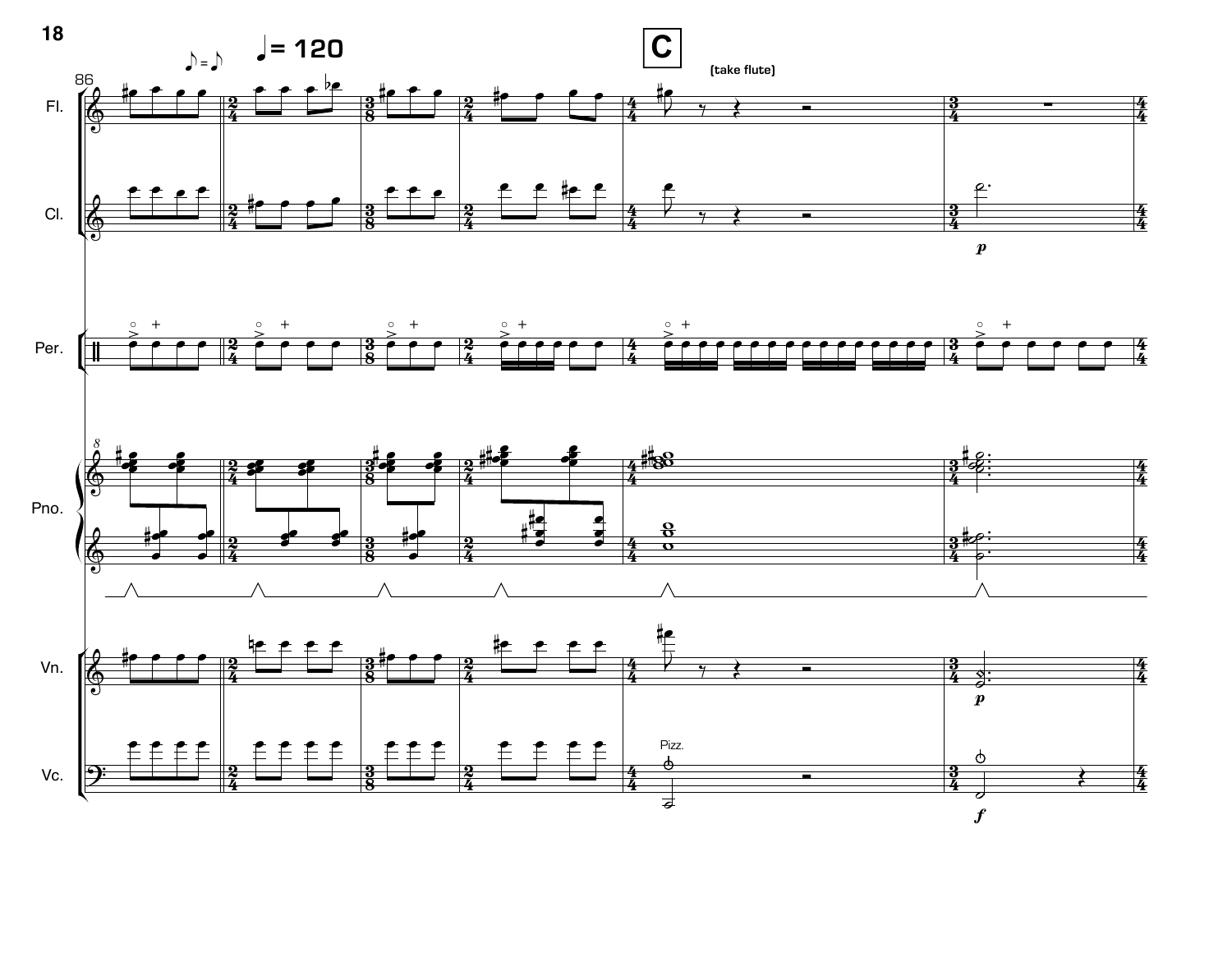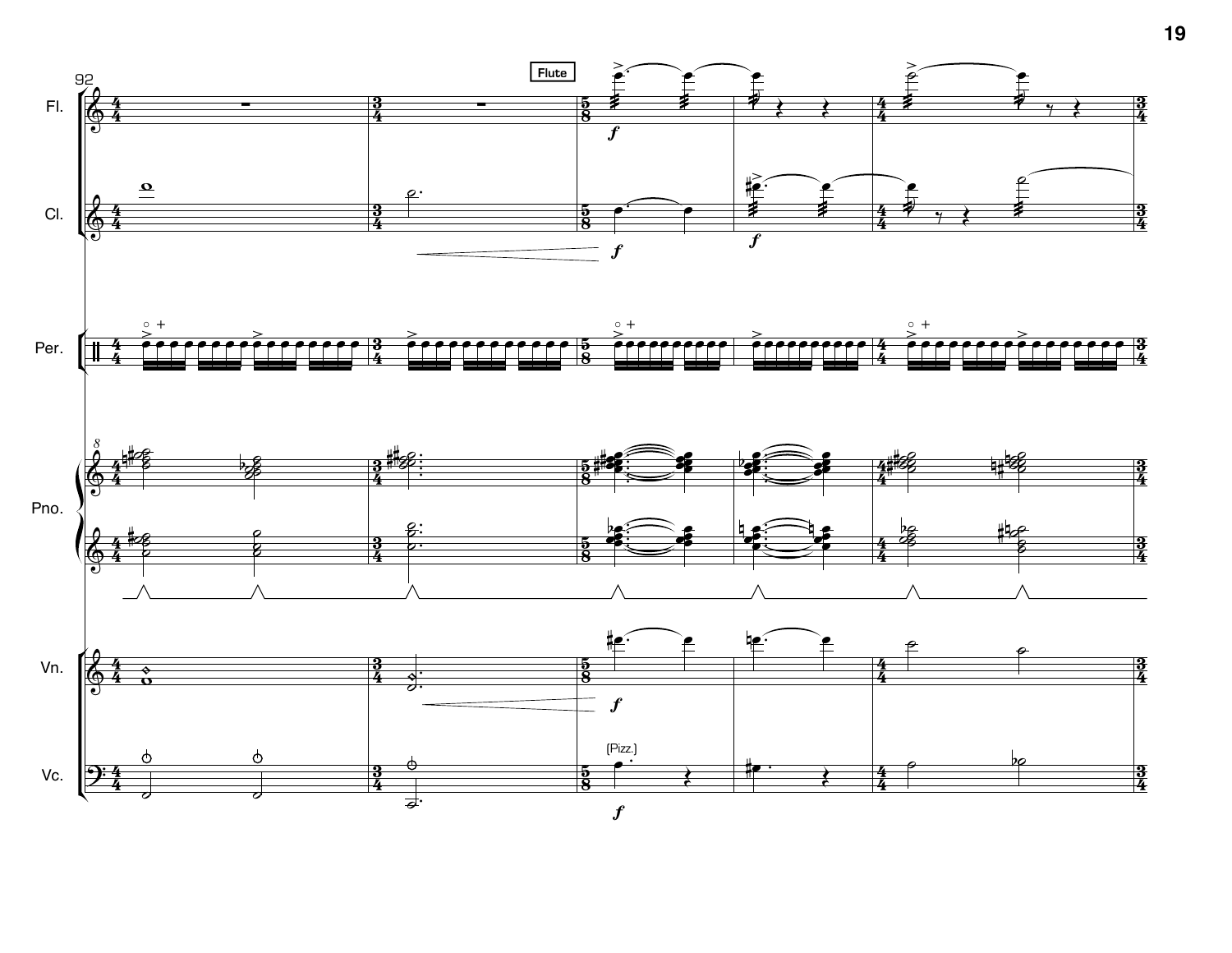

 $20\,$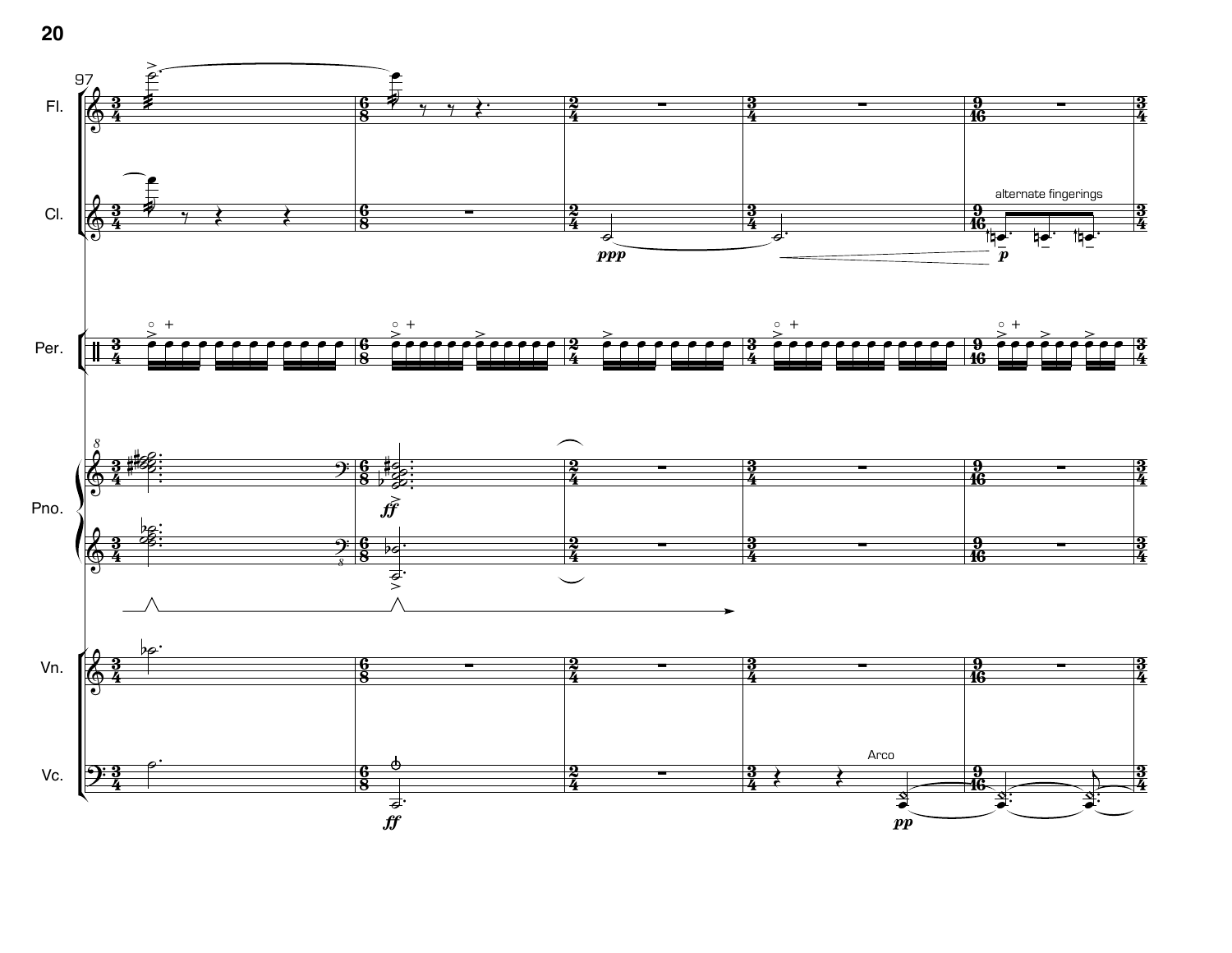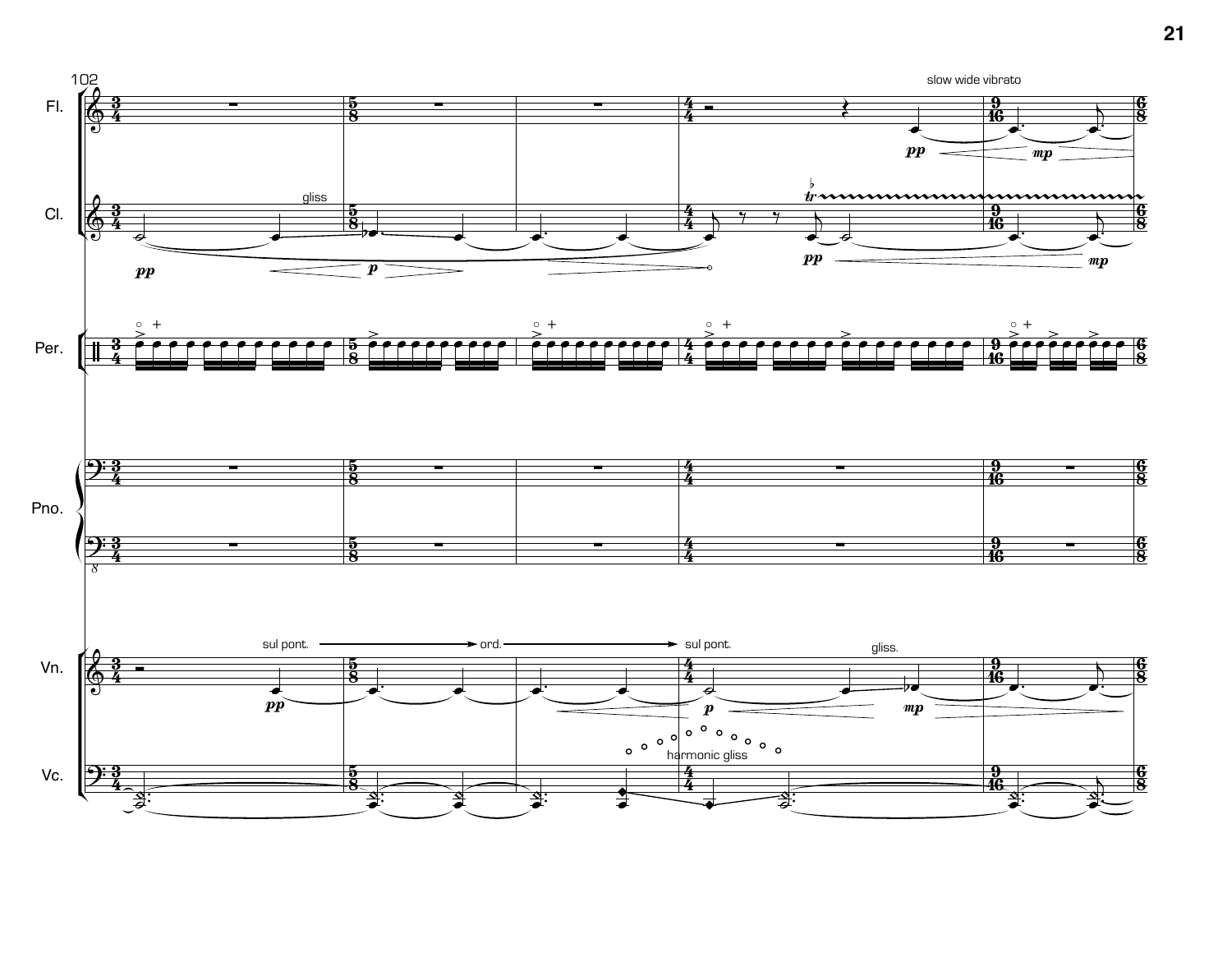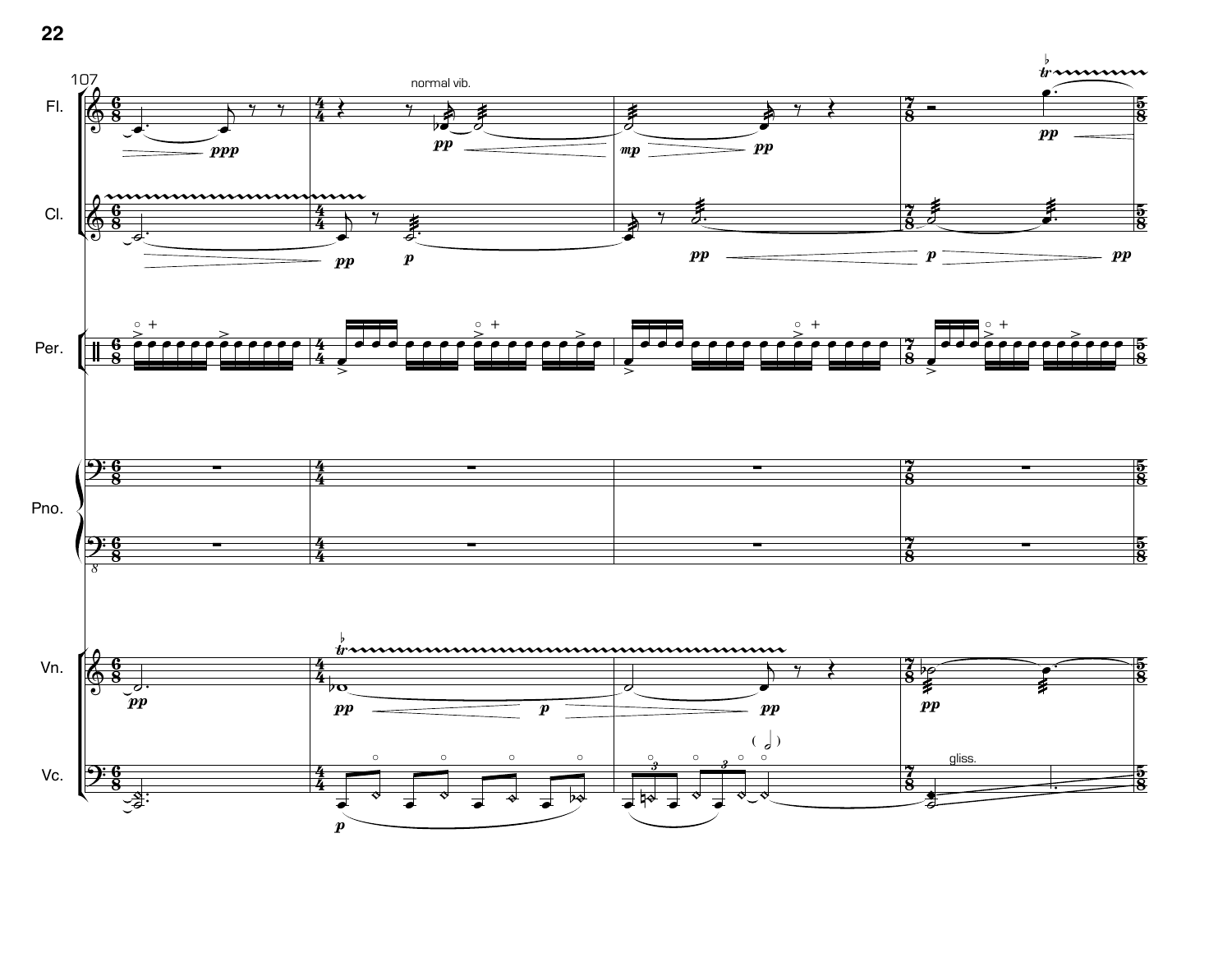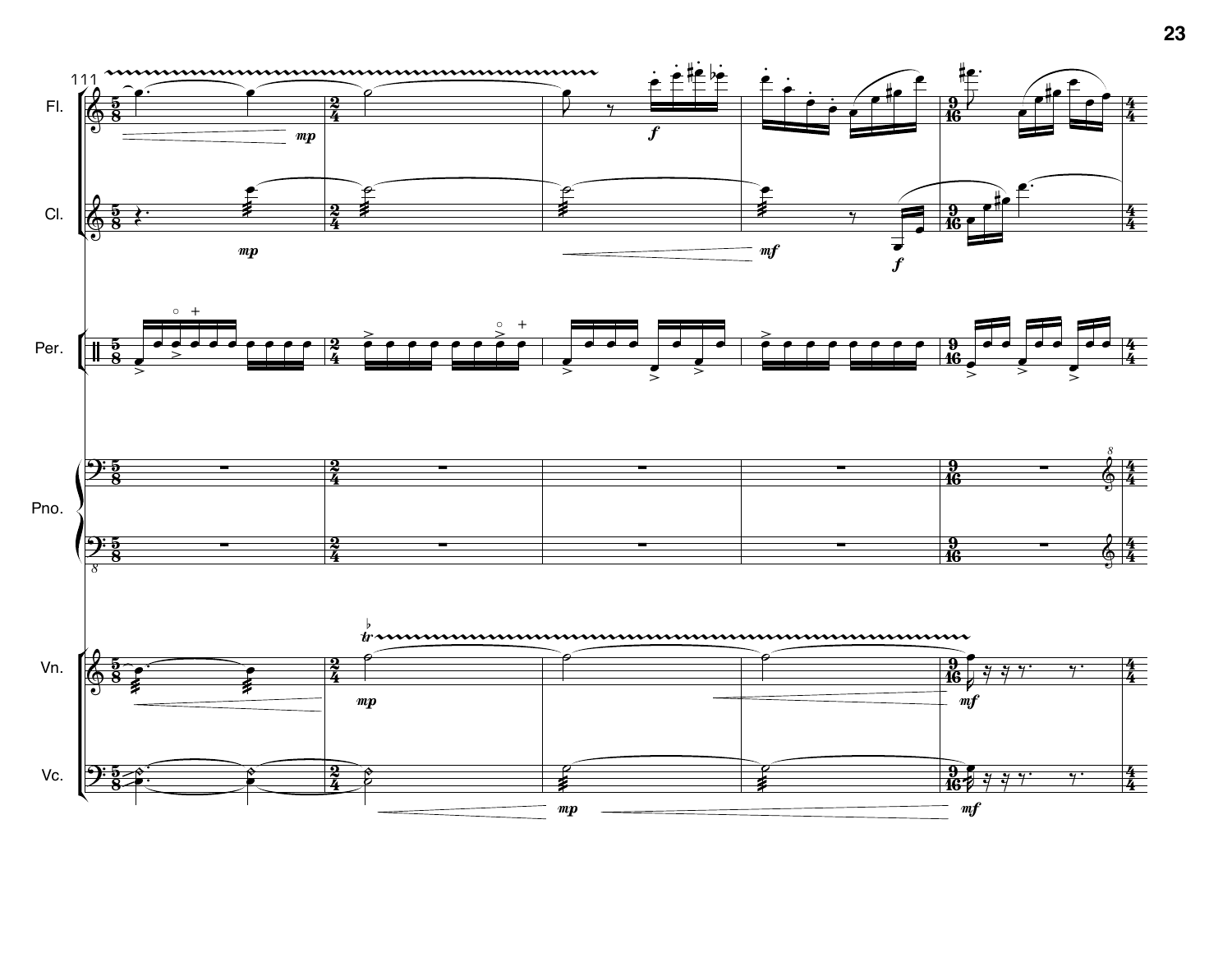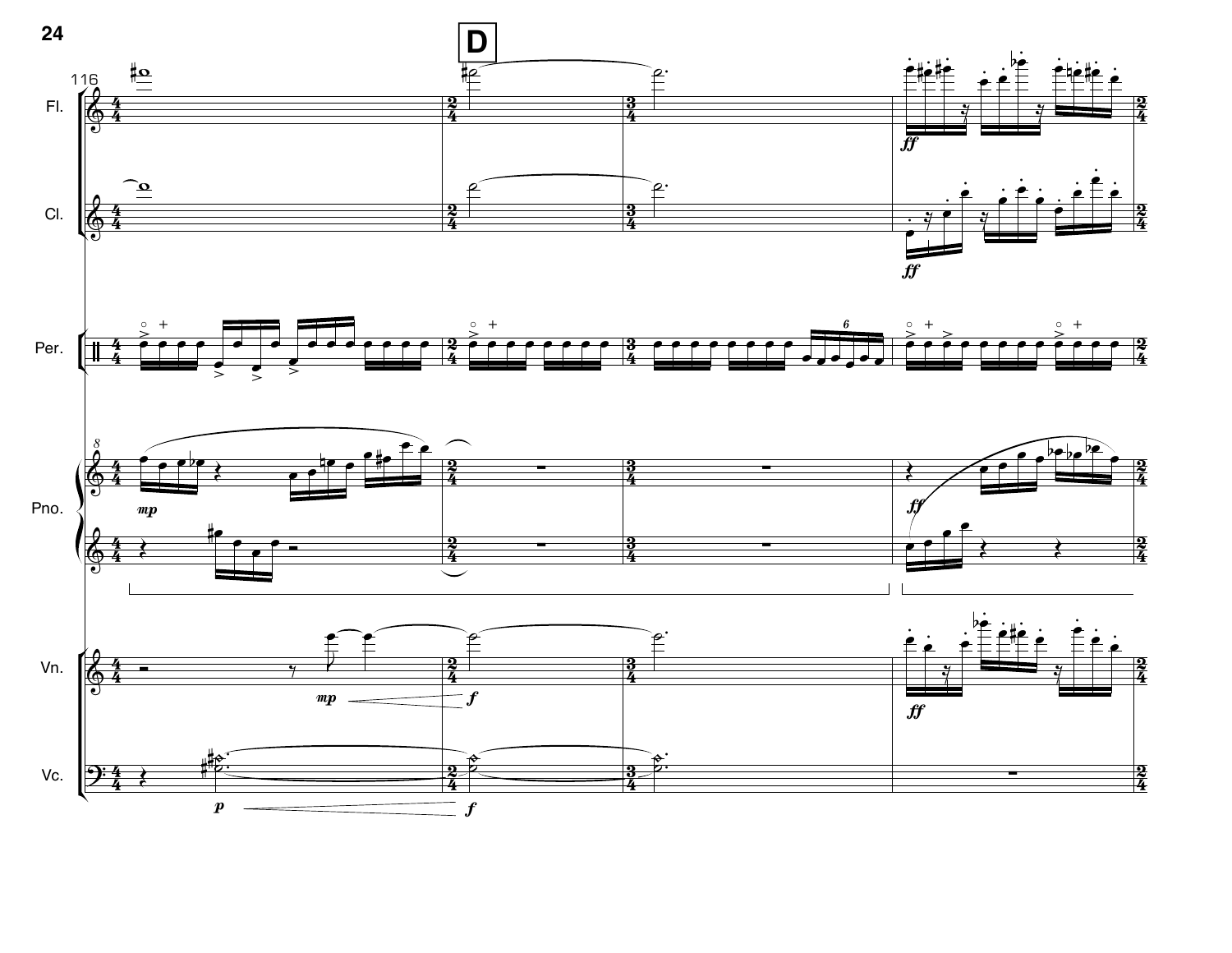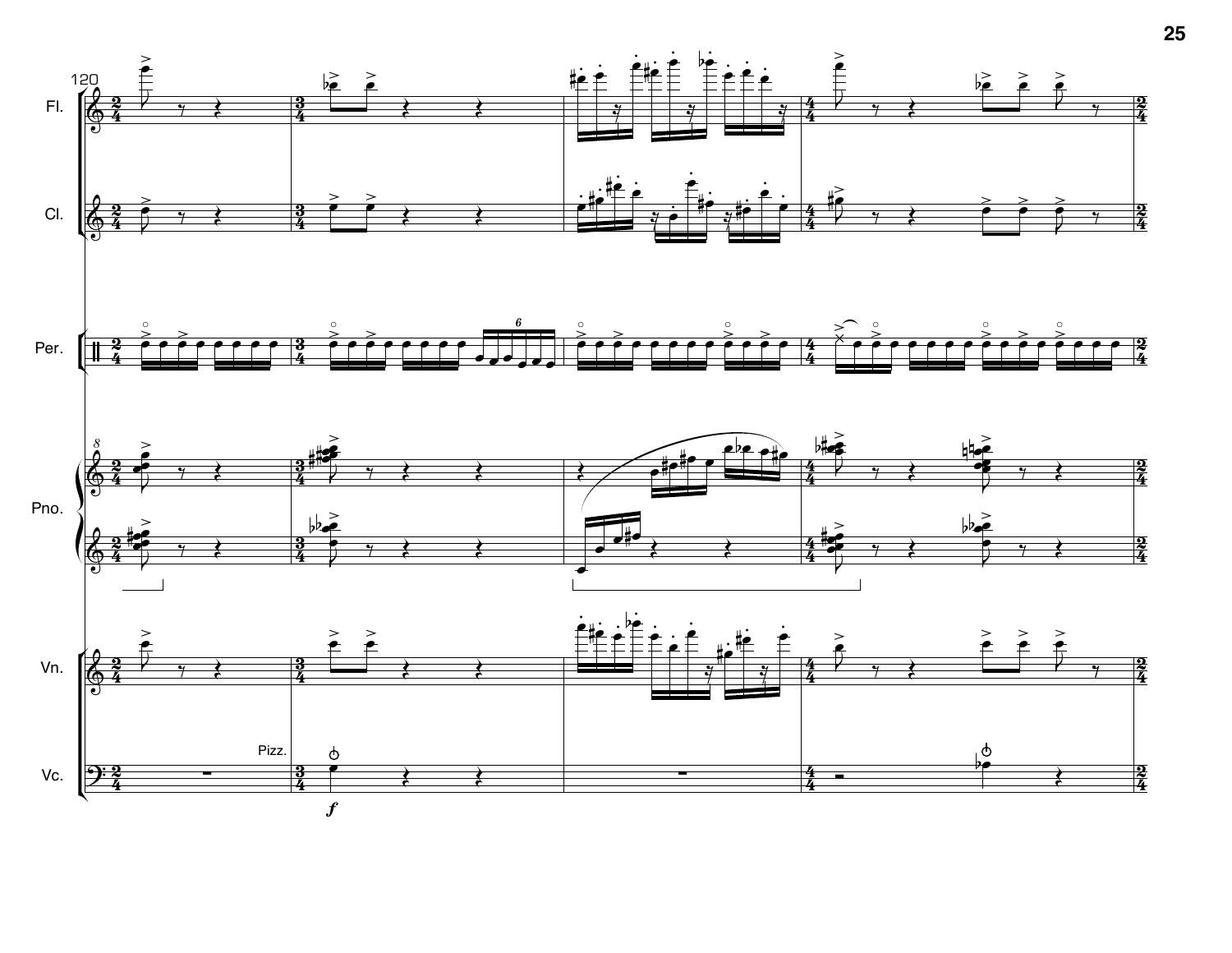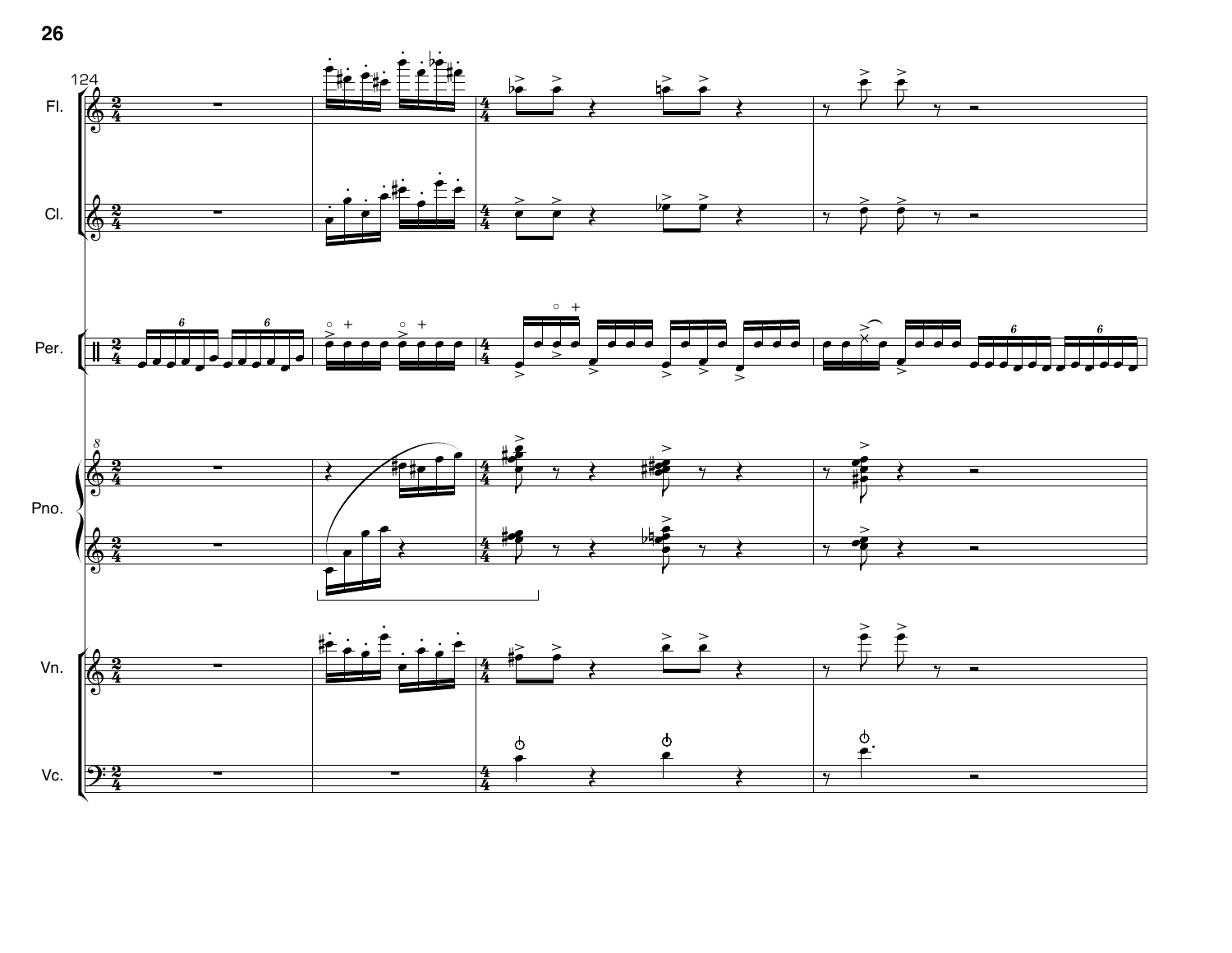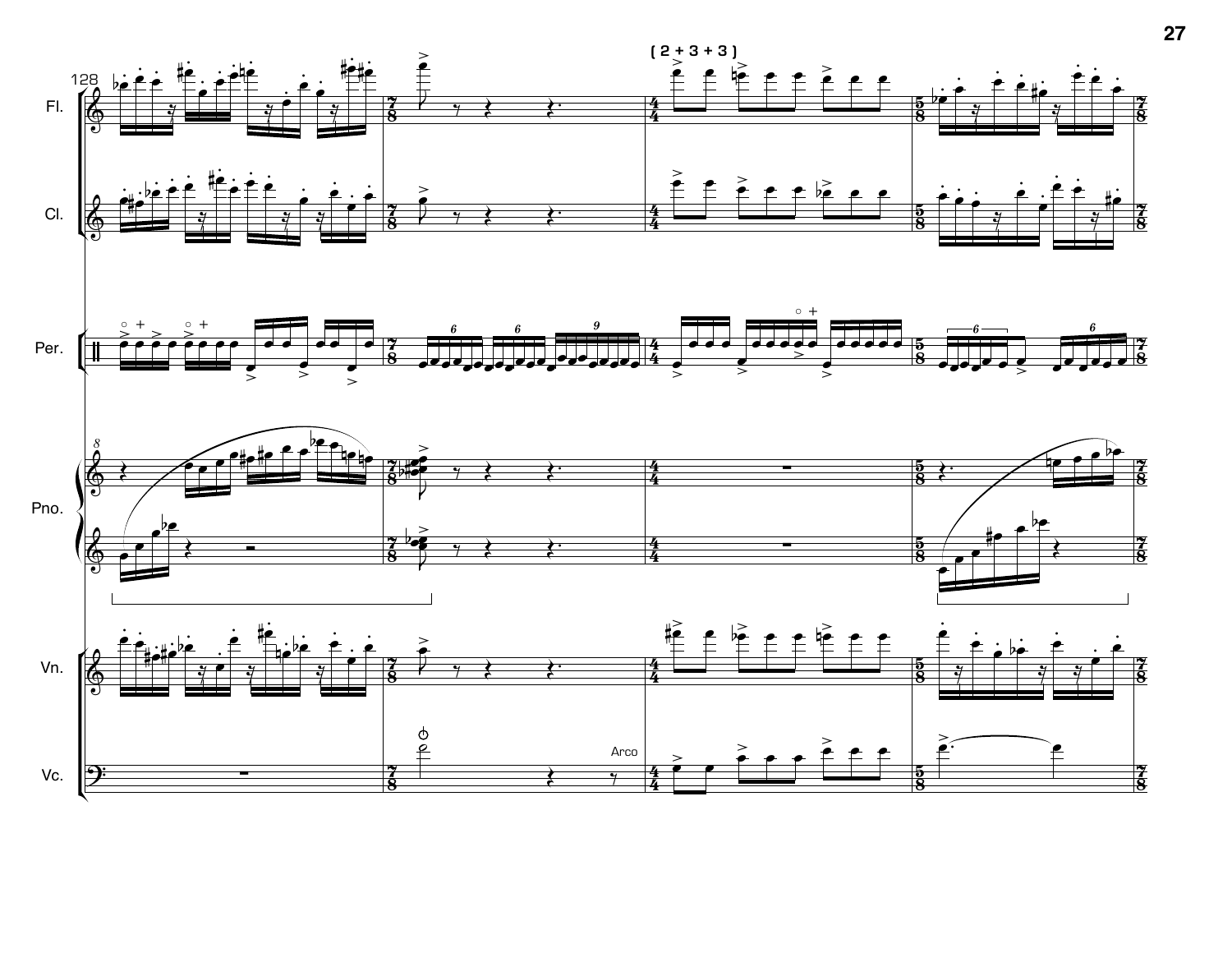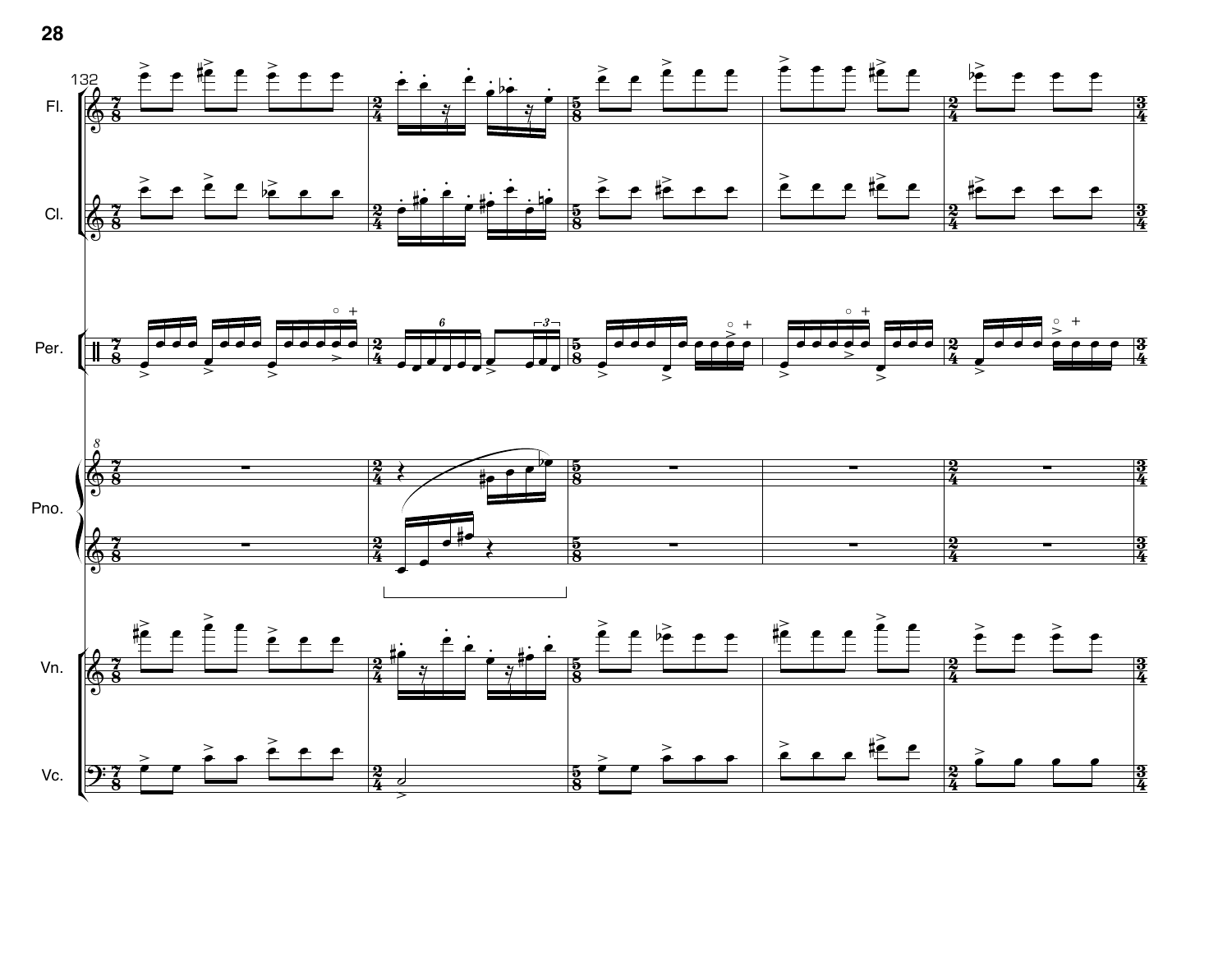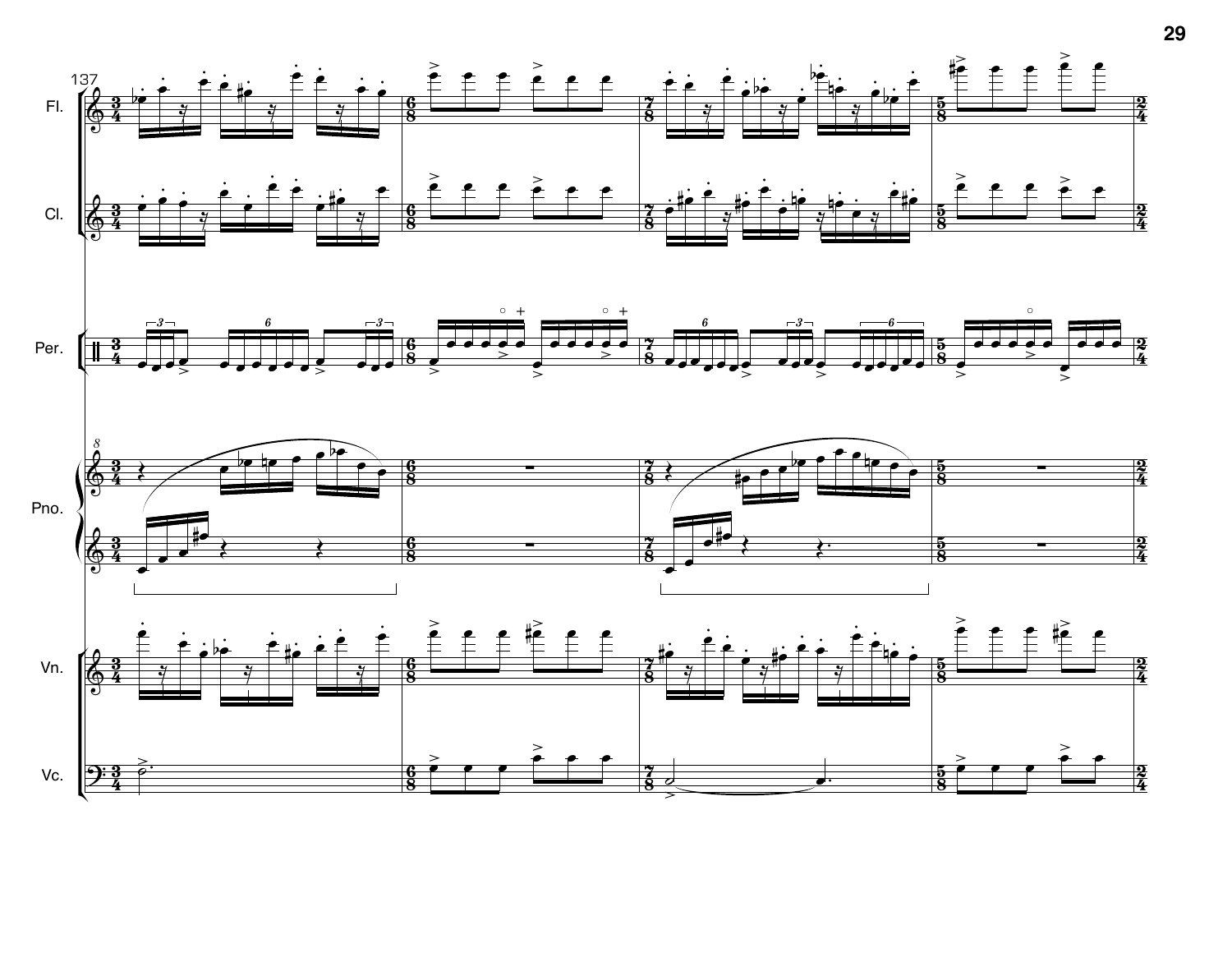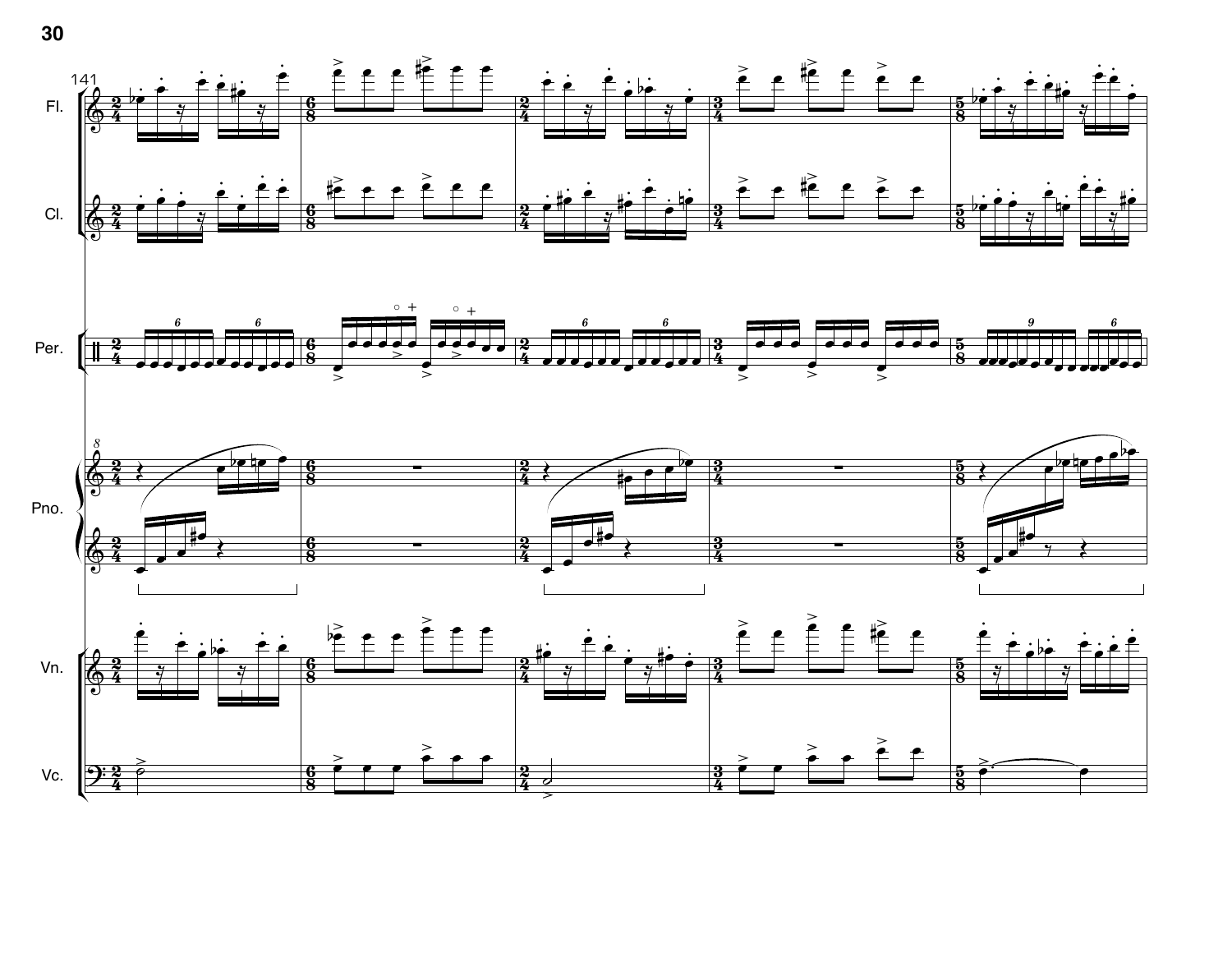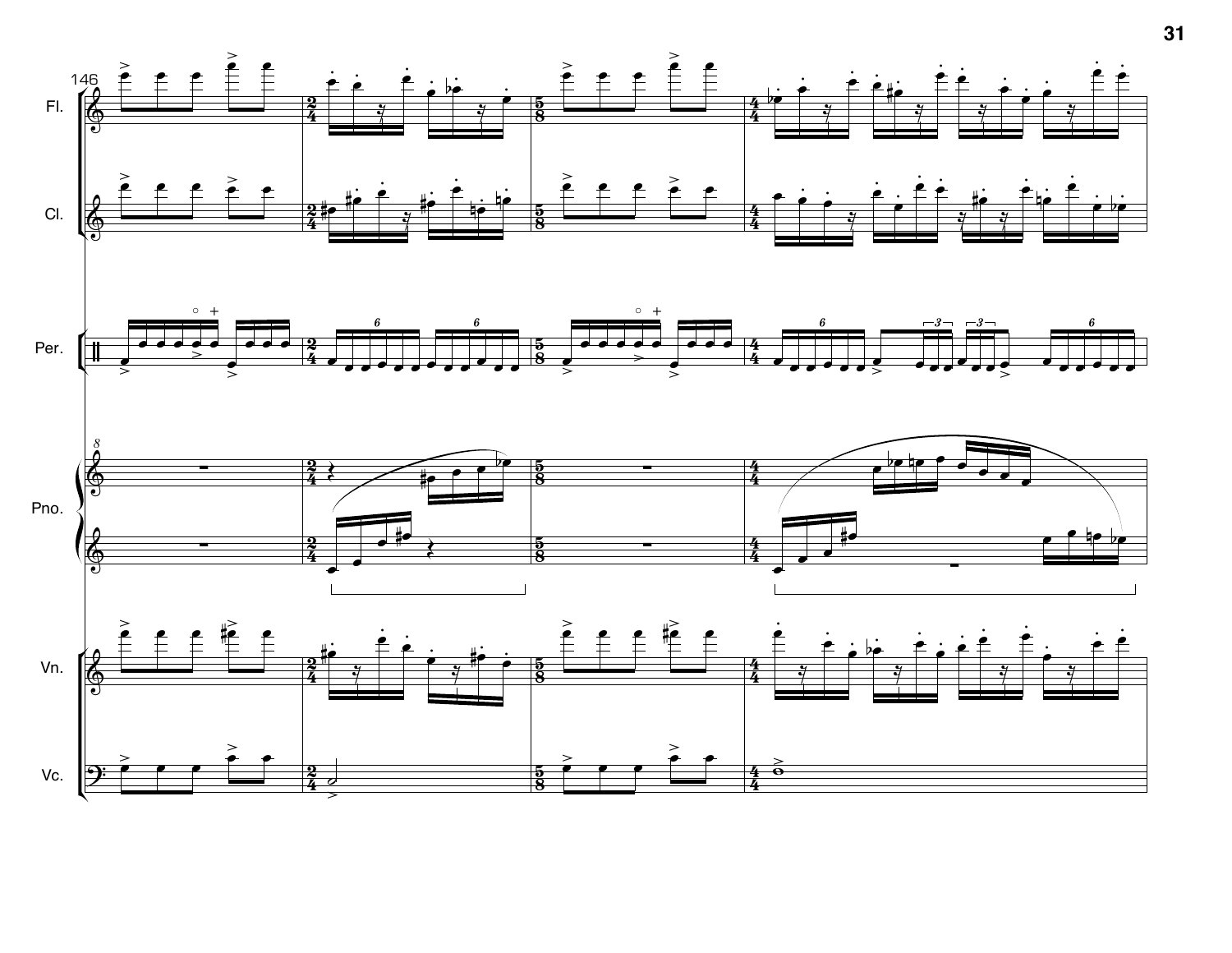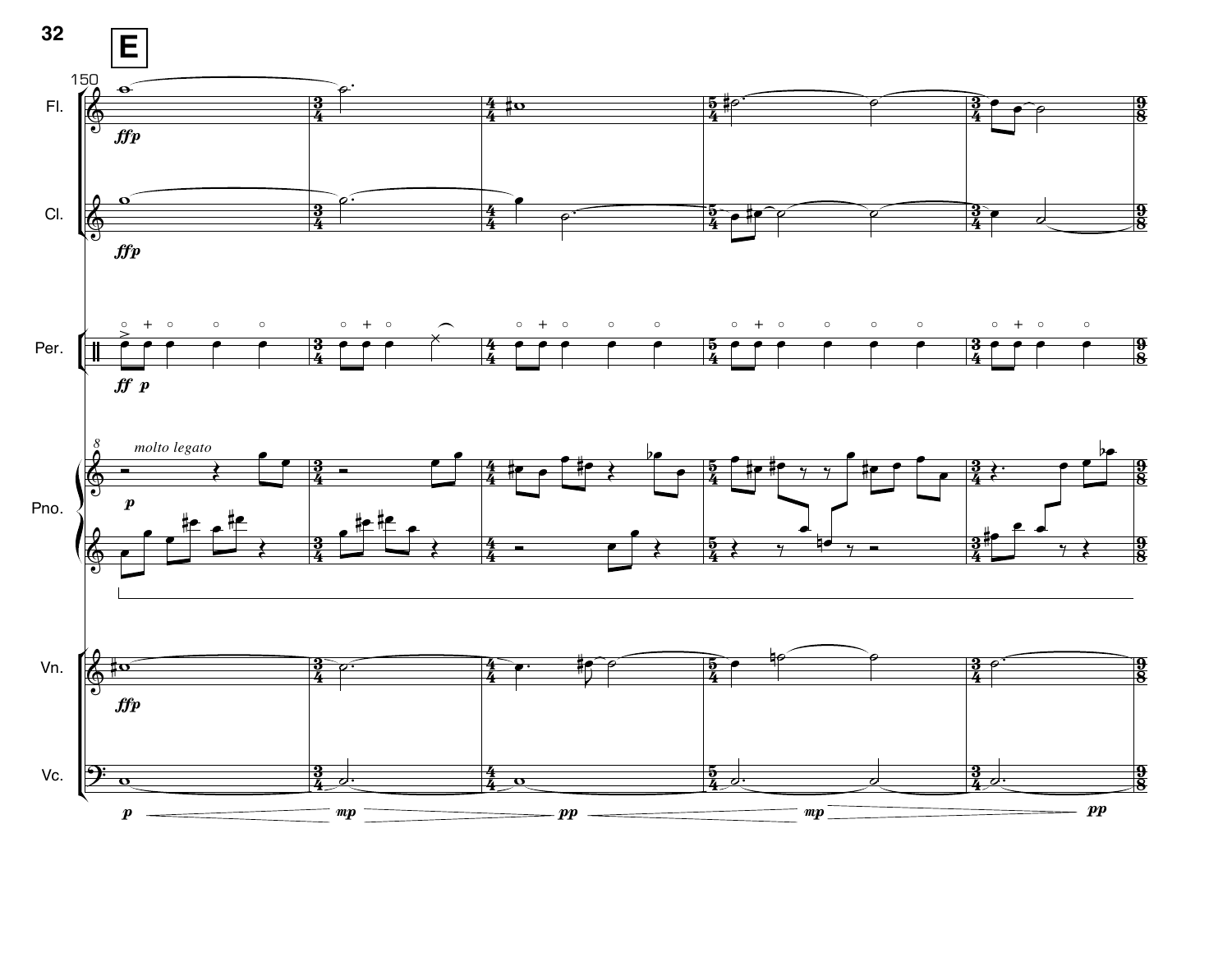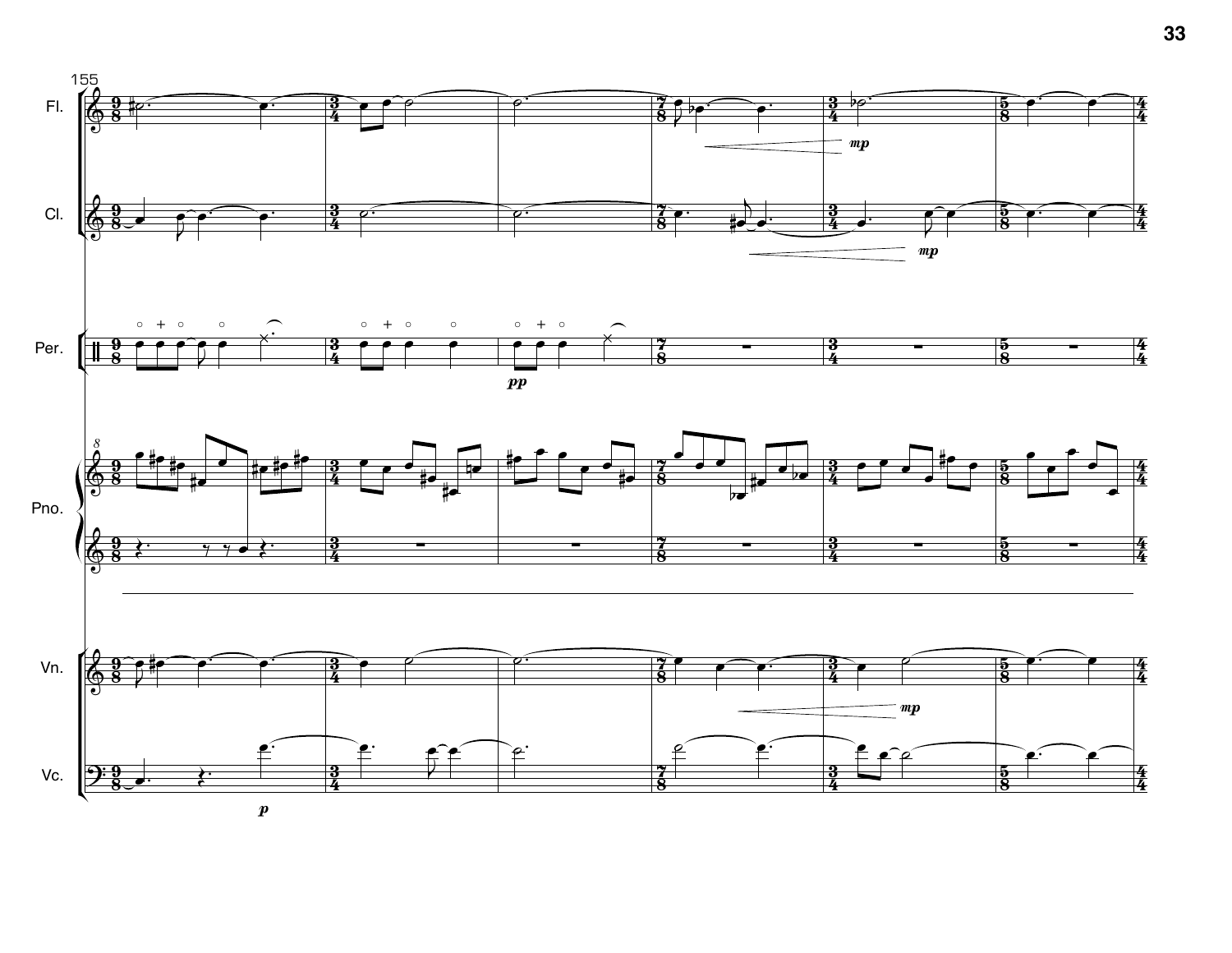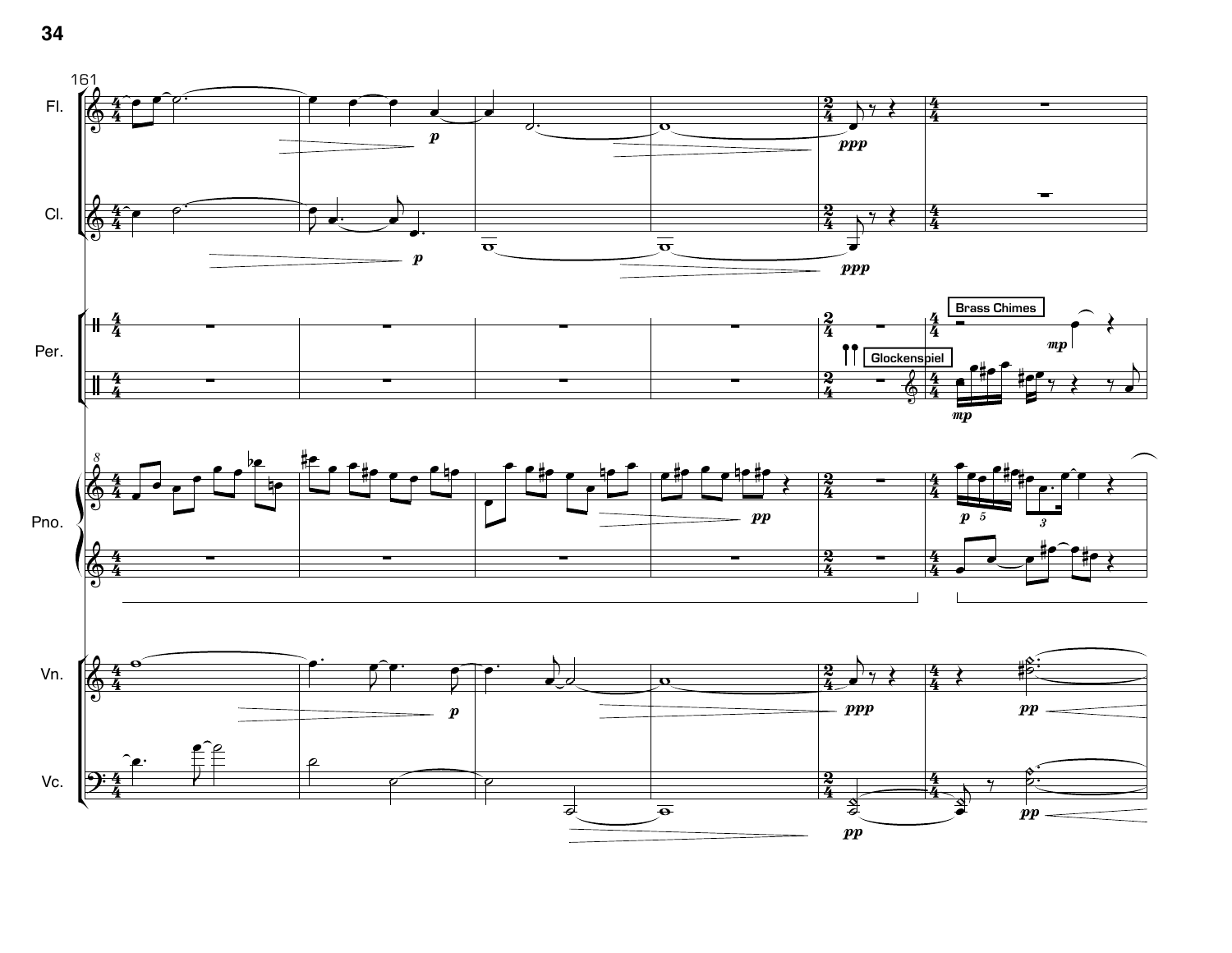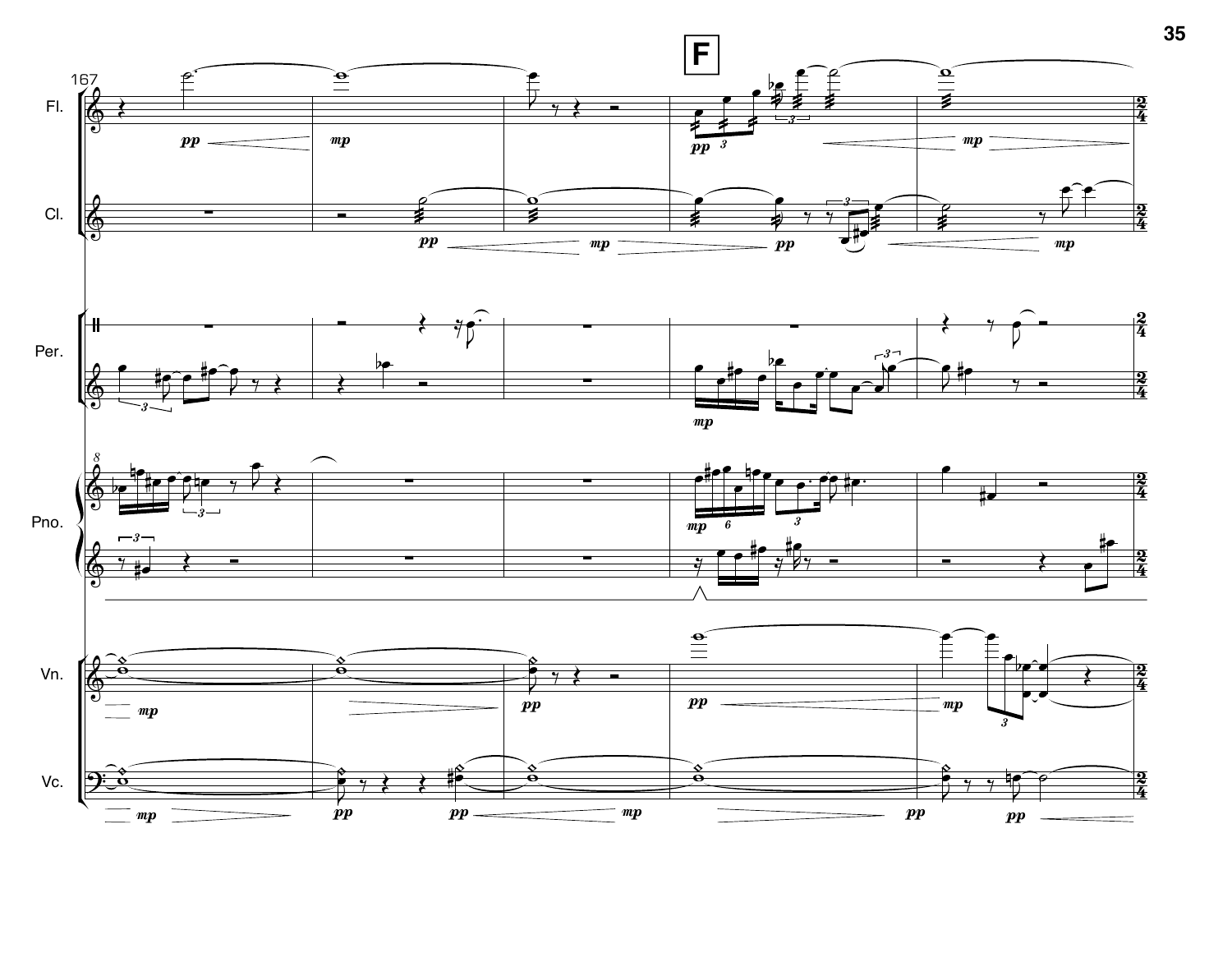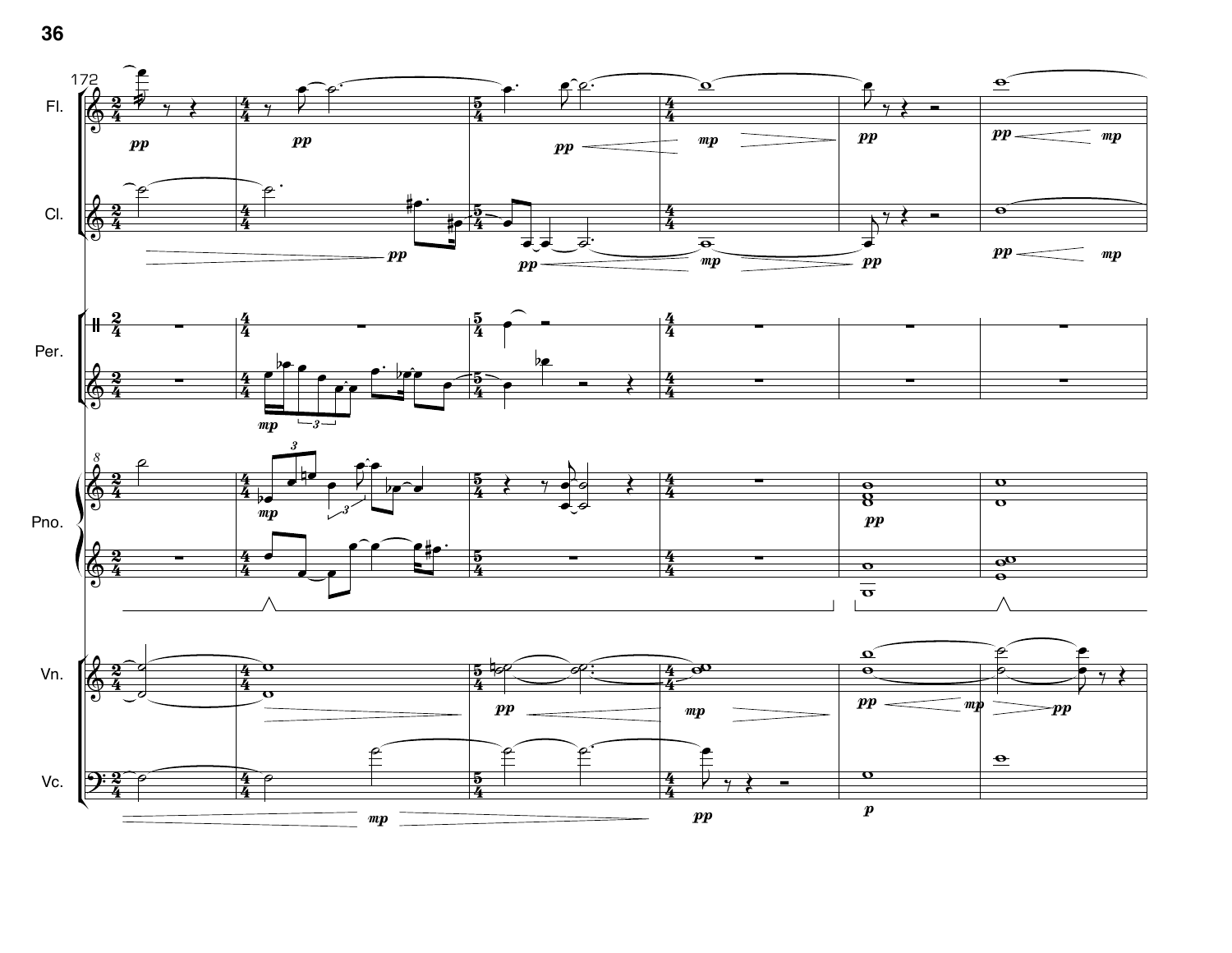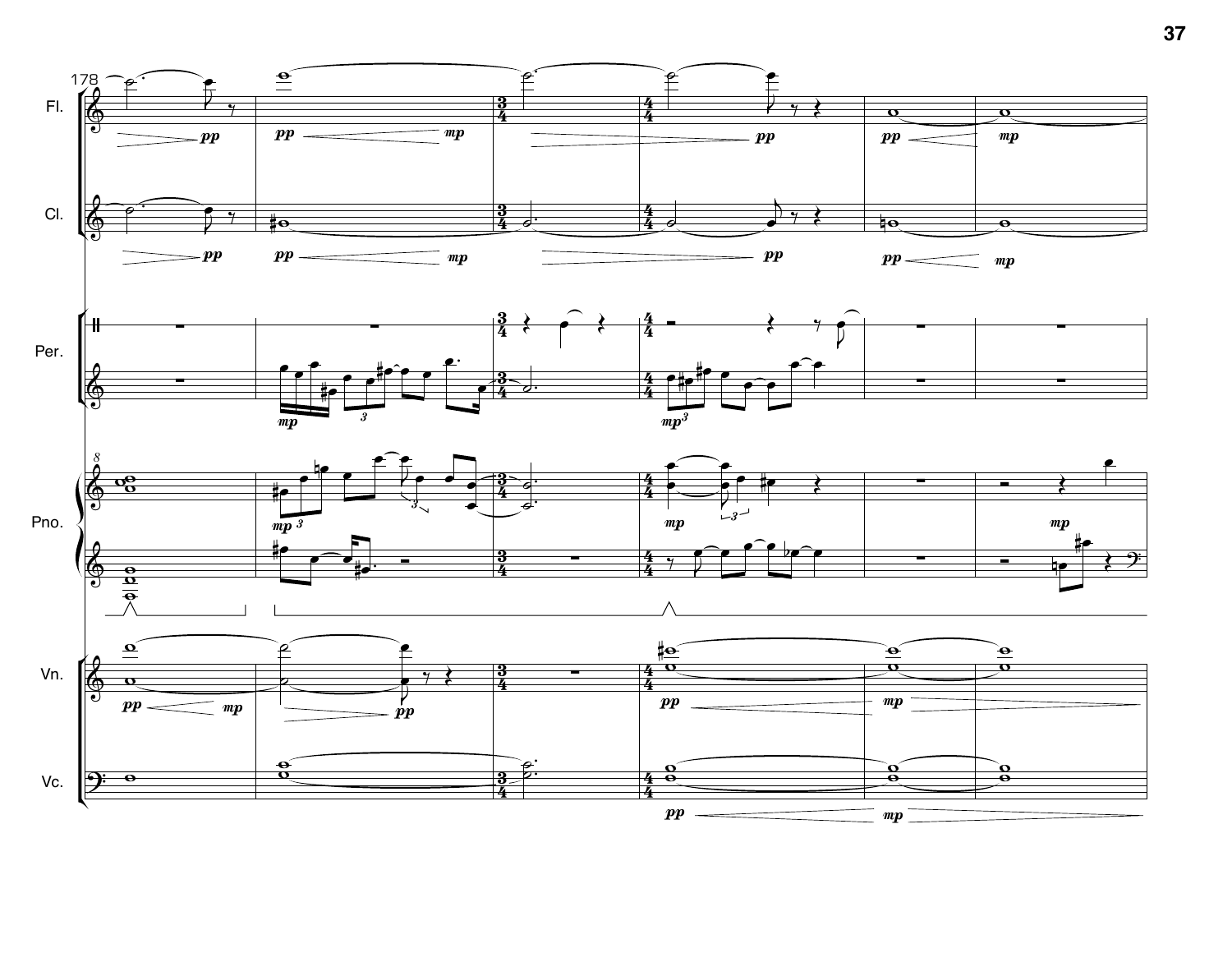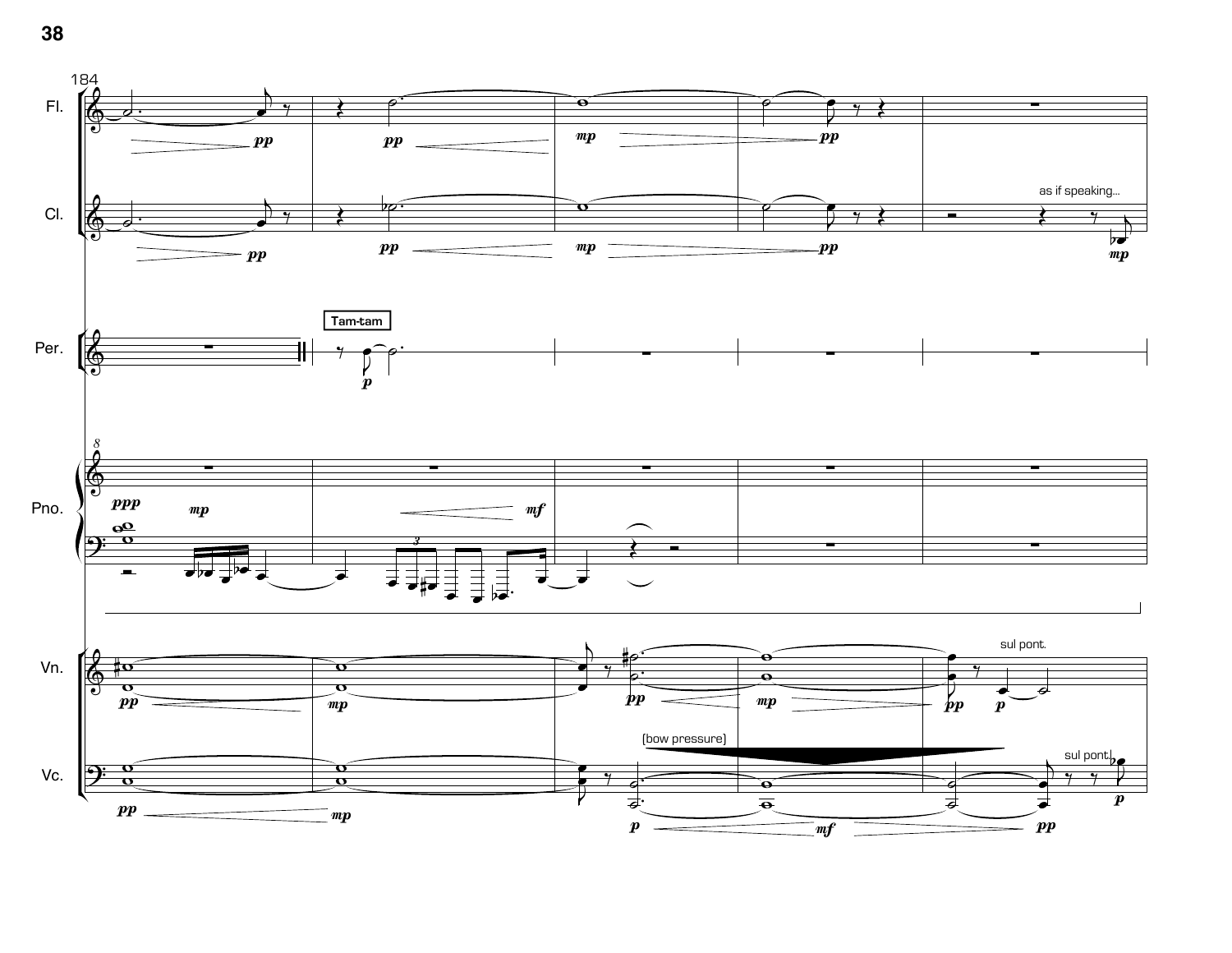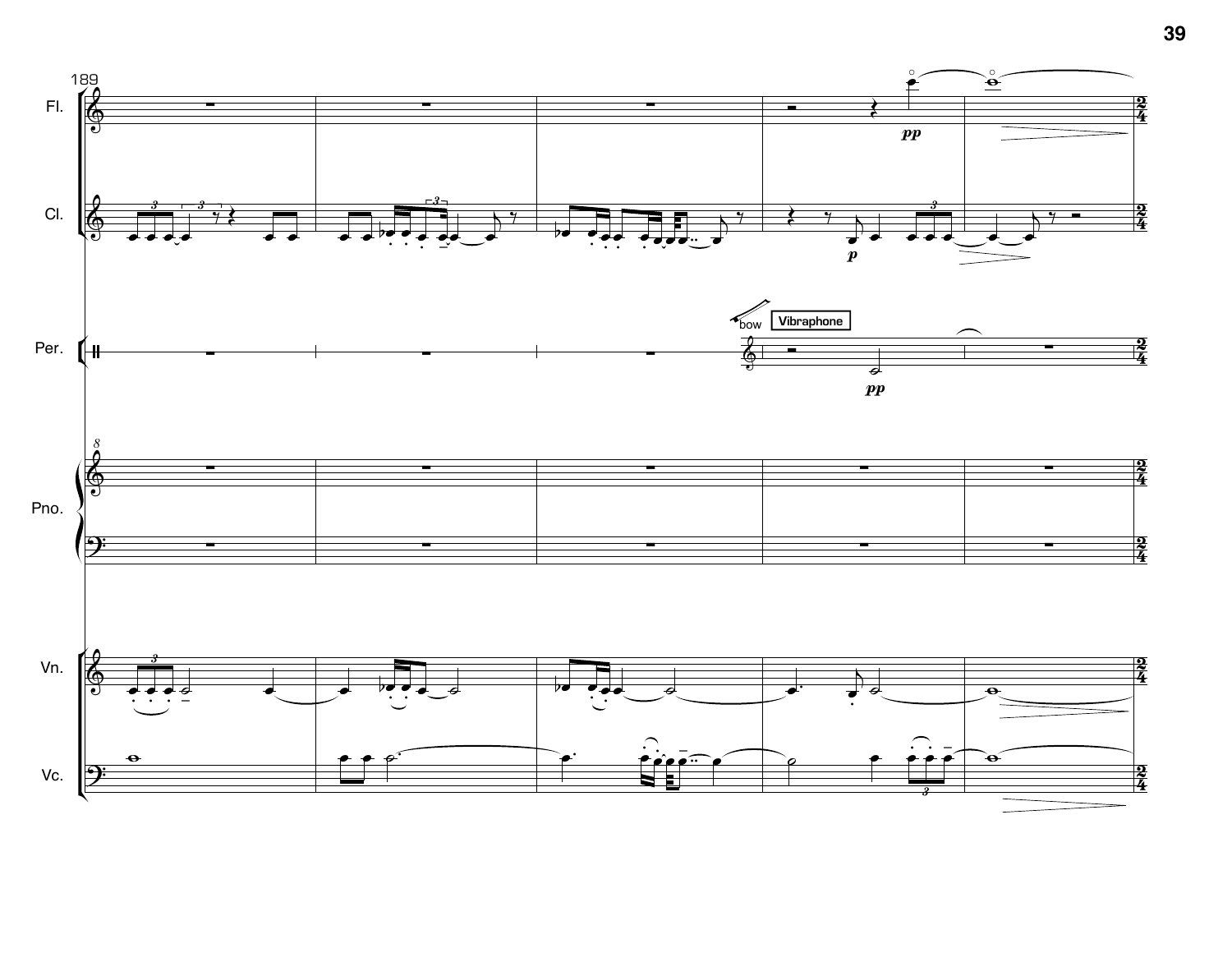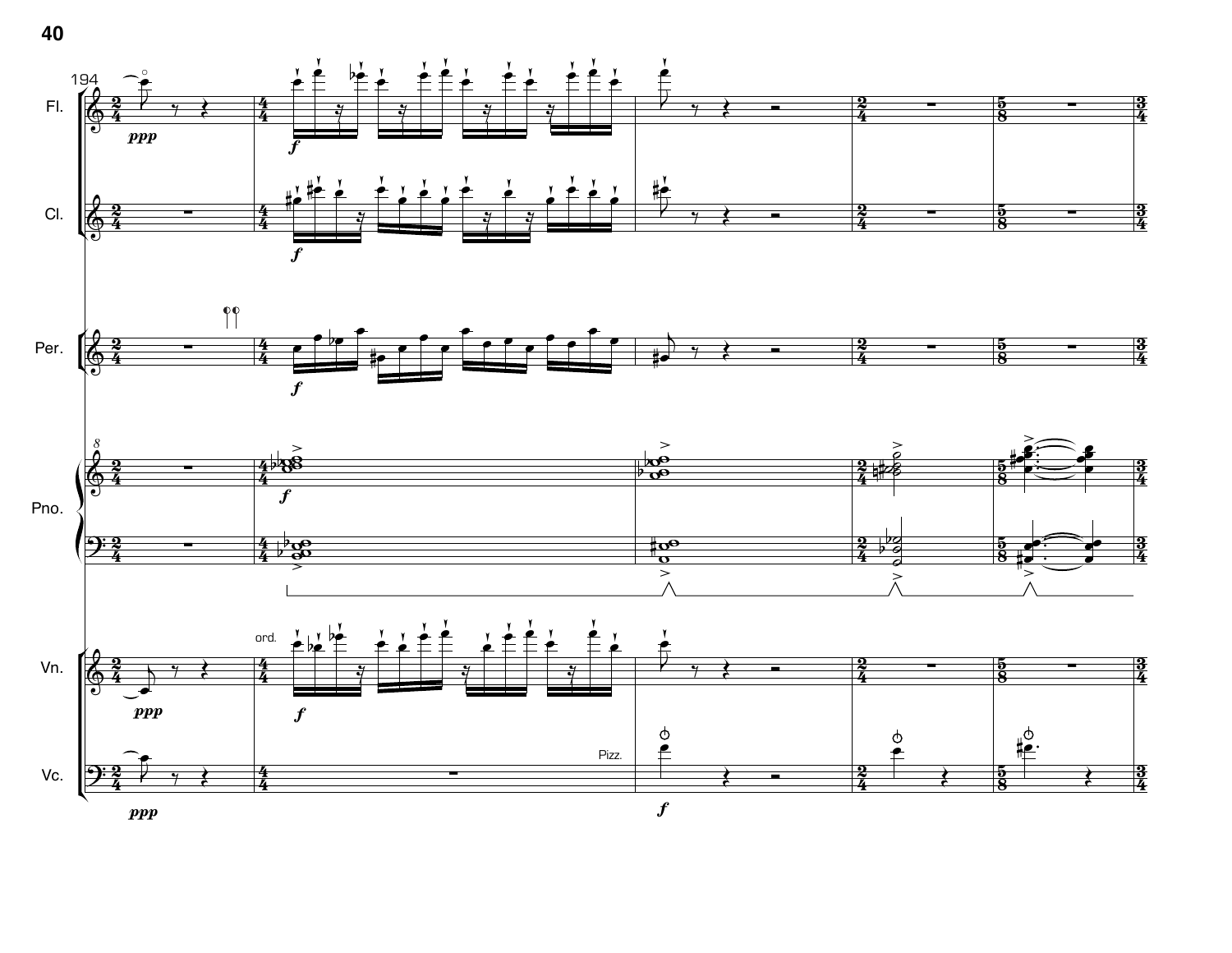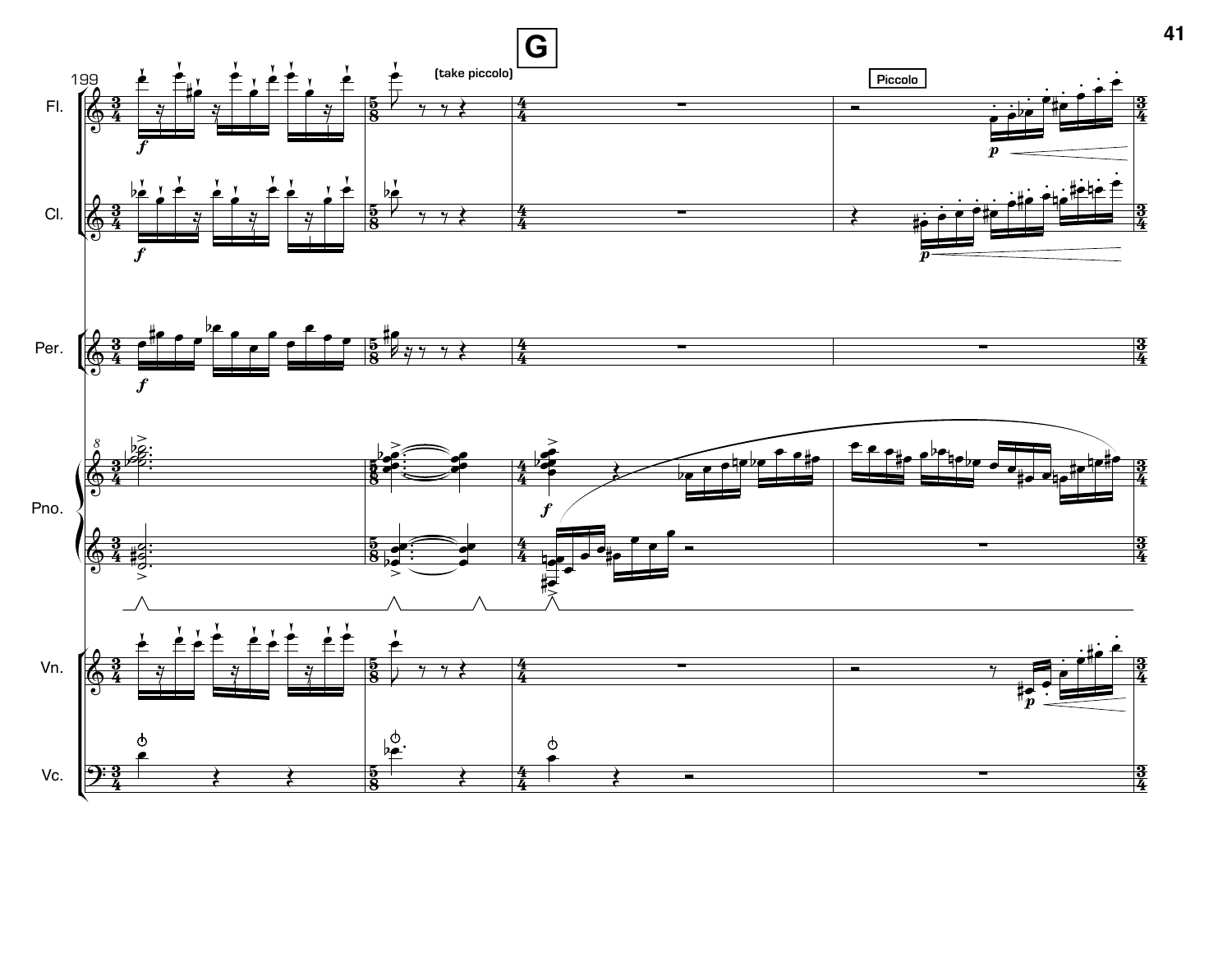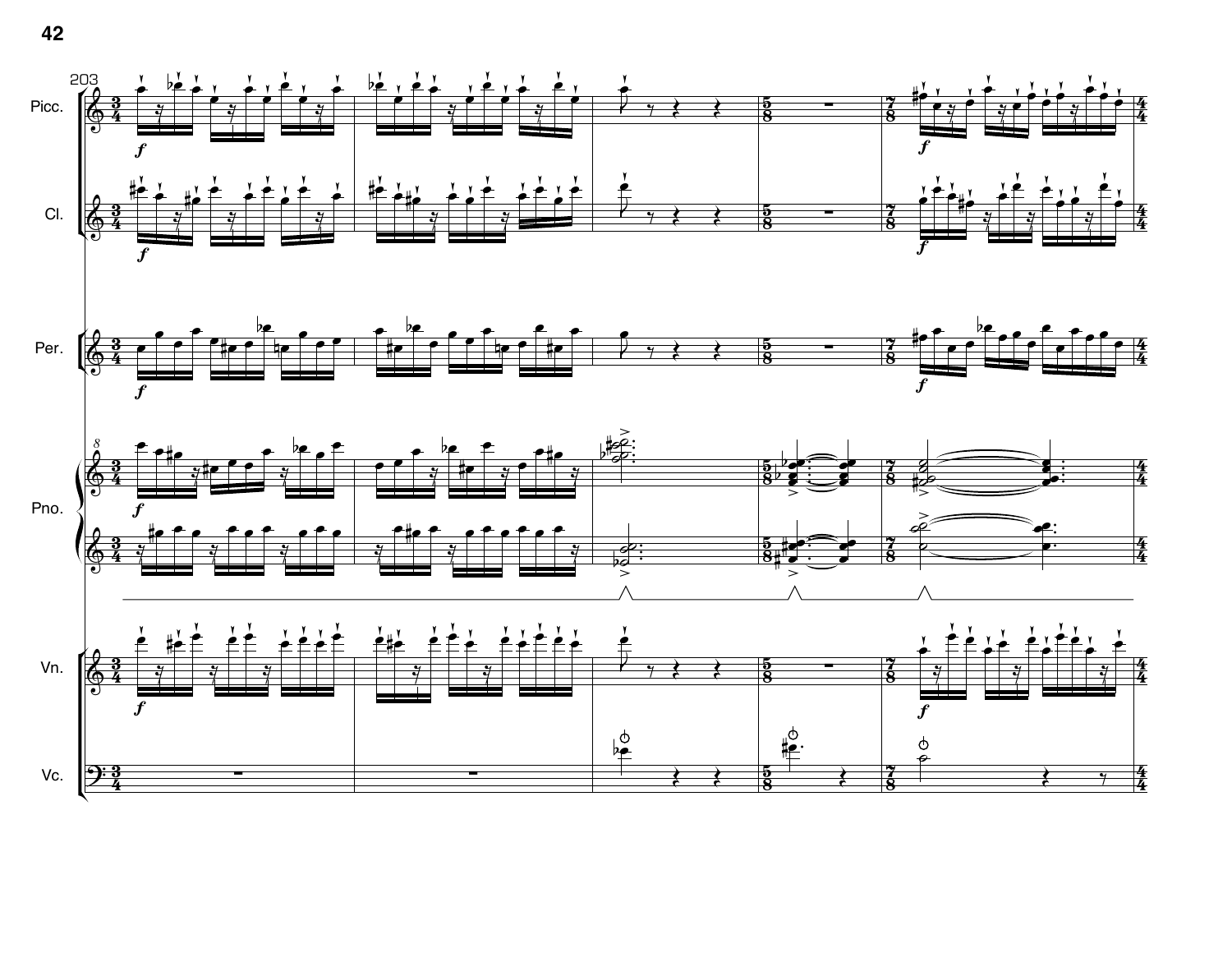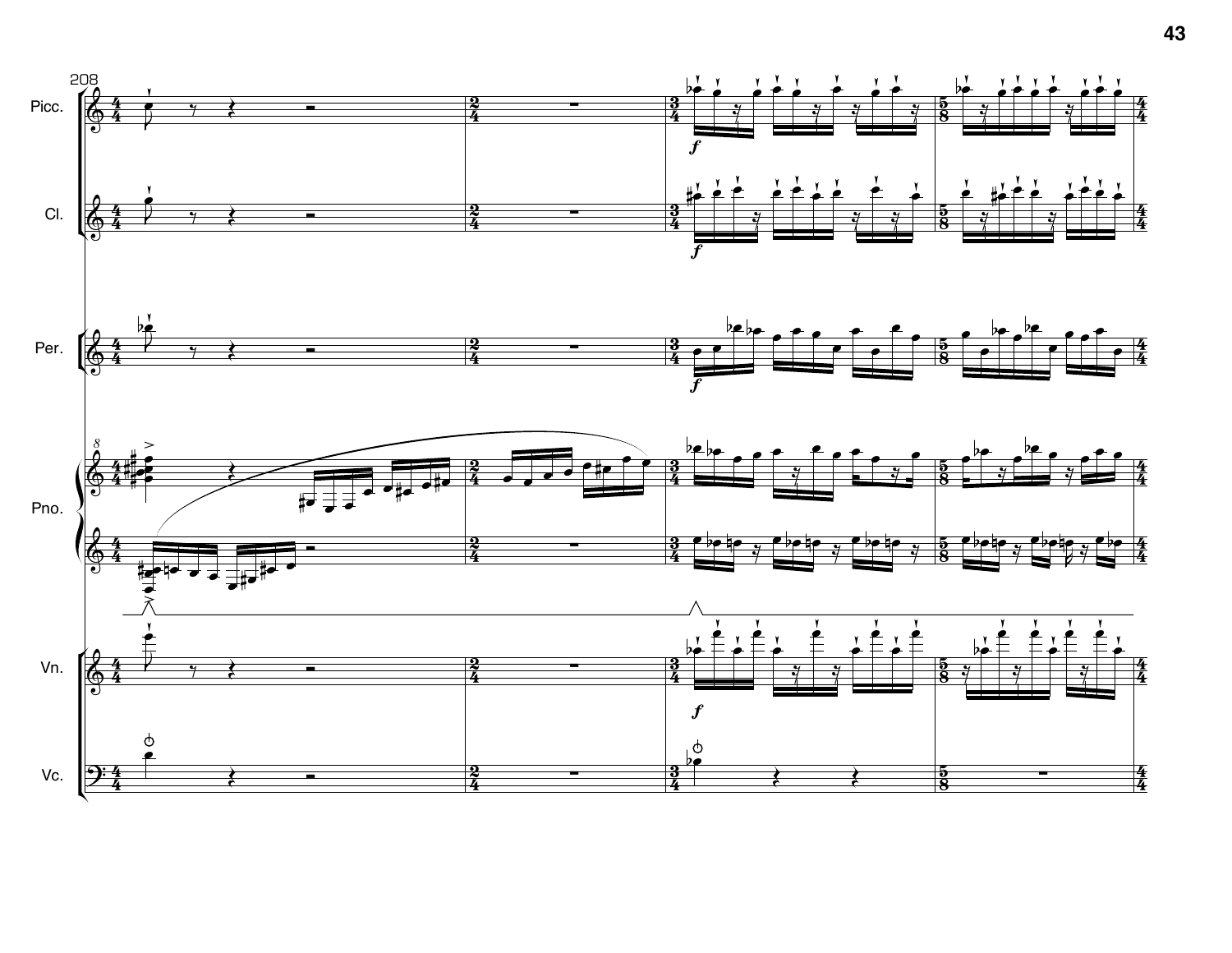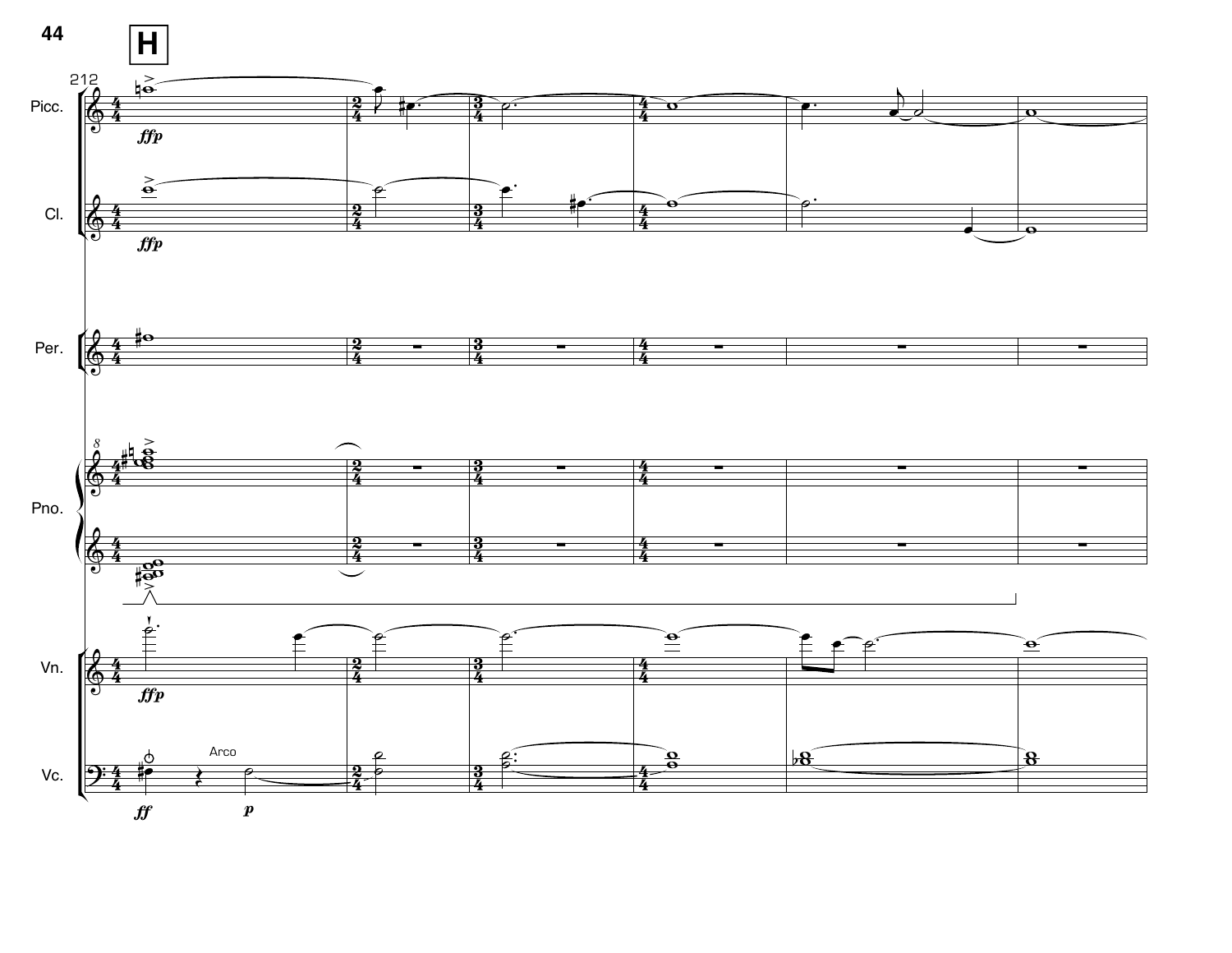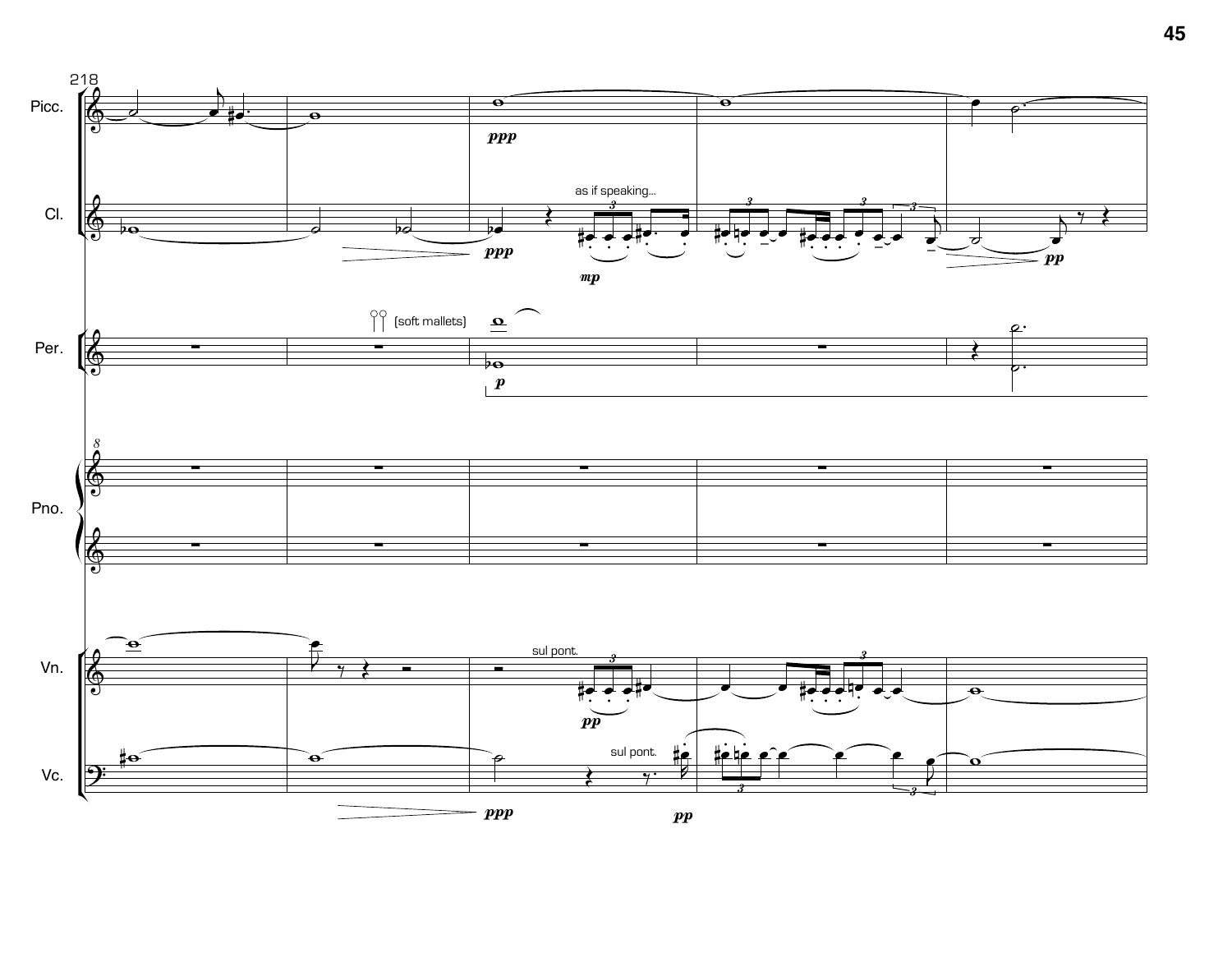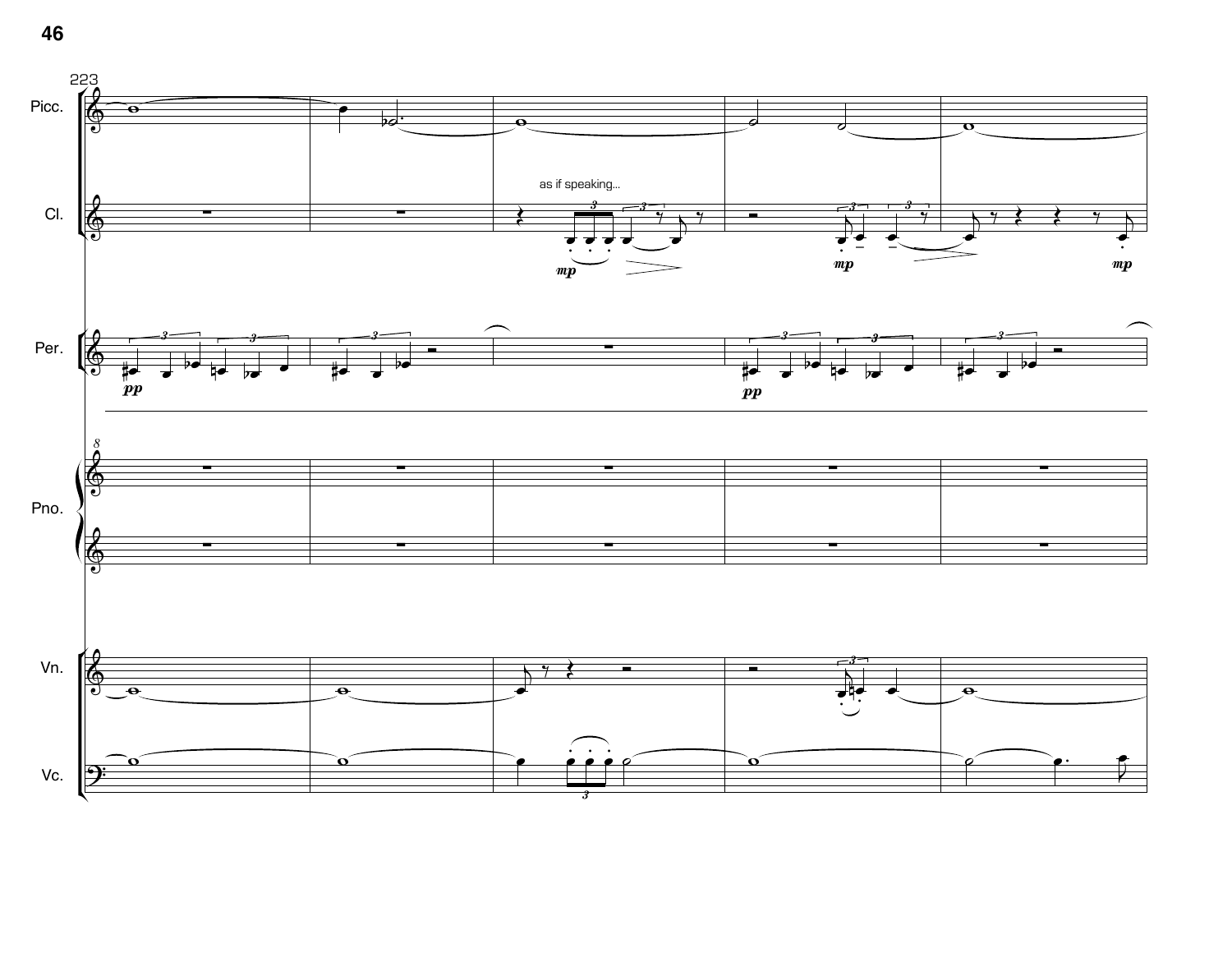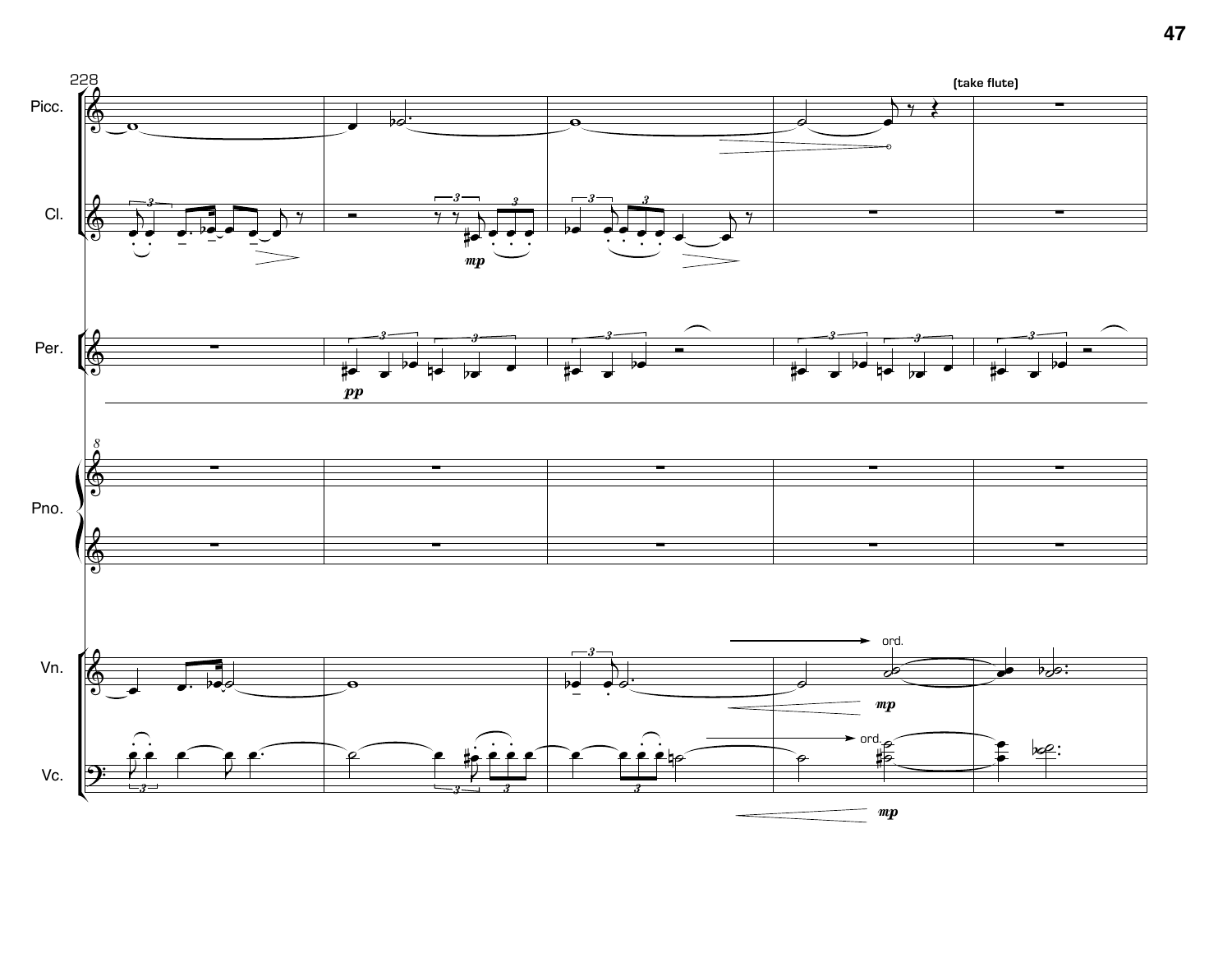

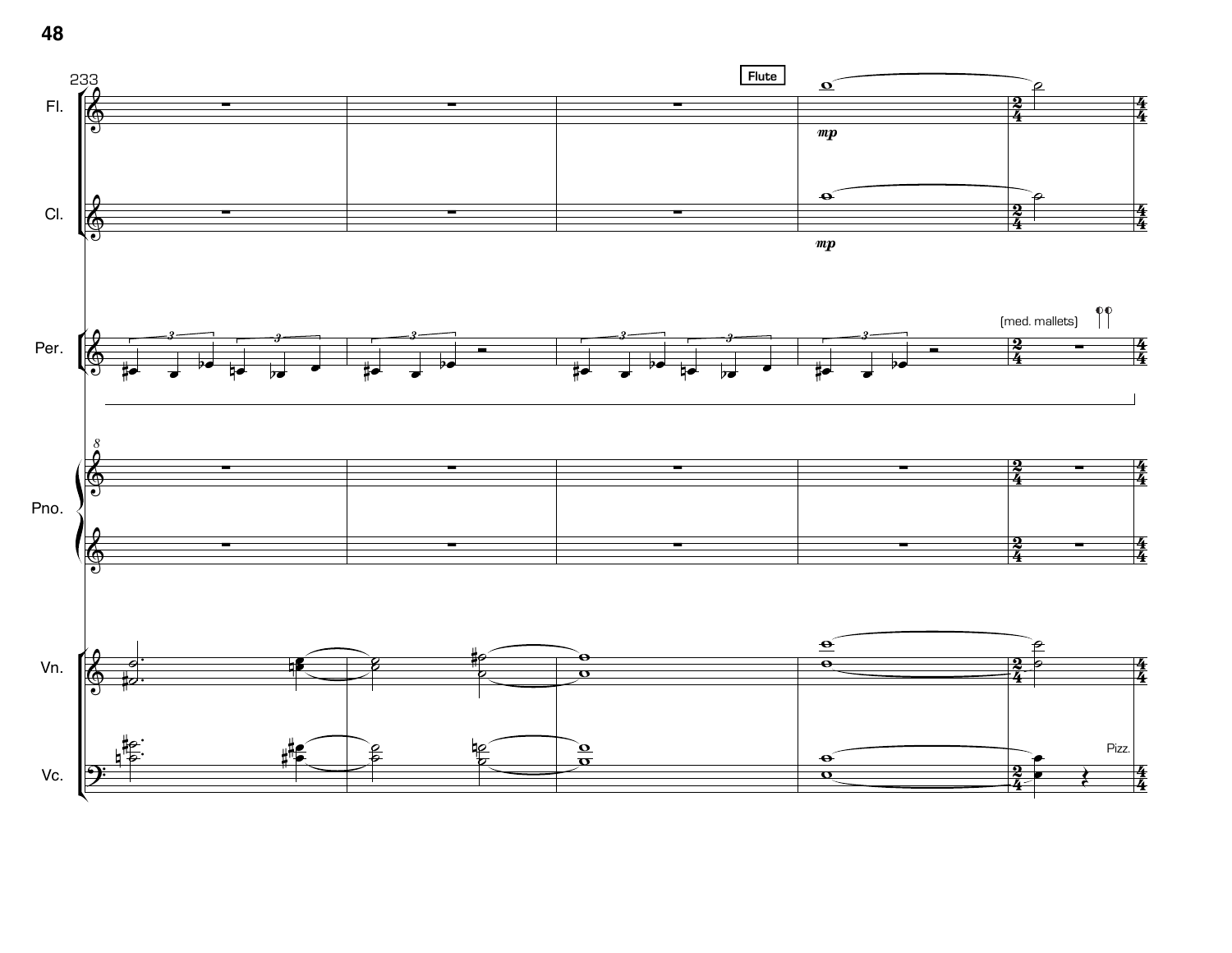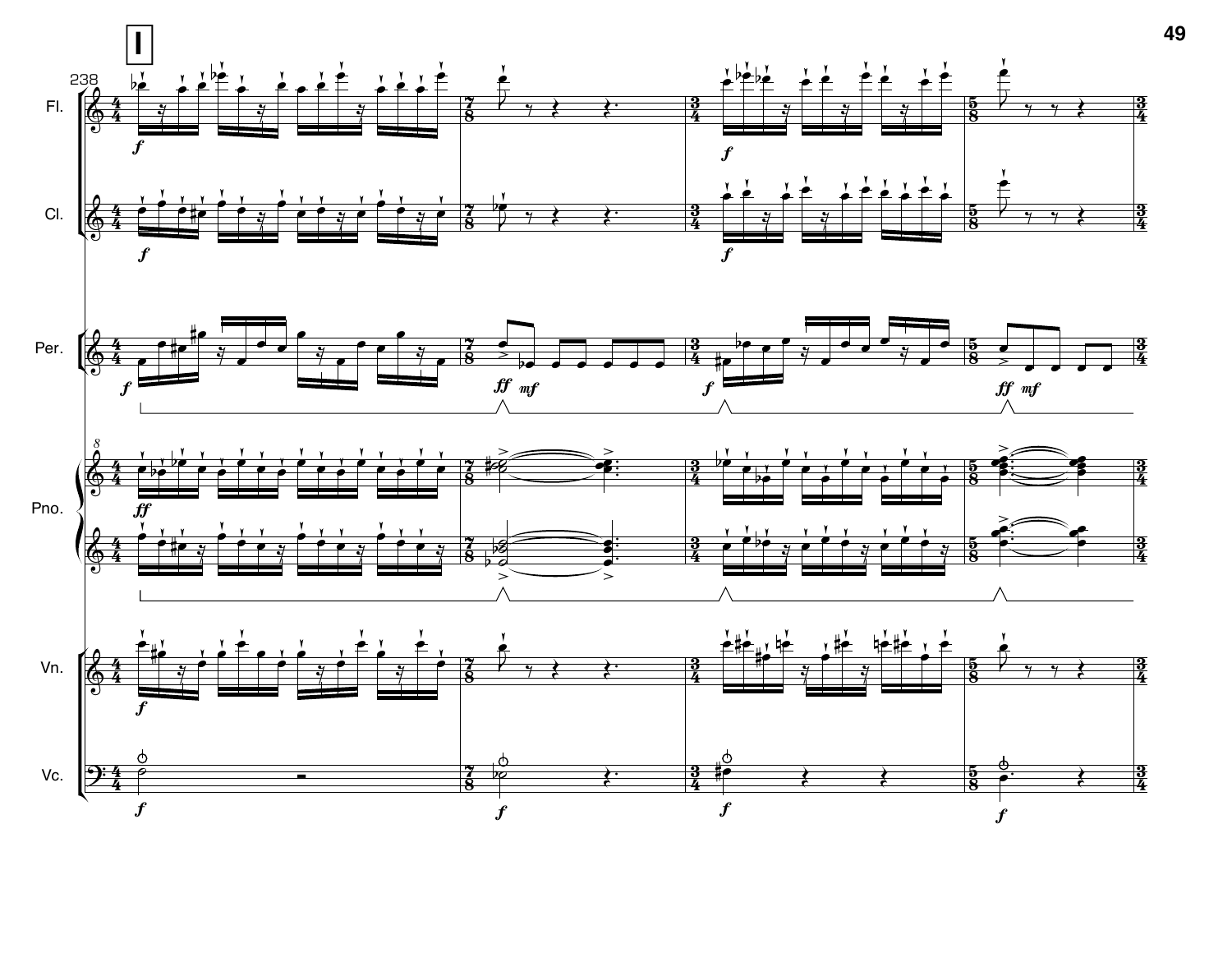

 ${\bf 50}$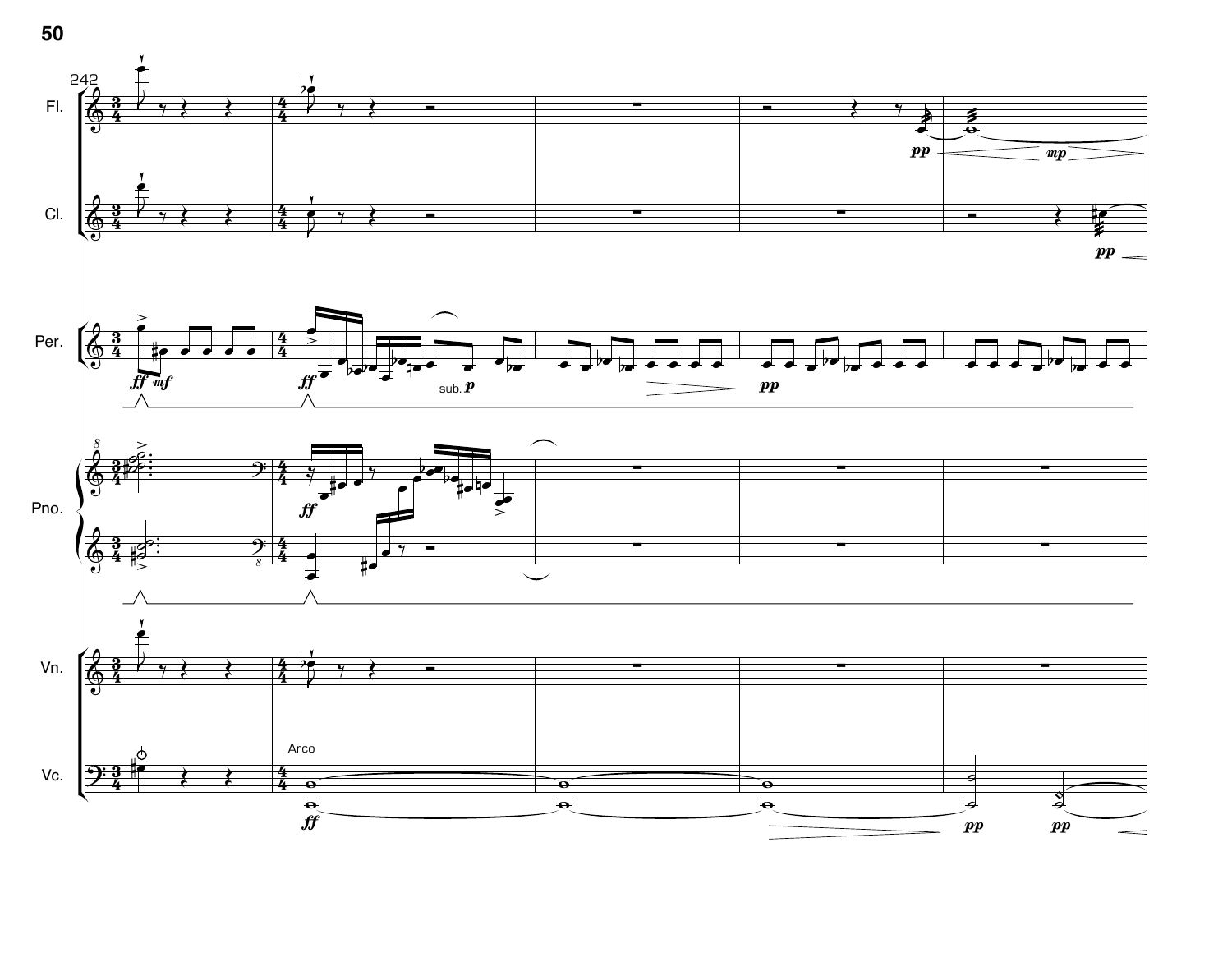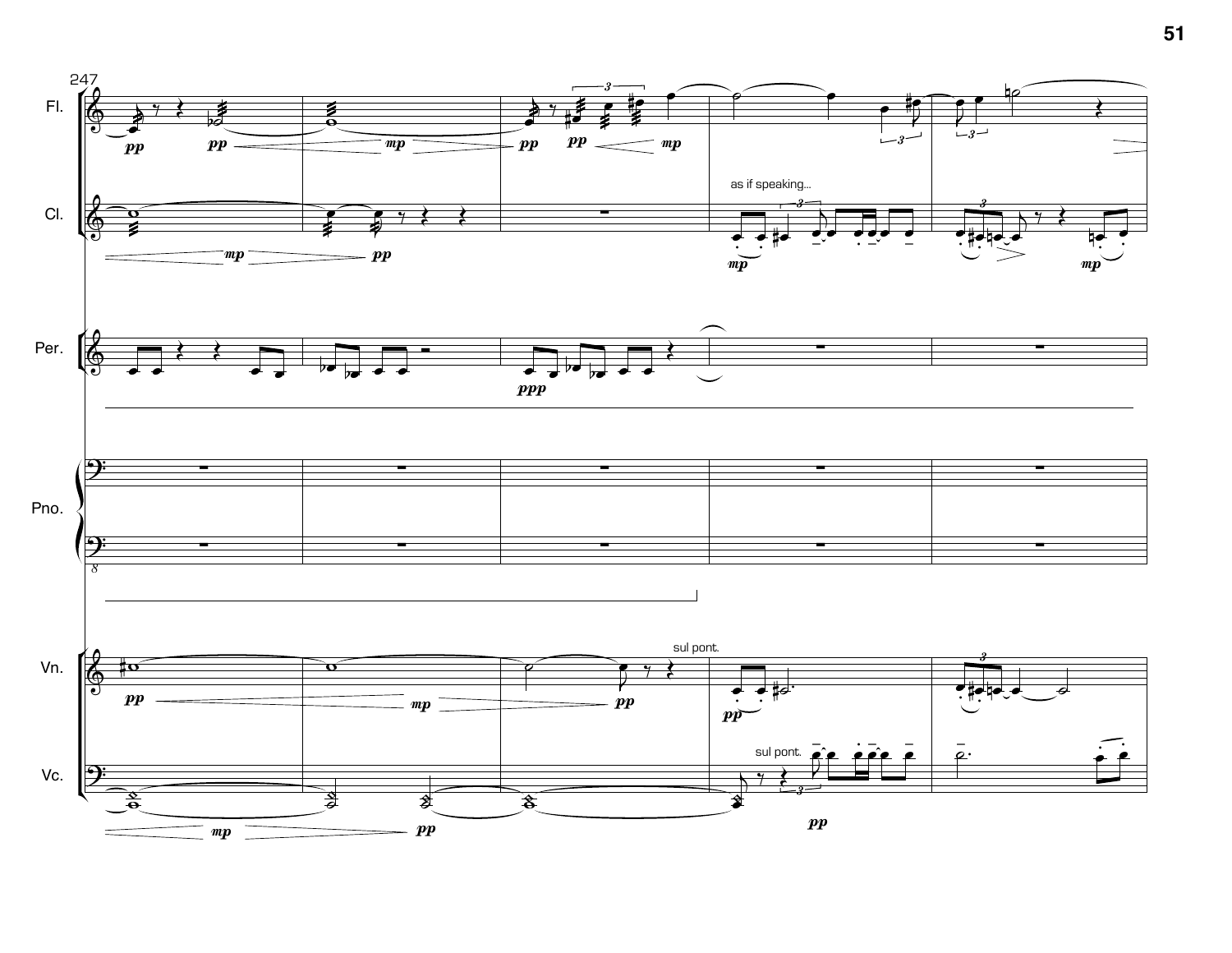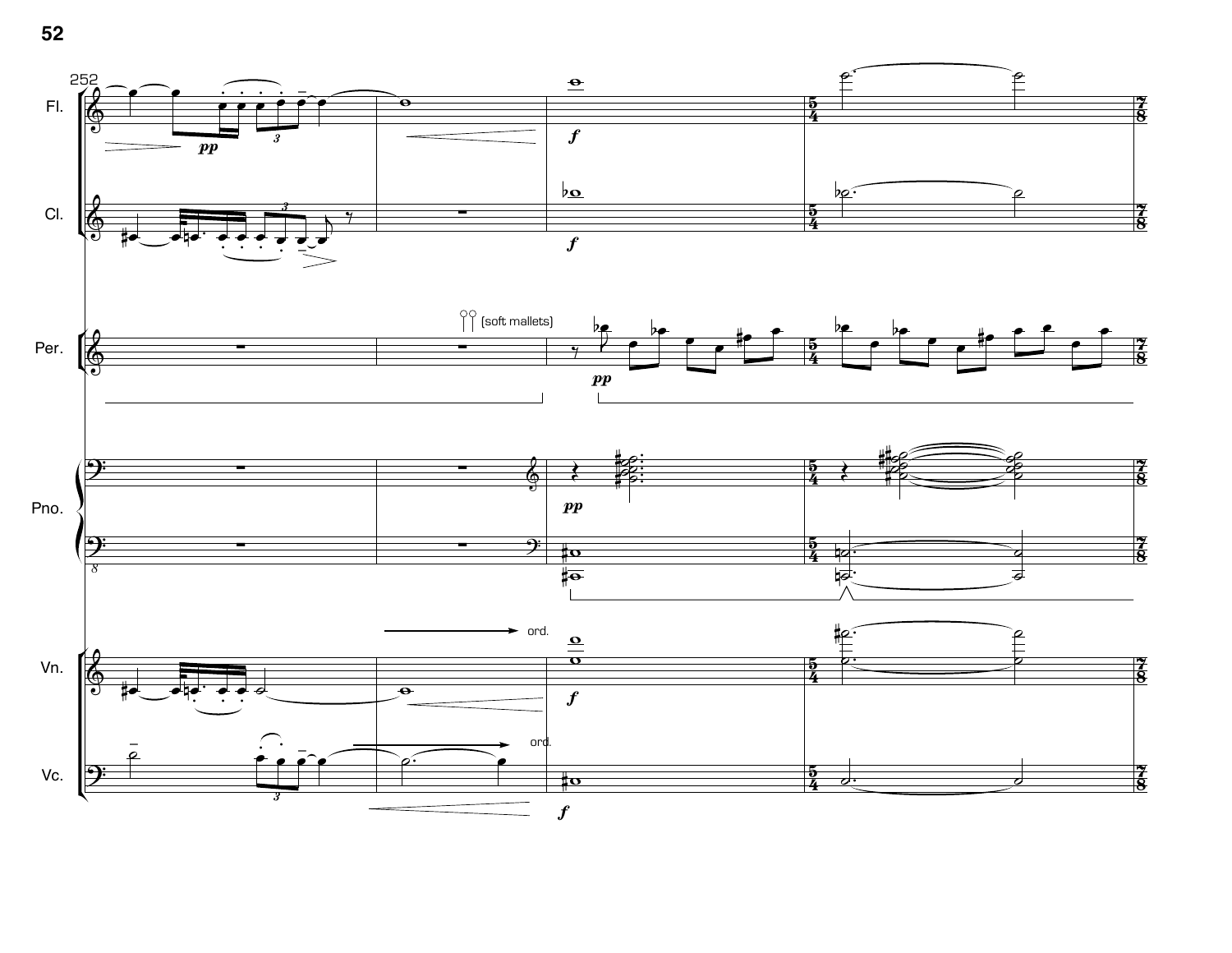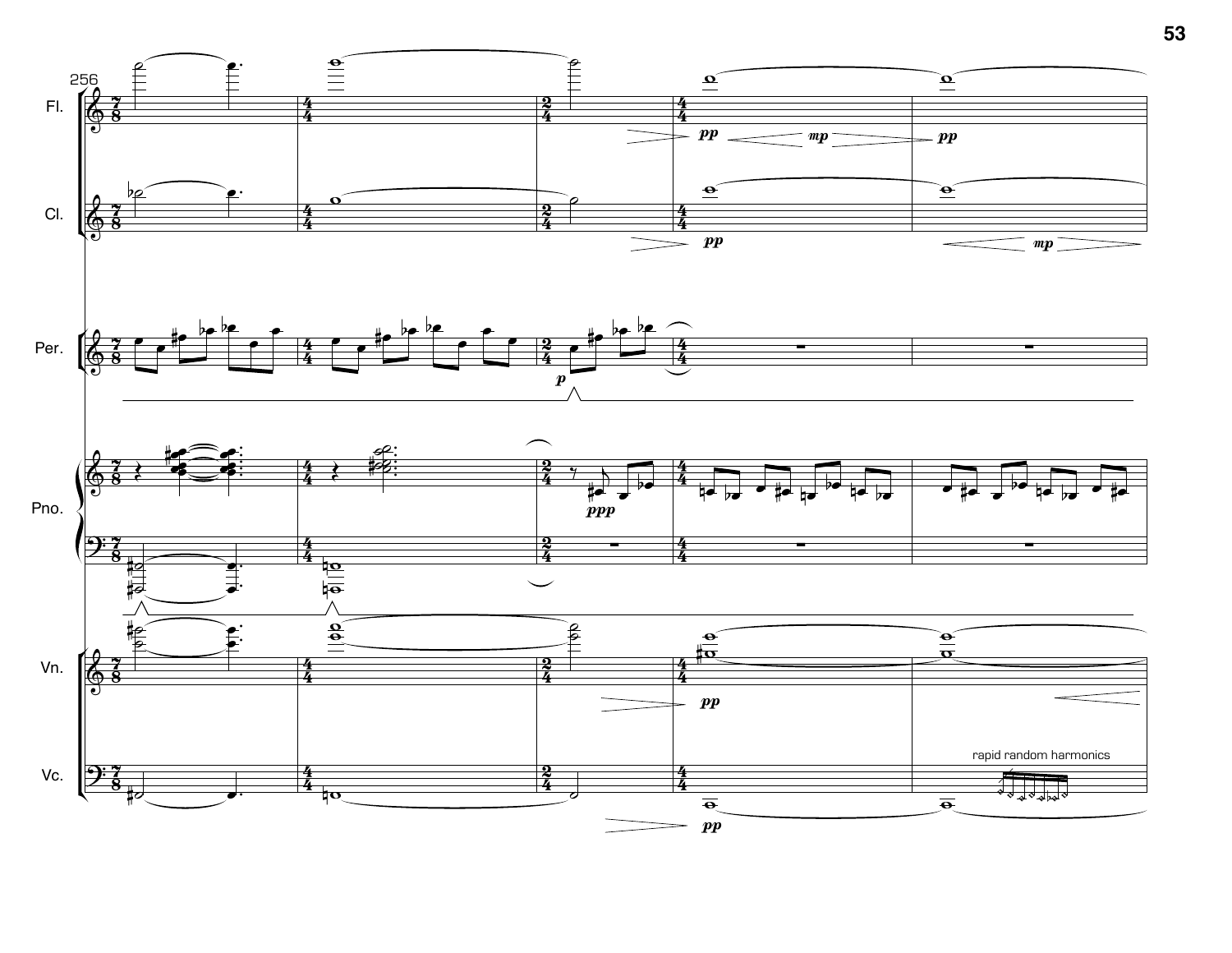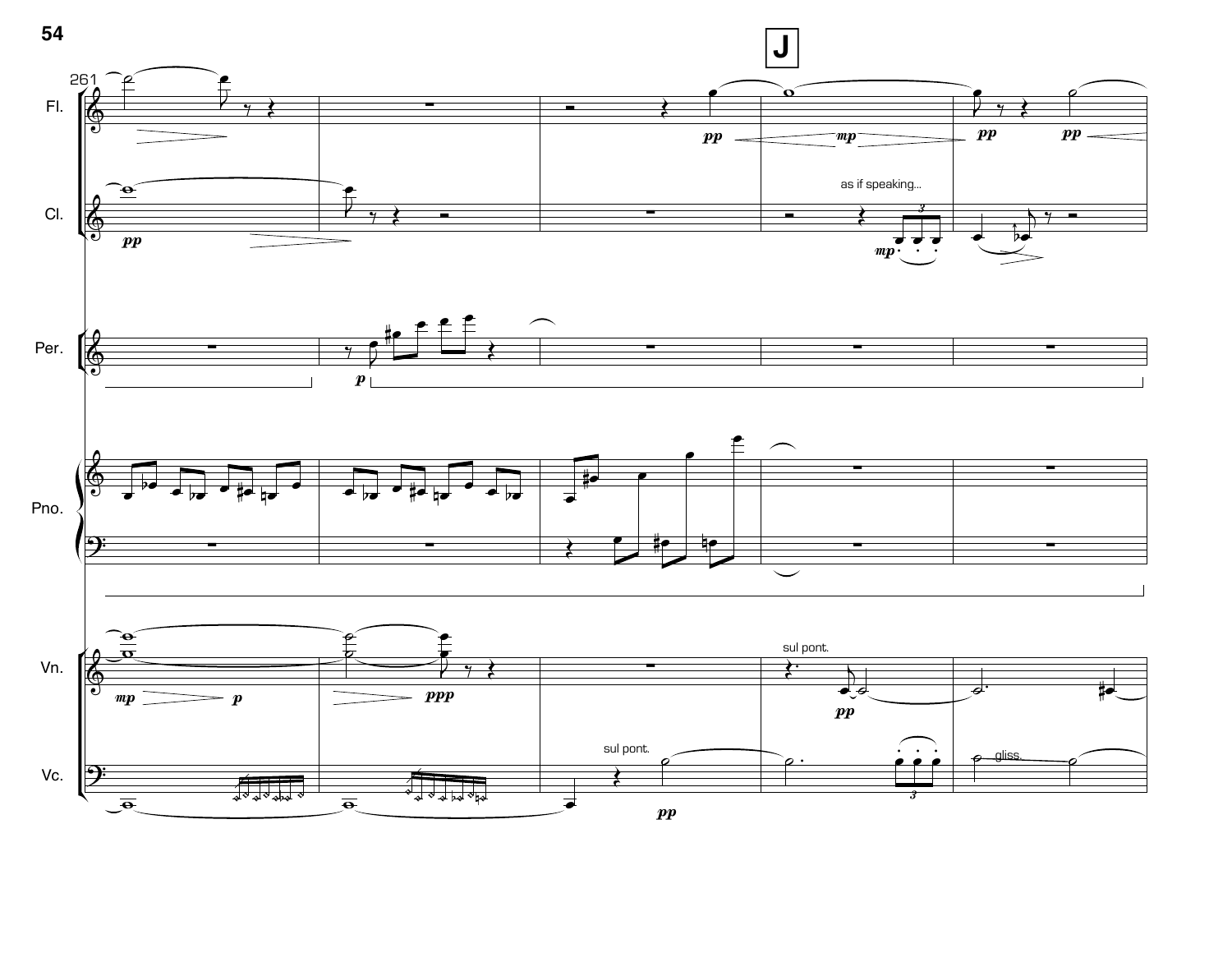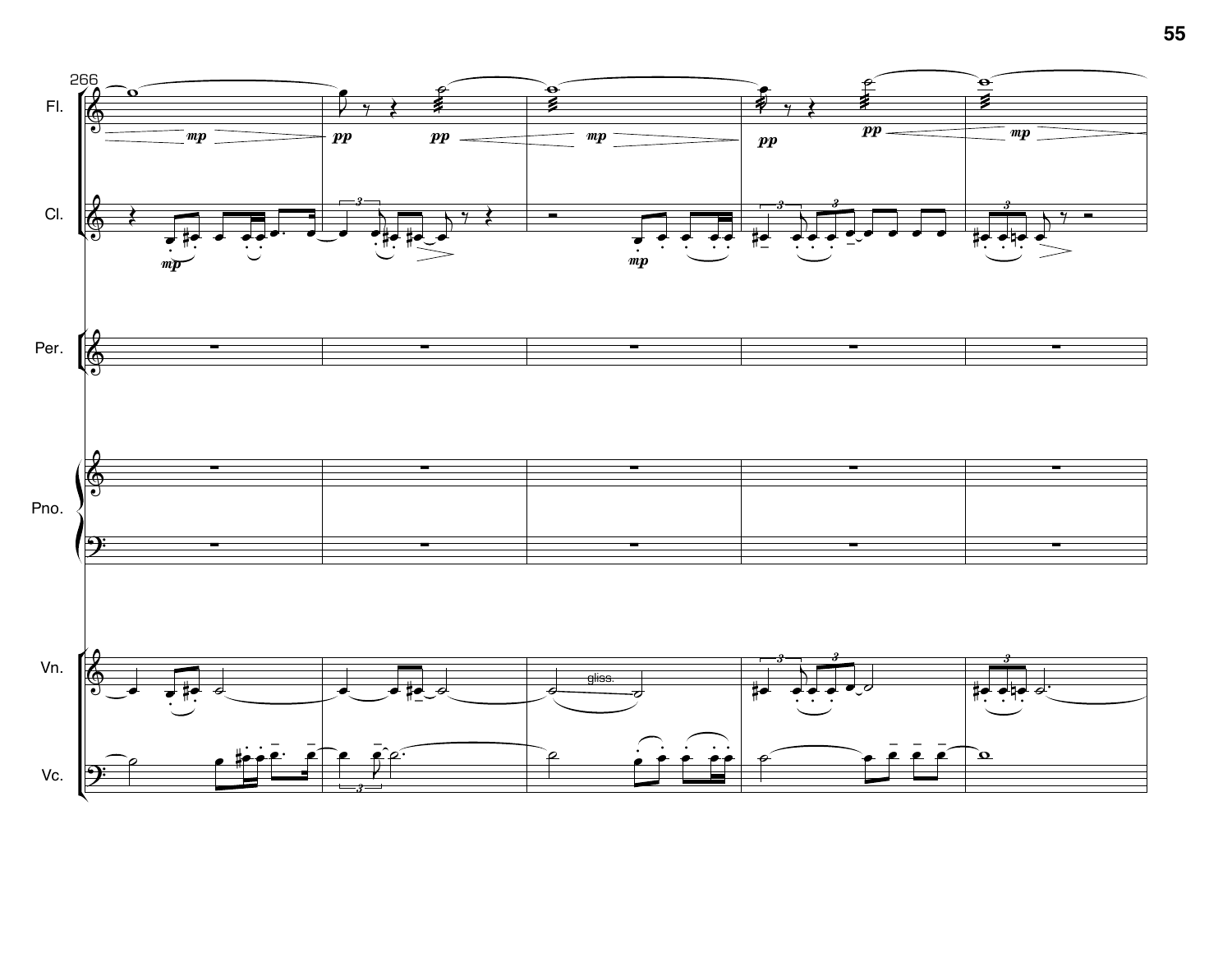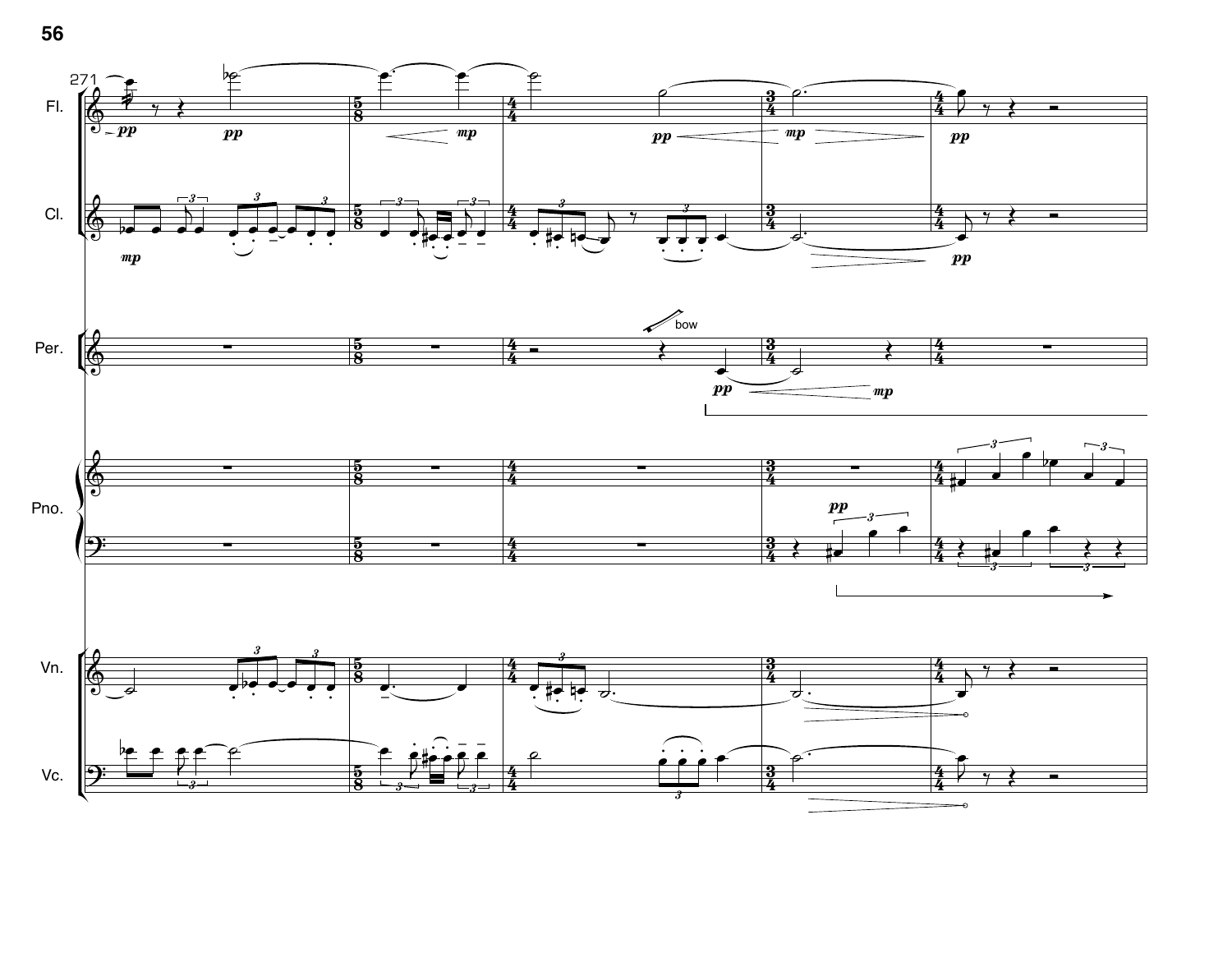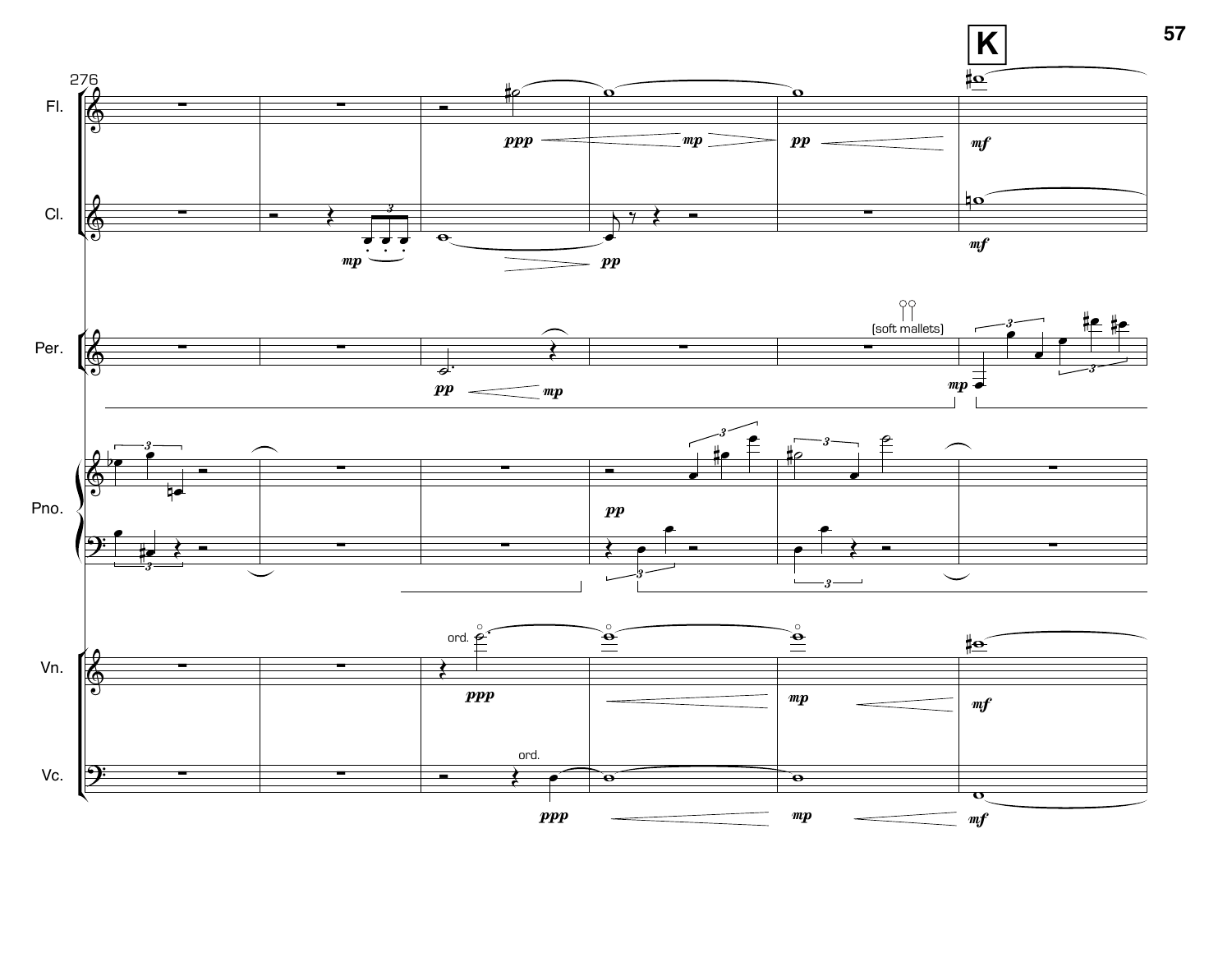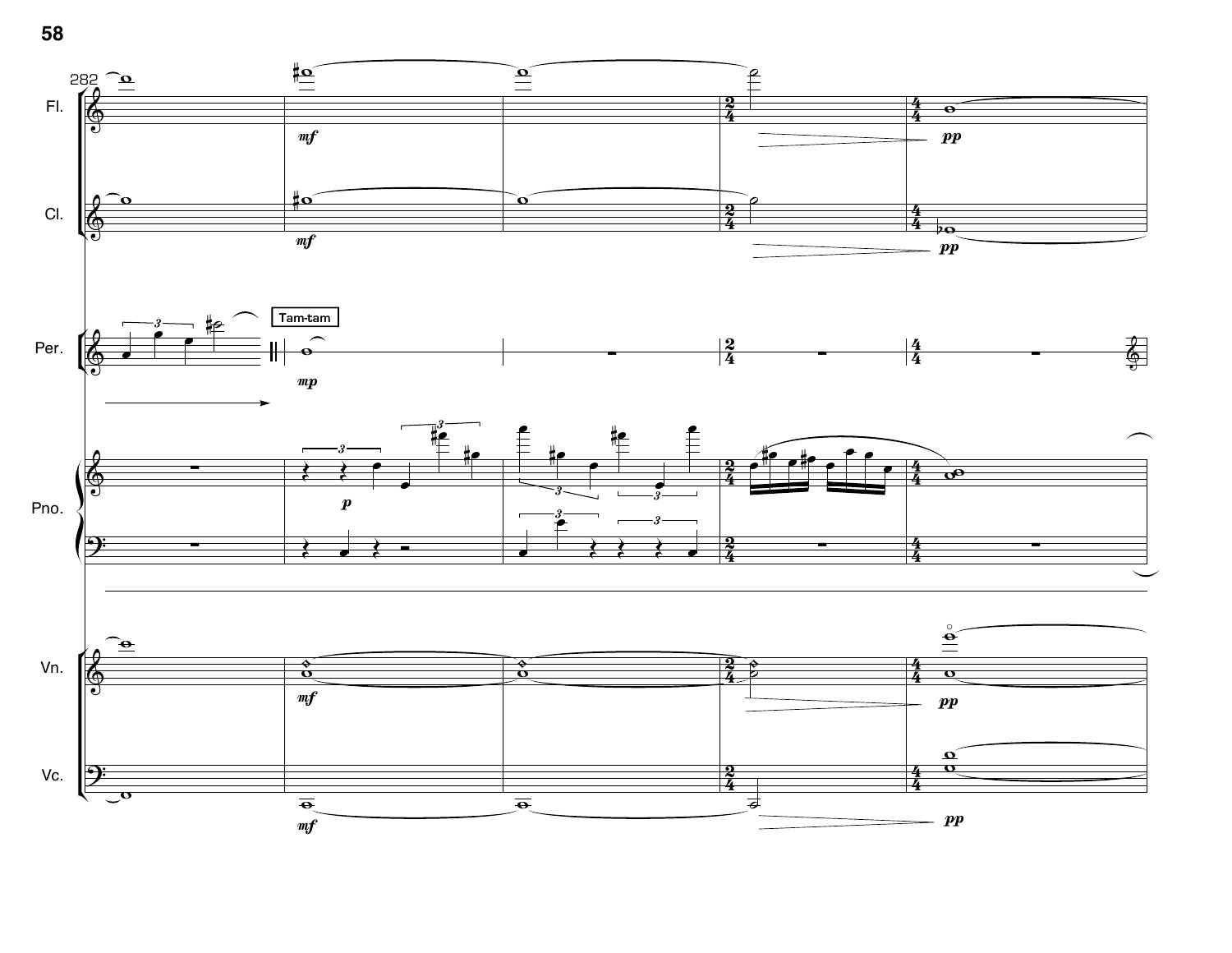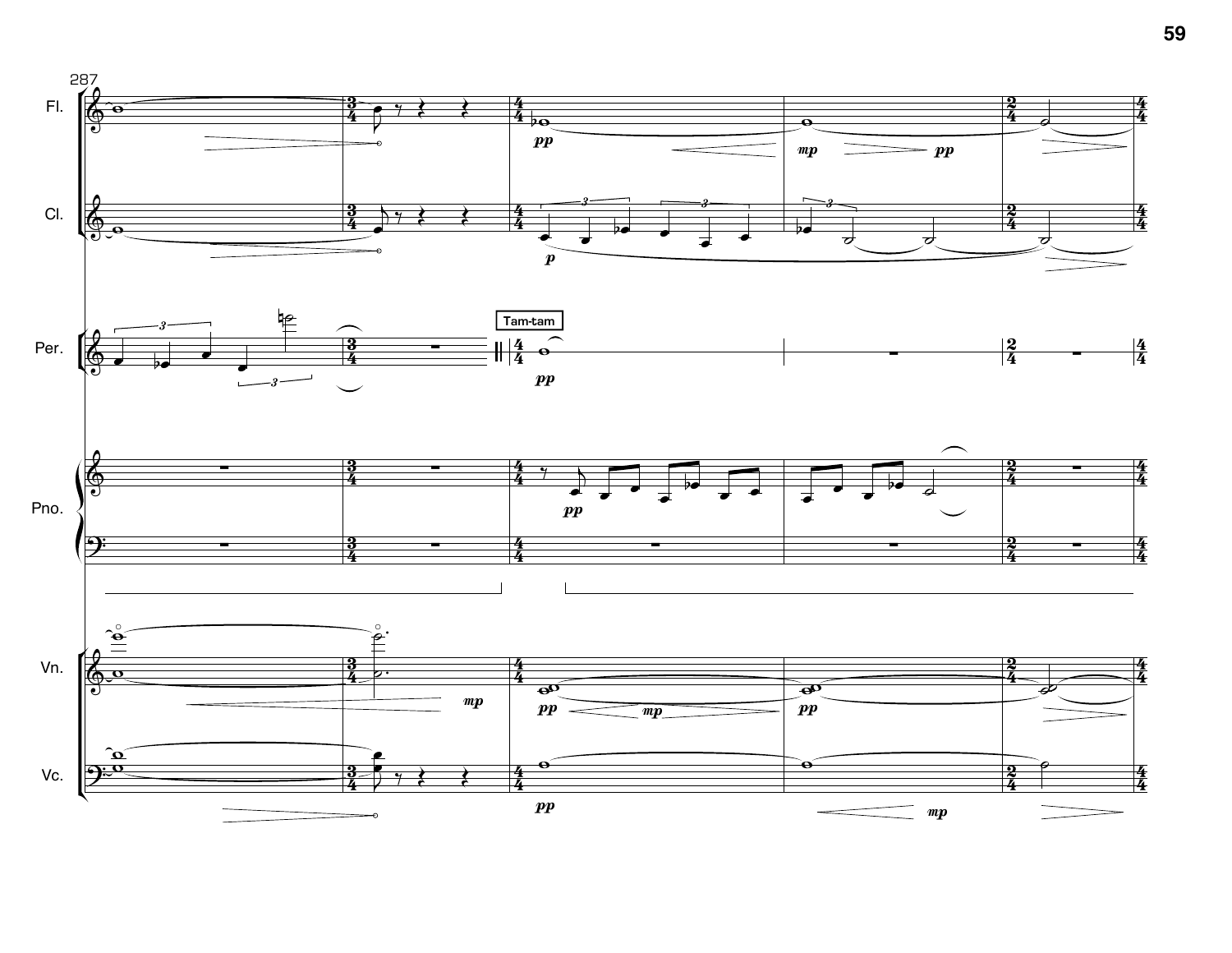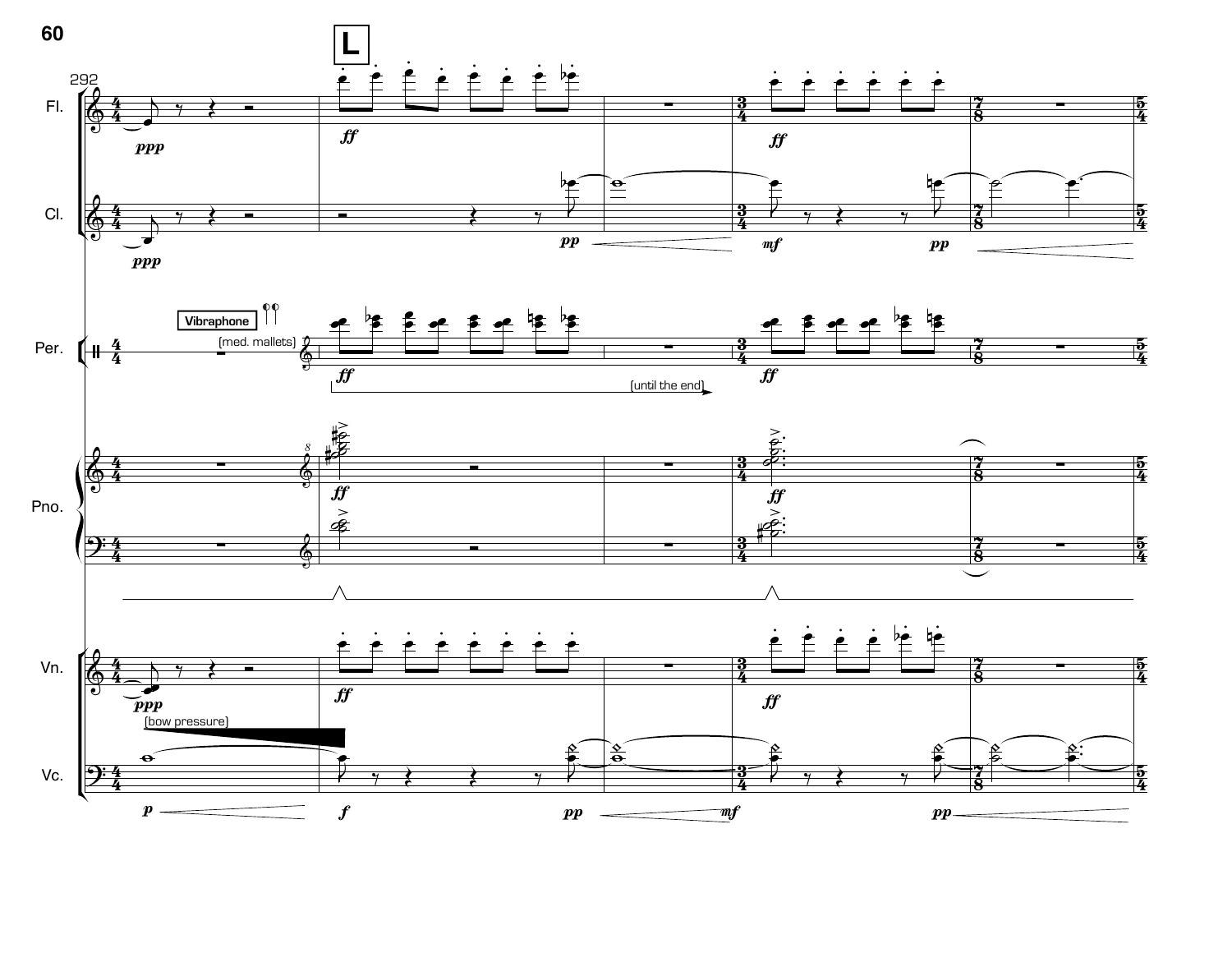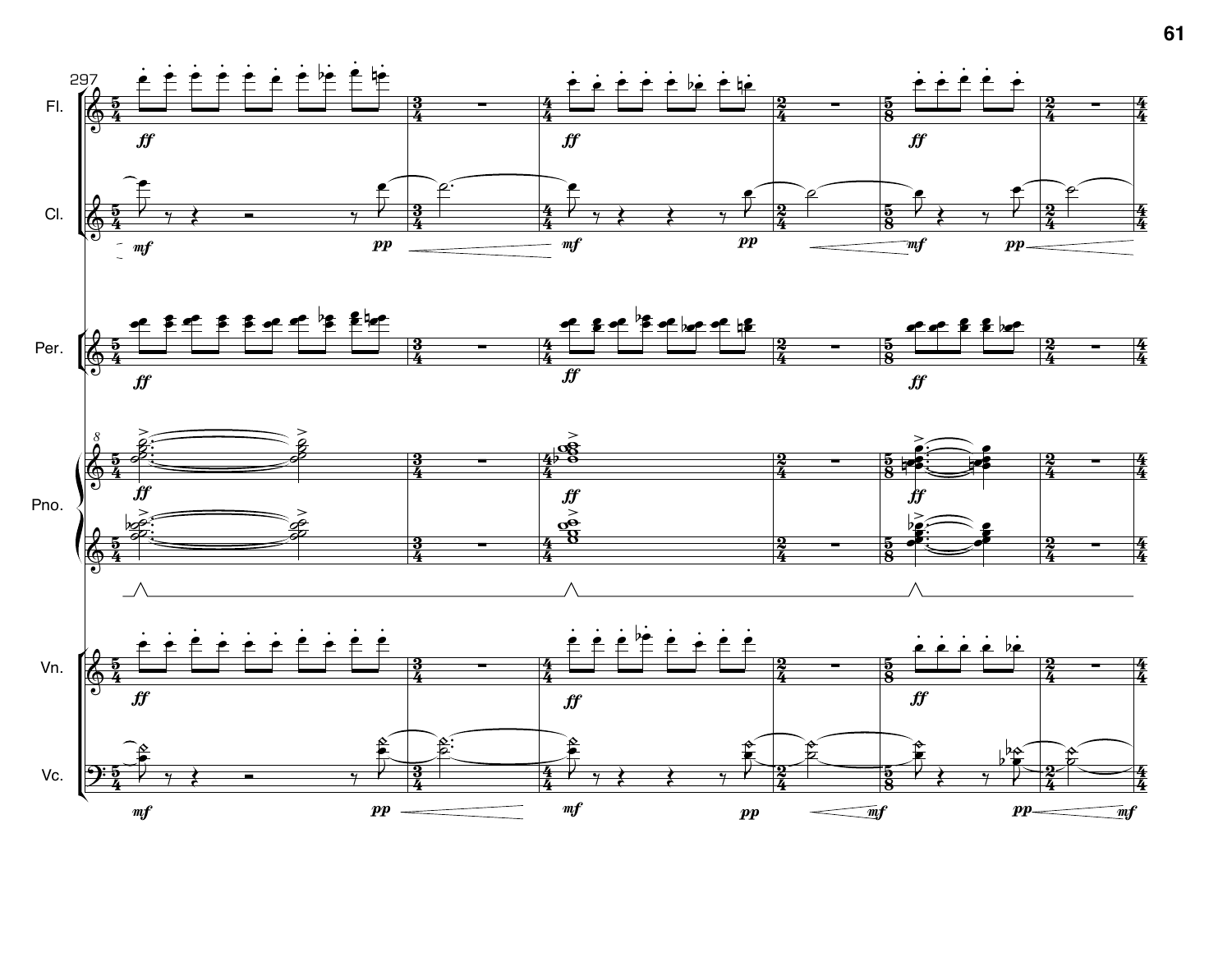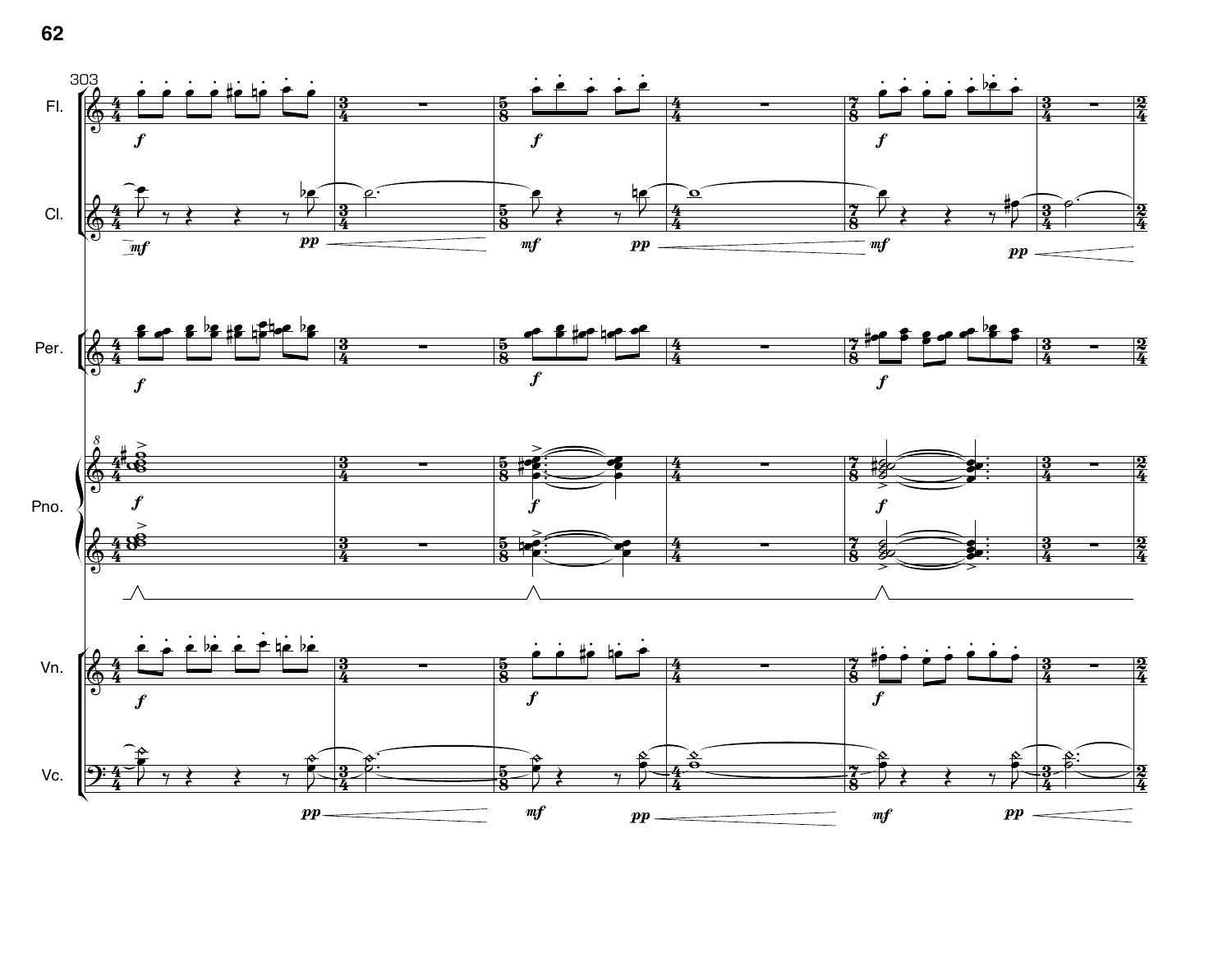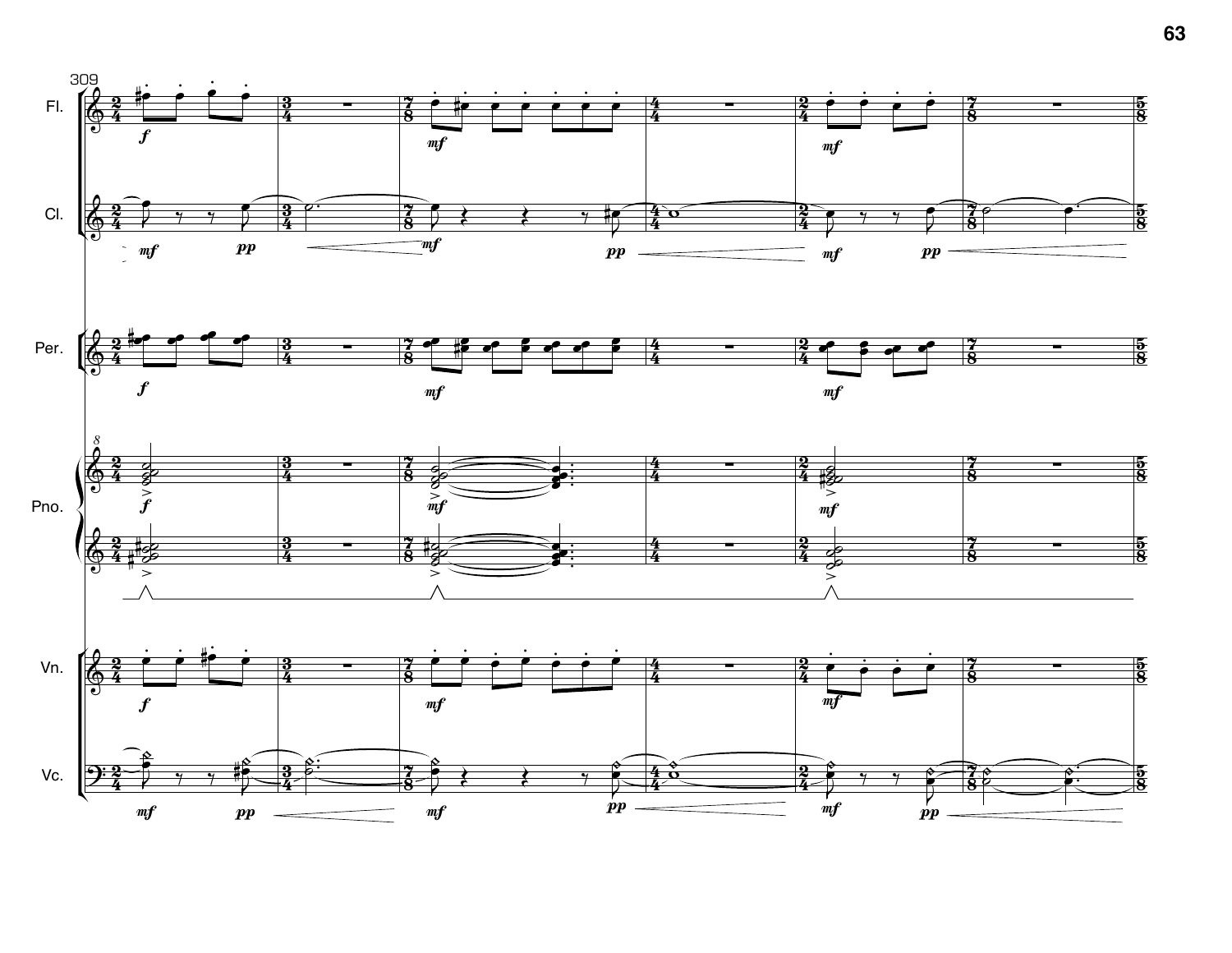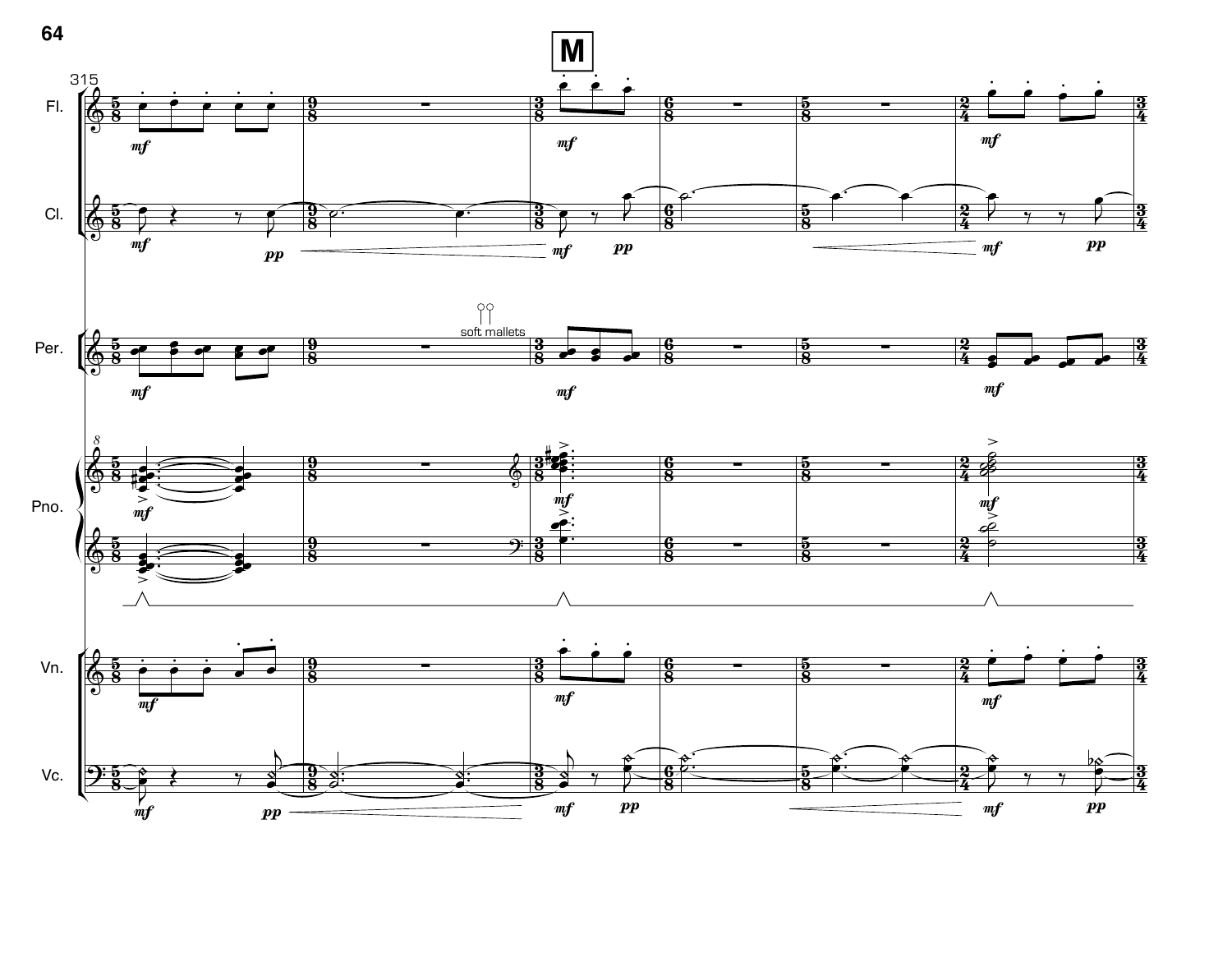

 $\mathbf{II}$